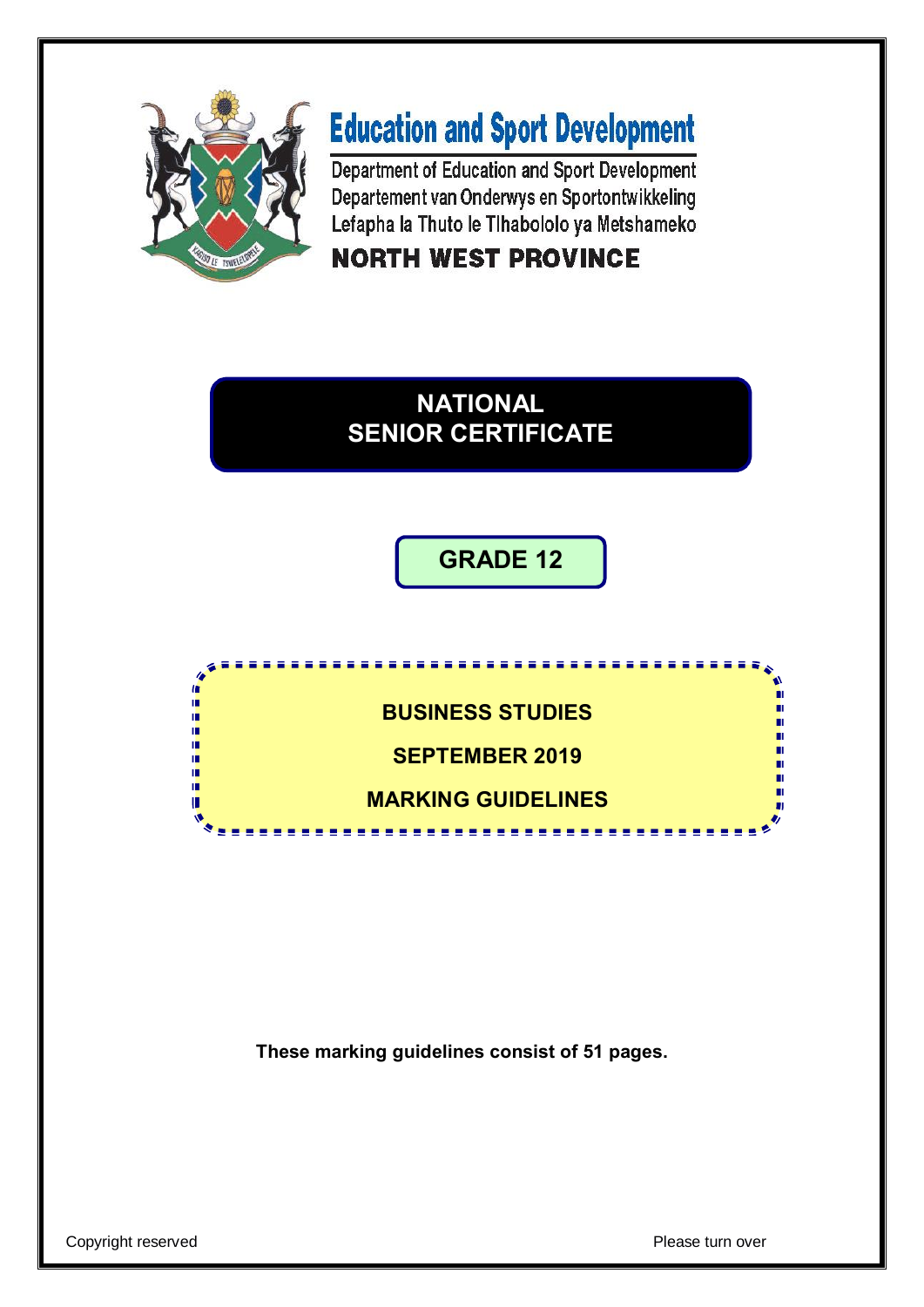### **NOTES TO MARKERS**

#### **PREAMBLE**

The notes to markers are provided for quality assurance purposes to ensure the following:

- (a) Fairness, consistency and reliability in the standard of marking
- (b) Facilitate the moderation of candidates' scripts at the different levels
- (c) Streamline the marking process considering the broad spectrum of markers across the province
- (d) Implement appropriate measures in the teaching, learning and assessment of the subject at schools / institutions of learning
- 1. Candidates' responses must be in full sentences for SECTIONS B and C. However, this would depend on the nature of the question.
- 2. Comprehensive marking guidelines have been provided but this is by no means exhaustive. Due consideration should be given to an answer that is correct, but:
	- · Uses a different expression from that which appears in the marking guidelines
	- · Comes from another source
	- · Is original
	- · Uses a different approach

**NOTE:** There is only ONE correct answer in SECTION A.

- 3. Take note of other relevant answers provided by candidates and allocate marks accordingly. (In cases where the answer is unclear or indicates some understanding, part-marks should be awarded, for example, one mark instead of the maximum of two marks.)
- 4. The word 'sub max' is used to facilitate the allocation of marks within a question or sub-question.
- 5. The purpose of circling marks (guided by 'max' in the breakdown of marks) on the right-hand side is to ensure consistency and accuracy in the marking of scripts as well as for calculation / moderation purposes.
- 6. Sub-totals to questions must be written in the right-hand margin. Circle the sub-totals as indicated by the allocation of marks. This must be guided by 'max' in the marking guidelines. Only the total for each question should appear INSIDE the left-hand margin next to the appropriate question number.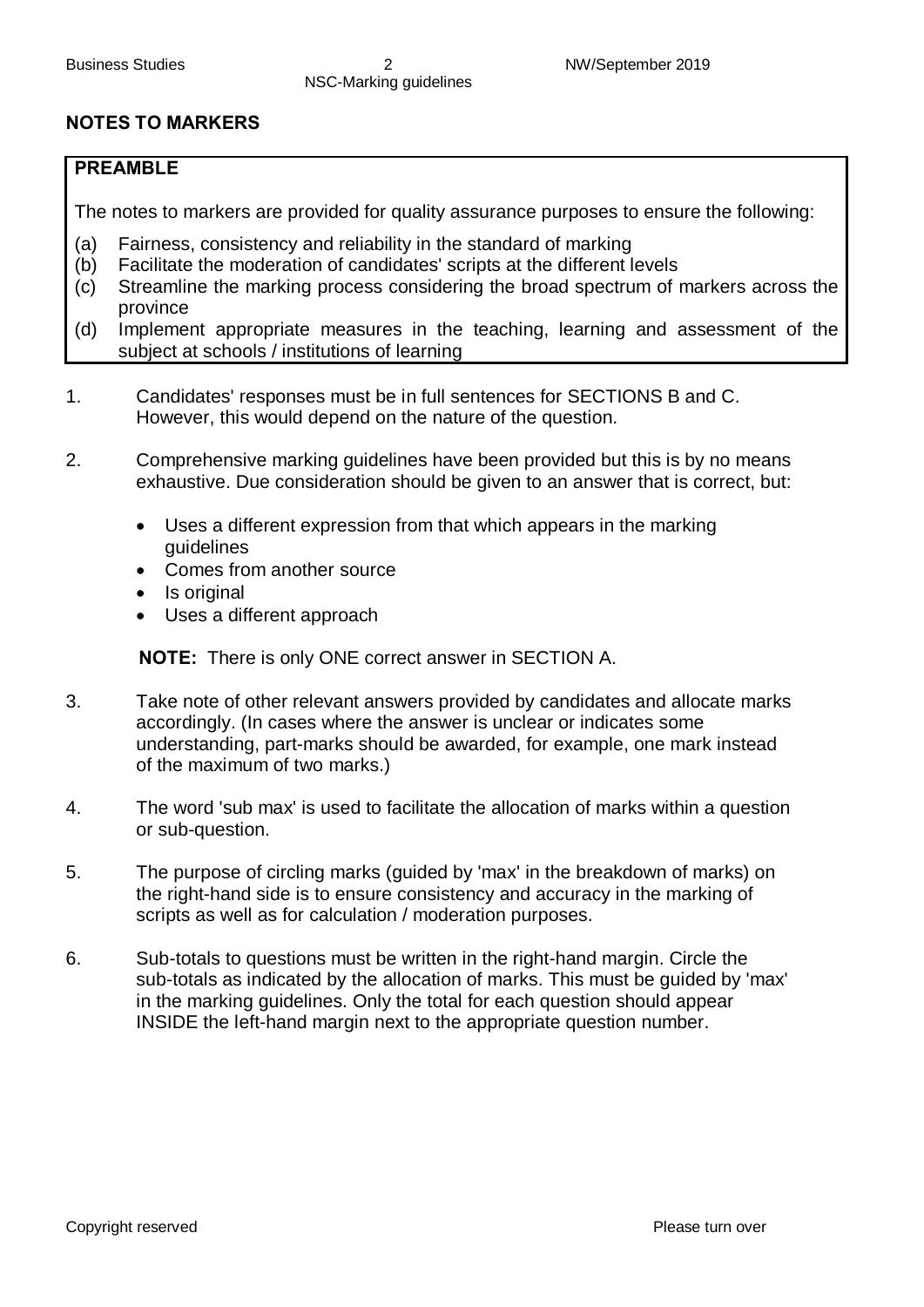- 7. In an indirect question, the theory as well as the response must be relevant and related to the question.
- 8. Incorrect numbering of answers to questions or sub-questions in Sections A and B will be severely penalised. Therefore, correct numbering is strongly recommended in all sections.
- 9. No additional credit must be given for the repetition of facts. Indicate with an 'R'.
- 10. Note that no marks will be awarded for indicating Yes / No in evaluation type questions requiring substantiation or motivation. (Applicable to Sections B and C.)
- 11. The differentiation between 'evaluate' and 'critically evaluate' can be explained as follows:
	- 11.1 When 'evaluate' is used, candidates are expected to respond in either a positive / negative manner or take a neutral (positive and negative) stance, e.g. **Positive:** *'COIDA eliminates time and costs spent√ on lengthy civil court proceedings.'√*
	- 11.2 When 'critically evaluate' is used, candidates are expected to respond in either a positive / negative manner or take a neutral (positive and negative) stance. In this instance candidates are also expected to support their responses with more depth, e.g. *'COIDA eliminates time and costs spent√ on lengthy civil court proceedings√, because the employer will not be liable for compensation to the employee for injuries sustained during working hours as long as it can be proved that the business was not negligent.'√*
	- **NOTE:** 1 The above could apply to 'analyse' as well.
		- 2 Note the placing of the tick  $\mathcal{V}_4$  in the allocation of marks.
- 12. The allocation of marks must be led by the nature of the question, cognitive verb used, mark allocation in the marking guidelines and the context of each question.

Cognitive verbs, such as:

- 12.1 Advise, name, state, mention, outline, motivate, recommend, suggest, *(list not exhaustive)* do not usually require much depth in candidates' responses. Therefore, the mark allocation for each statement / answer appears at the end.
- 12.2 Describe, explain, discuss, elaborate, compare, distinguish, differentiate, justify, devise, analyse, evaluate, critically evaluate (*list not exhaustive*) require a greater depth of understanding, application and reasoning. Therefore, the marks must be allocated more objectively to ensure that assessment is conducted according to established norms so that uniformity, consistency and fairness are achieved.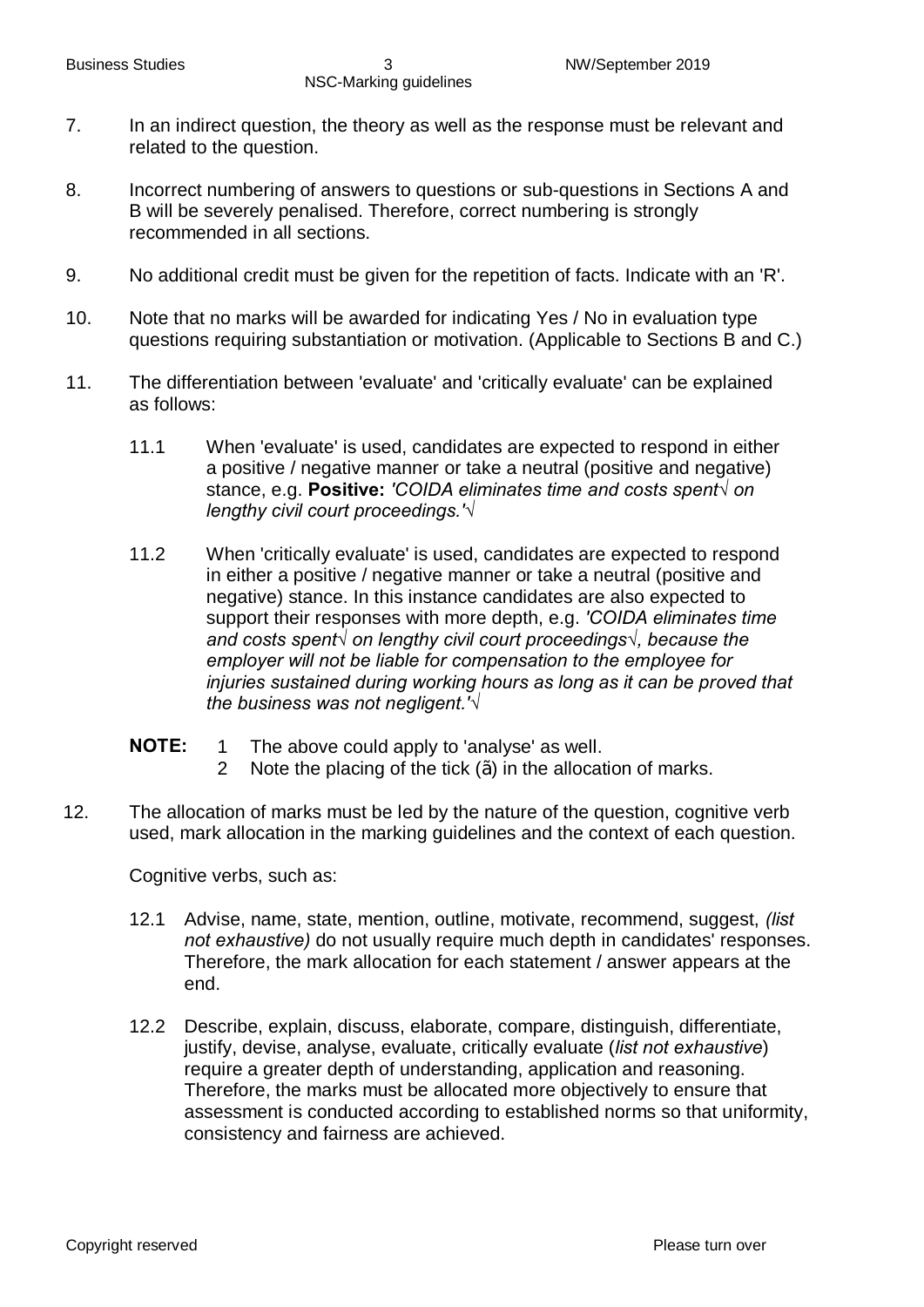13. Only mark the FIRST answer where candidates offer more than one answer for SECTIONS B and C questions that require one answer.

#### 14. **SECTION B**

14.1 If, for example, FIVE facts are required, mark the candidate's FIRST FIVE responses and ignore the rest of the responses. Indicate by drawing a line across the unmarked portion or use the word 'Cancel'.

**NOTE:** This applies only to questions where the number of facts is specified.

- 14.2 If two facts are written in one sentence, award the candidate FULL credit. Point 14.1 above still applies.
- 14.3 If candidates are required to provide their own examples / views, brainstorm this at the marking centre to finalise alternative answers.

#### 14.4 **Use of the cognitive verbs and allocation of marks:**

- 14.4.1 If the number of facts are specified, questions that require candidates to 'describe / discuss / explain' may be marked as follows:
	- Fact 2 marks (or as indicated in the marking guidelines)
	- · Explanation 1 mark

The 'fact' and 'explanation' are given separately in the marking guidelines to facilitate mark allocation.

14.4.2 If the number of facts required is not specified, the allocation of marks must be informed by the nature of the question and the maximum marks allocated in the marking guidelines.

#### 14.5 **ONE mark may be awarded for answers that are easy to recall, requires one word answers or is quoted directly from a scenario / case study. This applies to SECTIONS B and C in particular (where applicable).**

#### 15. **SECTION C**

15.1 The breakdown of the mark allocation for the essay type questions is as follows:

| Introduction | Maximum: |  |
|--------------|----------|--|
| Content      | 32       |  |
| Conclusion   |          |  |
| Insight      |          |  |
| <b>TOTAL</b> | 4በ       |  |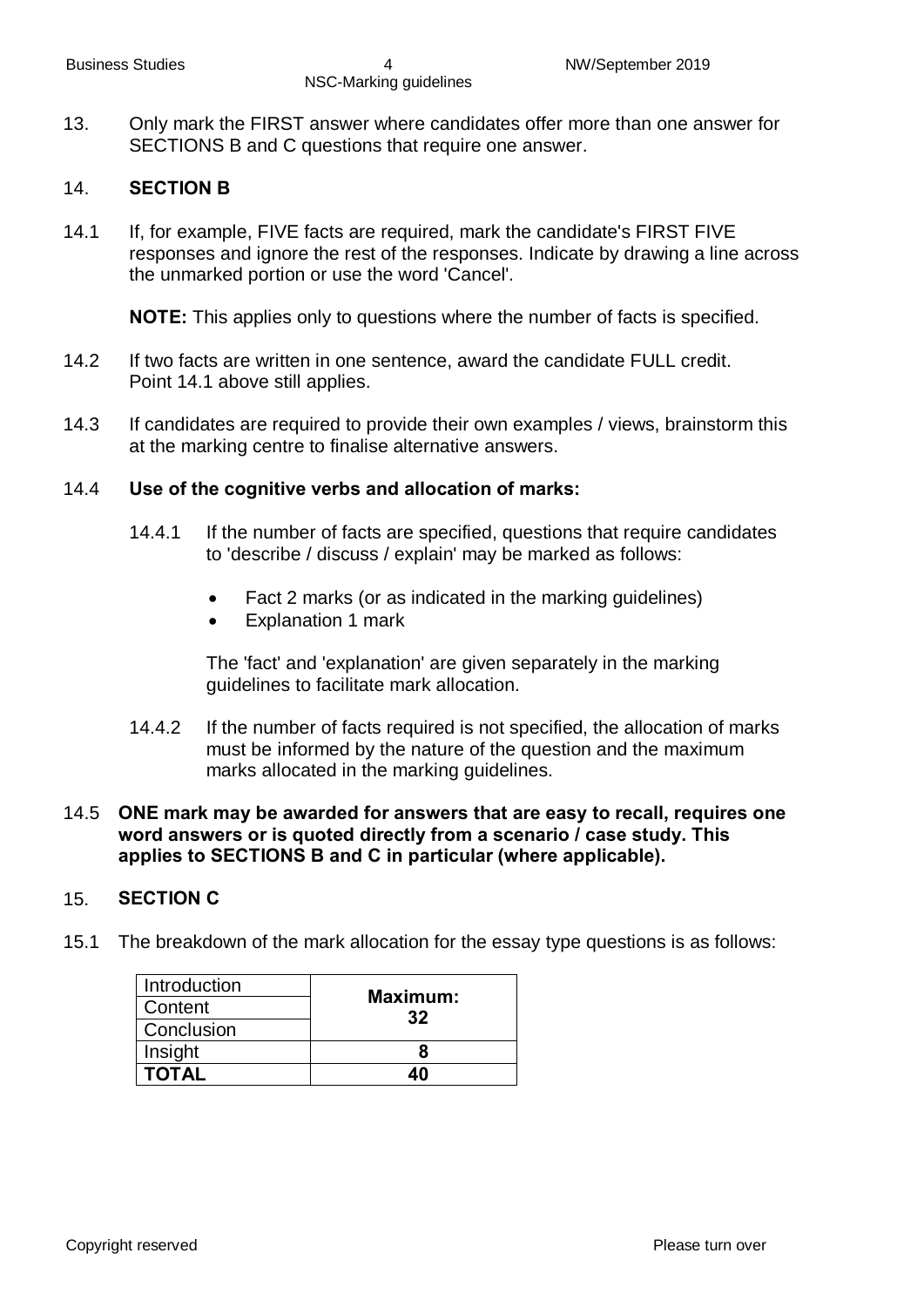15.2 Insight consists of the following components:

| Layout / Structure                                                                            |                                                                                                                                                            | Is there an introduction, a body and a conclusion?                                                                                                                                                                     | $\overline{2}$ |
|-----------------------------------------------------------------------------------------------|------------------------------------------------------------------------------------------------------------------------------------------------------------|------------------------------------------------------------------------------------------------------------------------------------------------------------------------------------------------------------------------|----------------|
| Analysis and<br>interpretation                                                                | Is the candidate able to break down the question into<br>headings / sub-headings / interpret it correctly to show<br>understanding of what is being asked? |                                                                                                                                                                                                                        | $\overline{2}$ |
| <b>Synthesis</b>                                                                              | No relevant facts:                                                                                                                                         | Are there relevant decisions / facts / responses made<br>based on the questions?<br>Marks to be allocated using this guide:<br>$0$ (Two '-S')<br>Some relevant facts: 1 (One '-S')<br>Only relevant facts: 2 (No '-S') | $\mathbf 2$    |
|                                                                                               | Option 1:                                                                                                                                                  | Where a candidate answers 50% or more of<br>the question with only relevant facts; no '-S'<br>appears in the left margin. Award the maximum<br>of TWO (2) marks for synthesis.                                         |                |
|                                                                                               | Option 2:                                                                                                                                                  | Where a candidate answers less than 50% of<br>the question with only OR some relevant facts;<br>one '-S' appears in the left margin. Award a<br>maximum of ONE (1) mark for synthesis.                                 |                |
|                                                                                               | Option 3:                                                                                                                                                  | Where a candidate answers less than 50% of<br>the question with no relevant facts; two '-S'<br>appear in the left margin. Award a ZERO mark<br>for synthesis.                                                          |                |
| Originality                                                                                   |                                                                                                                                                            | Is there evidence of examples, recent information, current<br>trends and developments?                                                                                                                                 | $\mathbf 2$    |
| <b>TOTAL FOR INSIGHT:</b><br><b>TOTAL MARKS FOR FACTS:</b><br>TOTAL MARKS FOR ESSAY (8 + 32): |                                                                                                                                                            |                                                                                                                                                                                                                        | 8<br>32<br>40  |

- NOTE: 1. No marks will be awarded for content repeated from the introduction and conclusion.
	- 2. The candidate forfeits marks for layout if the words INTRODUCTION and CONCLUSION are not stated.
	- 3. No marks will be allocated for layout, if the headings INTRODUCTION and CONCLUSION are not supported by an explanation.
	- 4. With effect from November 2017, a candidate is now awarded a maximum of ONE (1) mark for headings / sub-headings and ONE (1) mark for interpretation (16 or more out of 32 marks). This applies specifically to the analysis and interpretation part of insight.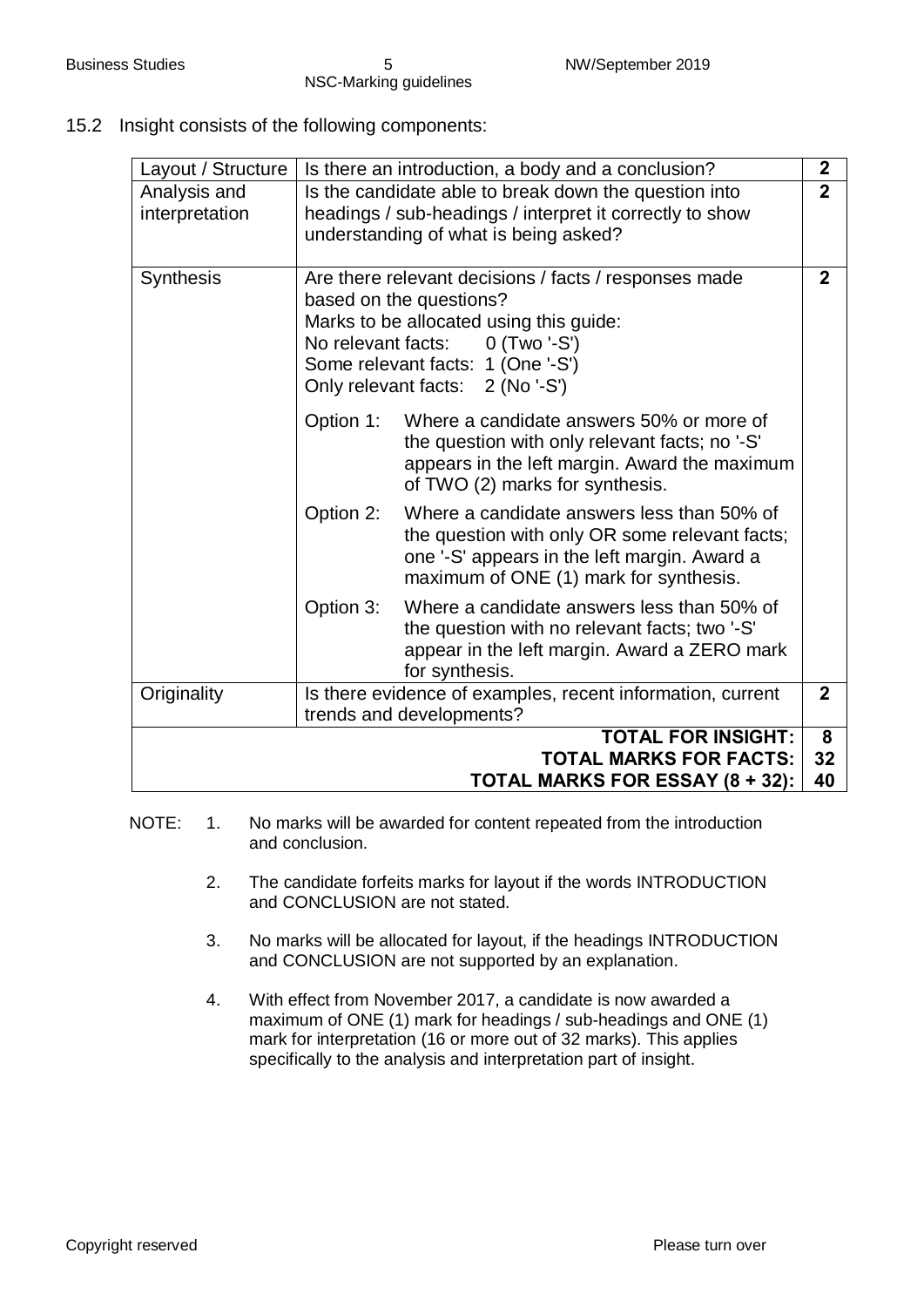- 15.3 Indicate insight in the left-hand margin with a symbol e.g. ('L, A, -S and / or O').
- 15.4 The breakdown of marks is indicated at the end of the suggested answer / marking guidelines to each question.
- 15.5 Mark all relevant facts until the SUB MAX / MAX mark in a subsection has been attained. Write SUB MAX / MAX after maximum marks have been obtained.
- 15.6 At the end of each essay indicate the allocation of marks for facts and marks for insight as follows: (L. Layout, A. Analysis, S. Synthesis, O. Originality) as in the table below.

| <b>CONTENT</b> | <b>MARKS</b> |
|----------------|--------------|
| Facts          | 32 (max.)    |
|                |              |
|                |              |
|                |              |
|                |              |
| <b>TOTAL</b>   |              |

- 15.7 When awarding marks for facts, take note of the sub-maxima indicated, especially if candidates do not make use of the same subheadings. Remember, headings and subheadings are encouraged and contribute to insight (structuring / logical flow / sequencing) and indicate clarity of thought. (See MARK BREAKDOWN at the end of each question.)
- 15.8 If the candidate identifies / interprets the question INCORRECTLY, then he / she may still obtain marks for layout.
- 15.9 If a different approach is used by candidates, ensure that the answers are assessed according to the mark allocation / subheadings as indicated in the marking guidelines.
- 15.10 15.10.1 Award TWO marks for complete sentences. Award ONE mark for phrases, incomplete sentences and vague answers.
	- 15.10.2 With effect from November 2015, the TWO marks no longer necessarily appear at the end of each completed sentence. The ticks (1⁄4 will be separated and indicated next to each fact, e.g. 'Product development is a growth strategy¼ where businesses aim to introduce new products into existing markets.'√

This will be informed by the nature and context of the question, as well as the cognitive verb used.

15.11 With effect from November 2017, the maximum of TWO (2) marks for facts shown as headings in the marking guidelines, no longer necessarily applies to each question. This would depend on the nature of the question.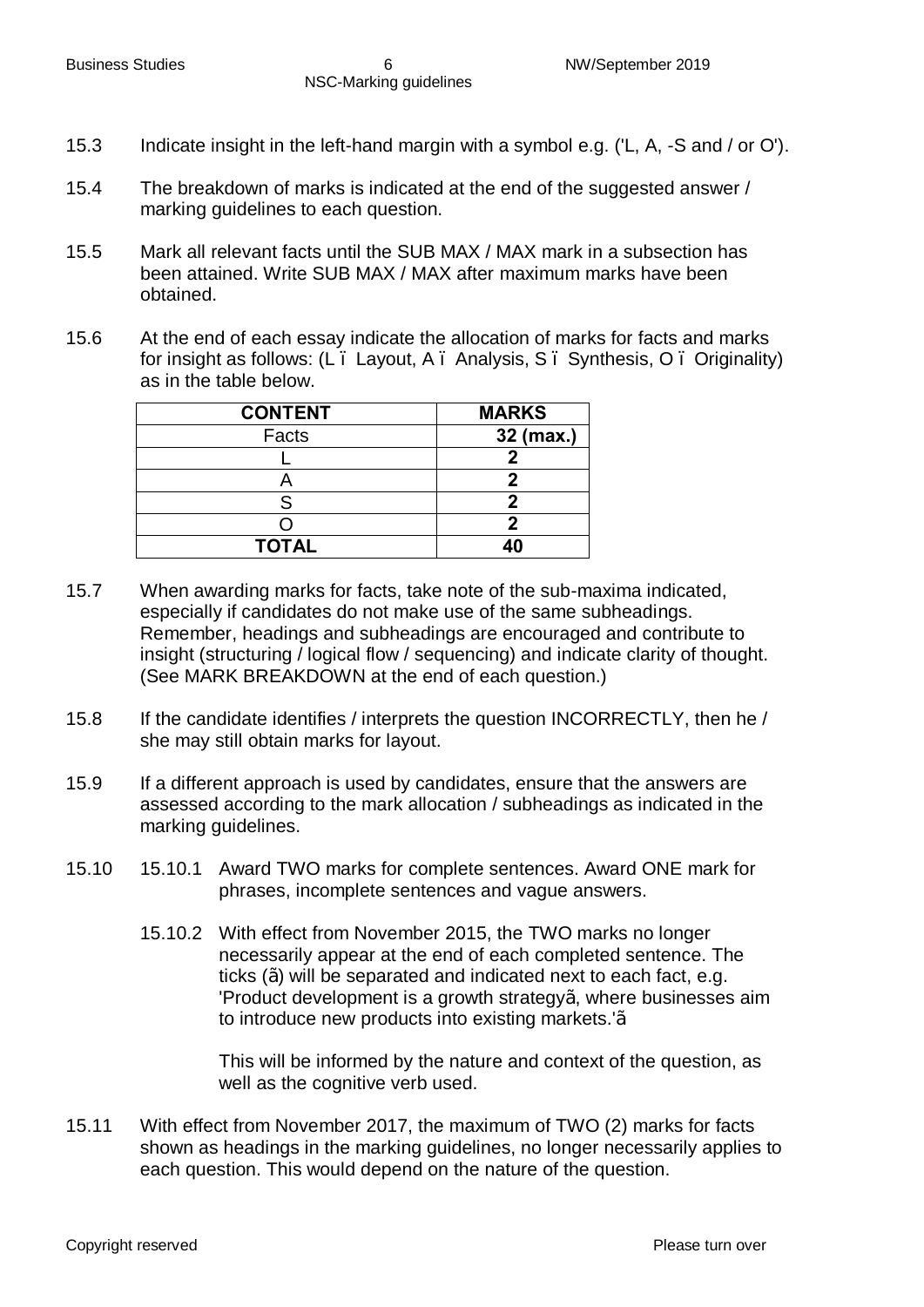|     | <b>SECTION A</b><br><b>QUESTION 1</b>  |                  |                      |
|-----|----------------------------------------|------------------|----------------------|
| 1.1 | 1.1.1                                  | $C\frac{1}{2}$   |                      |
|     | 1.1.2                                  | $C\frac{1}{2}$   |                      |
|     | 1.1.3                                  | $A\frac{1}{2}$   |                      |
|     | 1.1.4                                  | $B\frac{1}{2}$   |                      |
|     | 1.1.5                                  | $D\frac{1}{2}$   |                      |
|     | 1.1.6                                  | $B\frac{1}{2}$   |                      |
|     | 1.1.7                                  | $A\frac{1}{2}$   |                      |
|     | 1.1.8                                  | $B\frac{1}{2}$   |                      |
|     | 1.1.9                                  | $D\frac{1}{2}$   |                      |
|     | 1.1.10 C1/ <sub>2</sub> / <sub>2</sub> |                  | $(10 \times 2)$ (20) |
| 1.2 | 1.2.1                                  | Micro 1/2/2      |                      |
|     | 1.2.2                                  | Employment 1/2/2 |                      |
|     | 1.2.3                                  | Insurance 1/2/2  |                      |
|     | 1.2.4                                  | Verbal 1/2/2     |                      |
|     | 1.2.5                                  | Profit1/2/2      | (5 x2) (10)          |
| 1.3 | 1.3.1                                  | $E\frac{1}{2}$   |                      |
|     | 1.3.2                                  | $D\frac{1}{2}$   |                      |
|     | 1.3.3                                  | $A\frac{1}{2}$   |                      |
|     | 1.3.4                                  | $G\frac{1}{2}$   |                      |
|     | 1.3.5                                  | $F\frac{1}{2}$   |                      |

(5 x 2) **(10)**

### **TOTAL SECTION A: 40**

### **Breakdown of marks**

| <b>QUESTION</b>  | <b>MARKS</b> |
|------------------|--------------|
| 1.1              | 20           |
| 1.2 <sub>1</sub> | 10           |
| 1.3              | 10           |
| <b>TOTAL</b>     | 4በ           |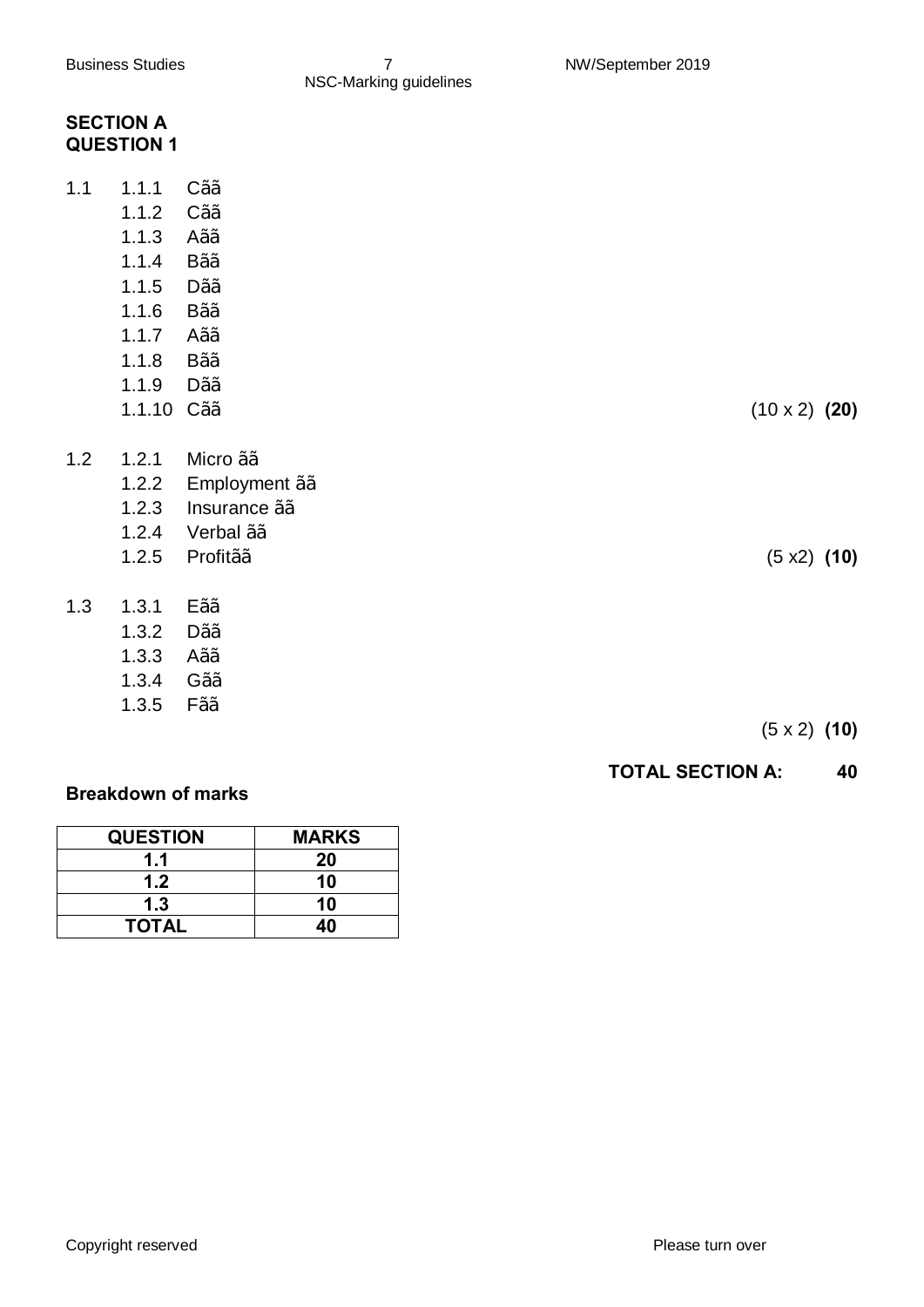### **SECTION B**

### **Mark ONLY the FIRST THREE answers.**

### **QUESTION 2: BUSINESS ENVIRONMENTS**

### 2.1 **Components of PESTLE analysis**

- · Political√
- · Economical√
- · Social√
- · Technological√
- · Legal√
- · Environmental√

#### **NOTE: Mark only the first FIVE (5). (5 x 1) (5)**

2.2 **Role of SETAs**

**To:**

- · Develop skills plans in line with the National Skills Development Strategy √√
- · Draw up skills development plans for their specific economic sectors √√
- · Approve workplace skills plans and annual training reports √√
- Allocate grants to employers, education and training providers 1⁄2/<sub>2</sub>
- · Pay out grants to companies that are complying with the requirements of the Skills Development Act 1⁄<sup>2</sup>⁄<sub>2</sub>
- Monitor / Evaluate the actual training by service providers 1⁄2/<sub>2</sub>
- · Promote and establishes learnerships √√
- · Register learnership agreements / learning programmes √√
- · Provide training material / programmes for skills development facilitators √√
- · Provide accreditation for skills development facilitators √√
- · Oversee training in different sectors of the South African economy √√
- · Promote learnerships and learning programmes by identifying suitable workplaces for practical work experience √√
- · Collect levies and pay out grants as required √√
- Report to the Director-General 1⁄2⁄2

Any other relevant answer related to the role of SETAs in supporting the implementation of the Skills Development Act **Max (8)**

#### 2.3 **Consumer rights**

- 2.3.1 Right to return goods / have goods replaced / claim a refund / fair value / good quality and safe products1⁄<sup>2</sup>⁄<sub>2</sub>
- 2.3.2 Right to privacy / confidentiality 1/2/2
- 2.3.3 Right to fair / honest dealings / responsible marketing / promotion1⁄2 / 2.
- 2.3.4 Right to accountability from suppliers√√ **(8)**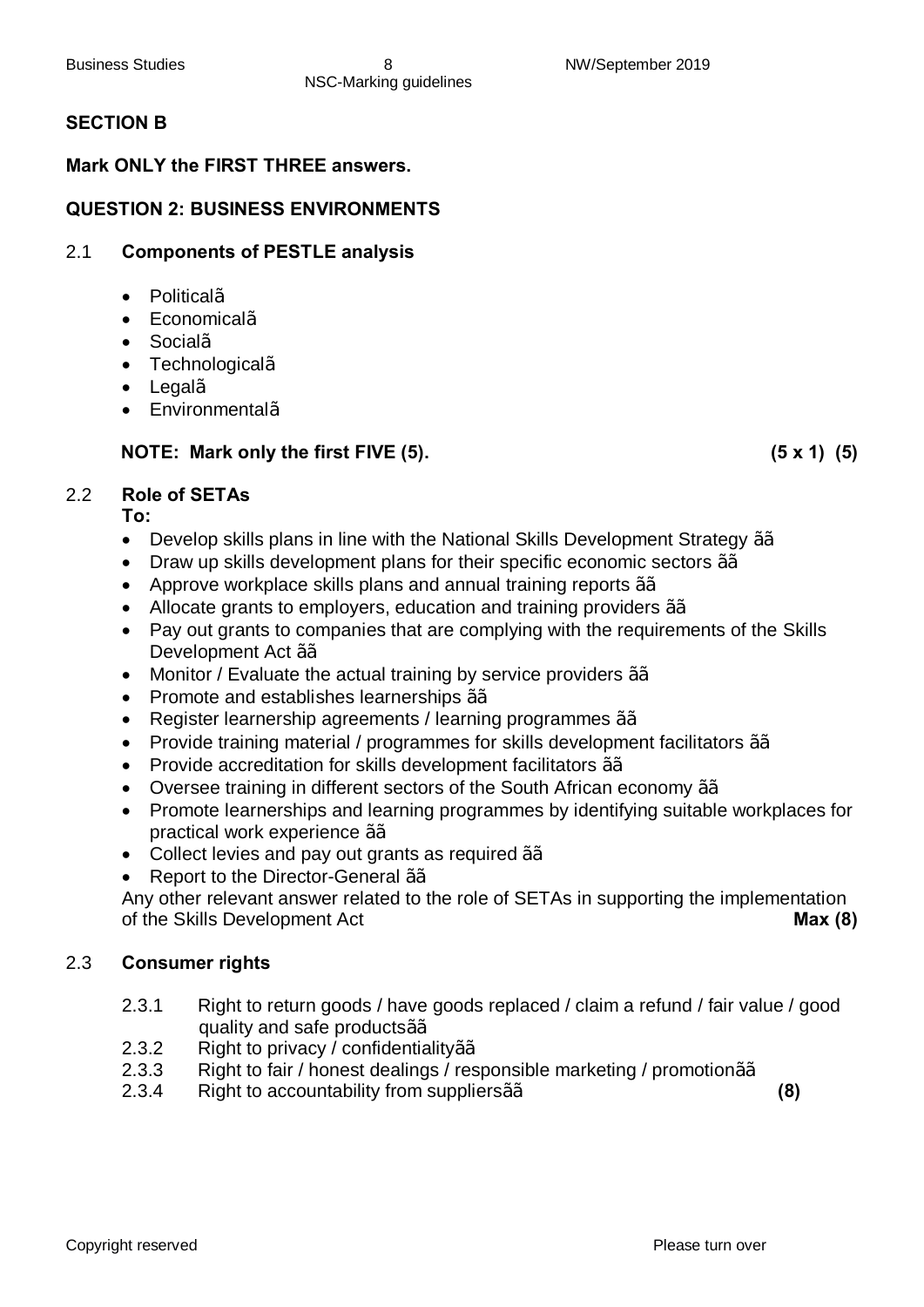### 2.4 **Ways businesses can comply with BBBEE pillars**

#### 2.4.1 **Ownership**

- · Business should include black people√ in shareholding / partnerships / franchises. √
- Exempted Micro Enterprises (EMEs) with an ownership of 50% or more of black people½ are promoted to level 3 of the BEE scorecard.  $\frac{1}{2}$
- More opportunities are created for black people½ to become owners / entrepreneurs. √
- Encourage small black investors<sup>1</sup>⁄<sub>2</sub>to invest in big companies and share ownership. √
- Large businesses should form joint ventures with small black-owned businesses½ and share business risks. ½
- Businesses sometimes find it difficult to locate suitable½ black business partners / shareholders. √
- · Many black people cannot afford shares√ in companies / contributions to partnerships. √

Any other relevant answer related to ways businesses can comply with ownership as a BBBEE pillar **Max** (4)

#### 2.4.2 **Management**

- Business must ensure that transformation $\frac{1}{2}$  is implemented at all levels.  $\frac{1}{2}$
- Appoint black people¼in senior executive positions / to management. 1⁄2
- Involve black people $\frac{1}{2}$ in the decision-making processes.  $\frac{1}{2}$
- Ensure that black females $\frac{1}{2}$  are represented in management.  $\frac{1}{2}$
- · Businesses score points in both management and ownership when selling more than 25% of their shares to black investors so that some of them can become directors.
- Due to a shortage of skilled black managers / directors, 1⁄2 some businesses find it difficult to make appointments. √
- Businesses are directly penalised¼ for not implementing this pillar.1⁄2

Any other relevant answer related to ways businesses can comply with management as a BBBEE pillar **Max (4)** Max (4)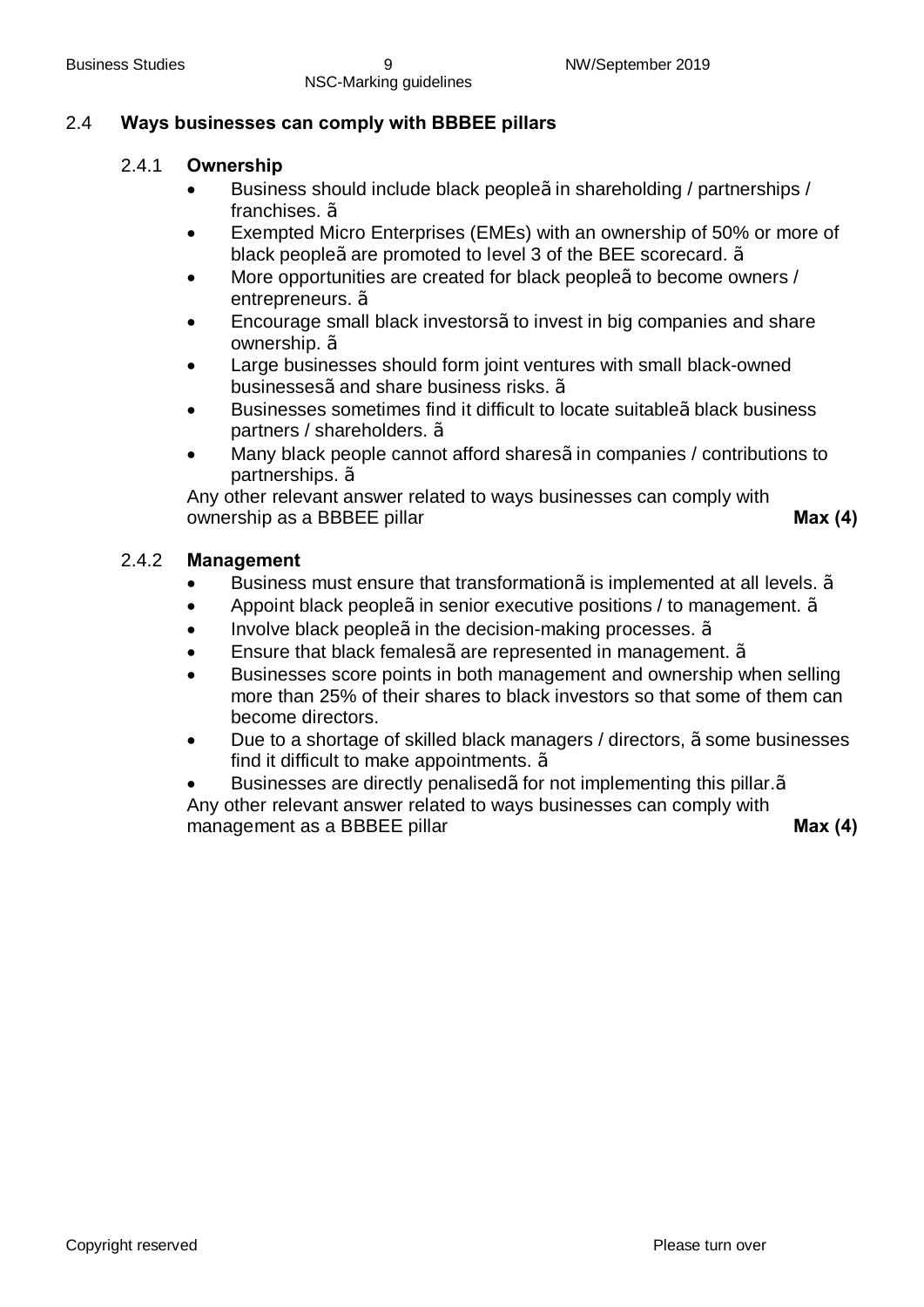### 2.4.3 **Enterprise and Supplier Development (ESD)**

- Business must create jobs¼ as ESD promotes local manufacturing. 1/2
- Businesses are encouraged to invest / support½ black owned SMMEs. 1⁄2
- · Contribution can be monetary√, e.g. loans / investments / donations. √
- · Contribution can be non-monetary√, e.g. consulting services / advice / entrepreneurial programmes¼ etc.
- SMMEs will be encouraged to use their own business initiatives¼ to make them sustainable √
- Businesses should invest in / support½ black owned SMMEs. 1/2
- Outsource services1⁄<sub>2</sub> to suppliers that are BBBEE compliant. <sup>1</sup>/<sub>2</sub>
- Identify black owned suppliers¼ that are able to supply goods and services. √
- Develop the business skills of small / black owned suppliers $\frac{1}{2}$  e.g. sales techniques, legal advice $\frac{1}{2}$  etc.
- Support the cash flow of small suppliers1⁄2by offering them preferential terms of payment.  $\frac{1}{2}$
- Develop and implement½ a supplier development plan / supply chain. ½
- Small / Large businesses may not be able¼to afford enterprise development investment / support. √

Any other relevant answer related to ways businesses can comply with Enterprise and Supplier development as a BBBEE pillar

**Max (4)**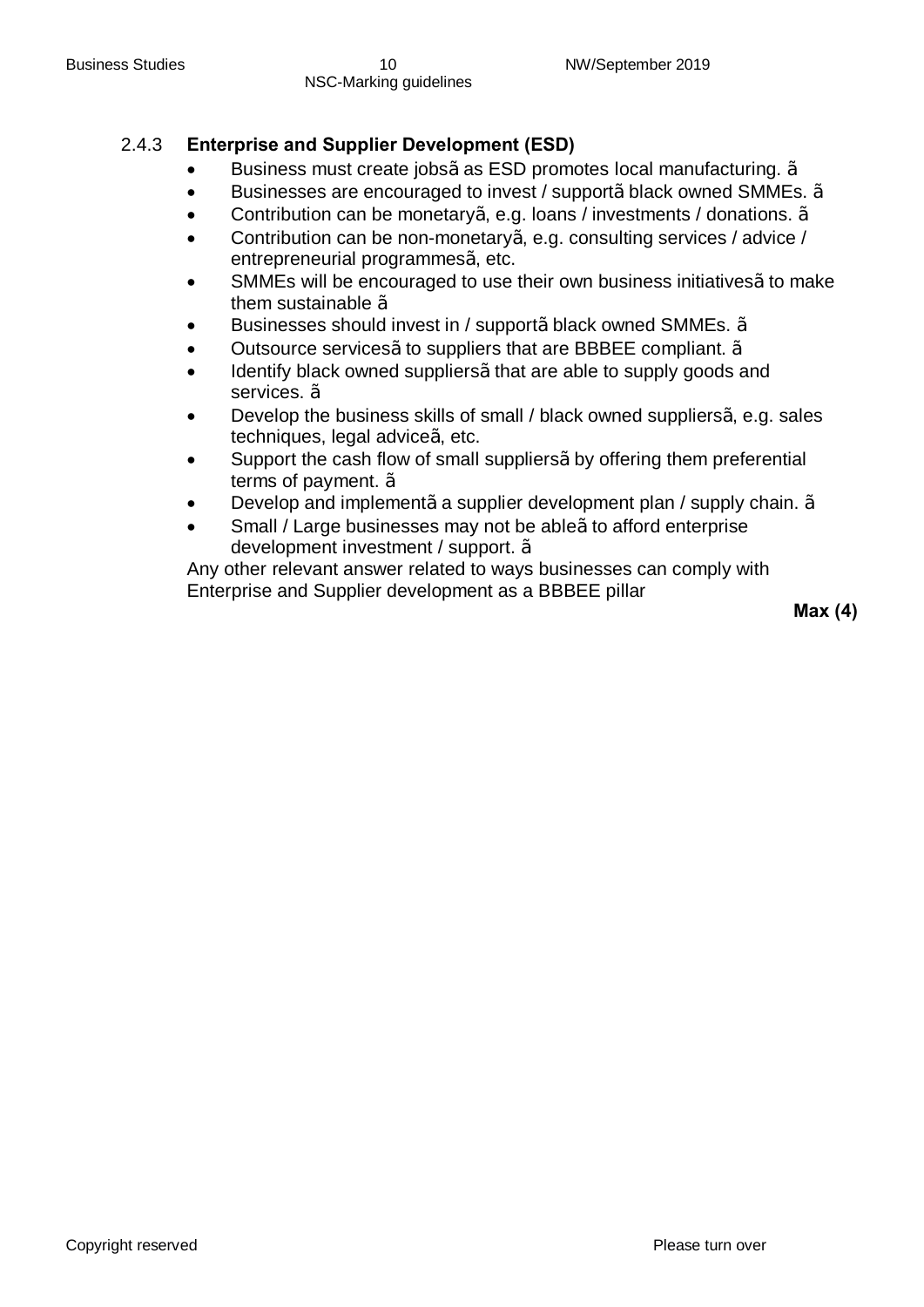#### 2.5 **Legislation**

2.5.1 Employment Equity Act / EEA1⁄2⁄2 (2)

#### **Motivation**

The management of TTS ensured that all employees are treated equally regardless of gender and race.  $\frac{1}{2}$  (1)

#### **NOTE: Do not allocate marks for the motivation if the Act was incorrectly identified.**

### 2.5.2 **Positive impact of EEA on businesses**

- Promotes equal opportunity½ and fair treatment in the workplace.  $\frac{1}{2}$
- Ensures the implementation of affirmative action measures1⁄<sub>2</sub>to redress the imbalances in employment. √
- Encourages diversity in business ½ by employing people from various racial / cultural / religious backgrounds. √
- Provides all employees with an equal opportunity1/<sub>2</sub> to be selected / appointed / promoted in a position. √
- Prevents unfair discrimination against employees¼ in any employment policy / practice on one / more grounds, including race / gender / disability / language½ etc.
- Creates a framework of acceptable employment practices¼ and affirmative action measures. √
- Provides employees with legal recourse¼ they believe they have been unfairly discriminated against. 1/2
- Encourages consultation½ between employer and employees. ½
- Compels businesses to develop / implement½ an employment equity plan. ½

Any other relevant answer related to the positive imapct of EEA on businesses

**Max (8)**

**Max (3)**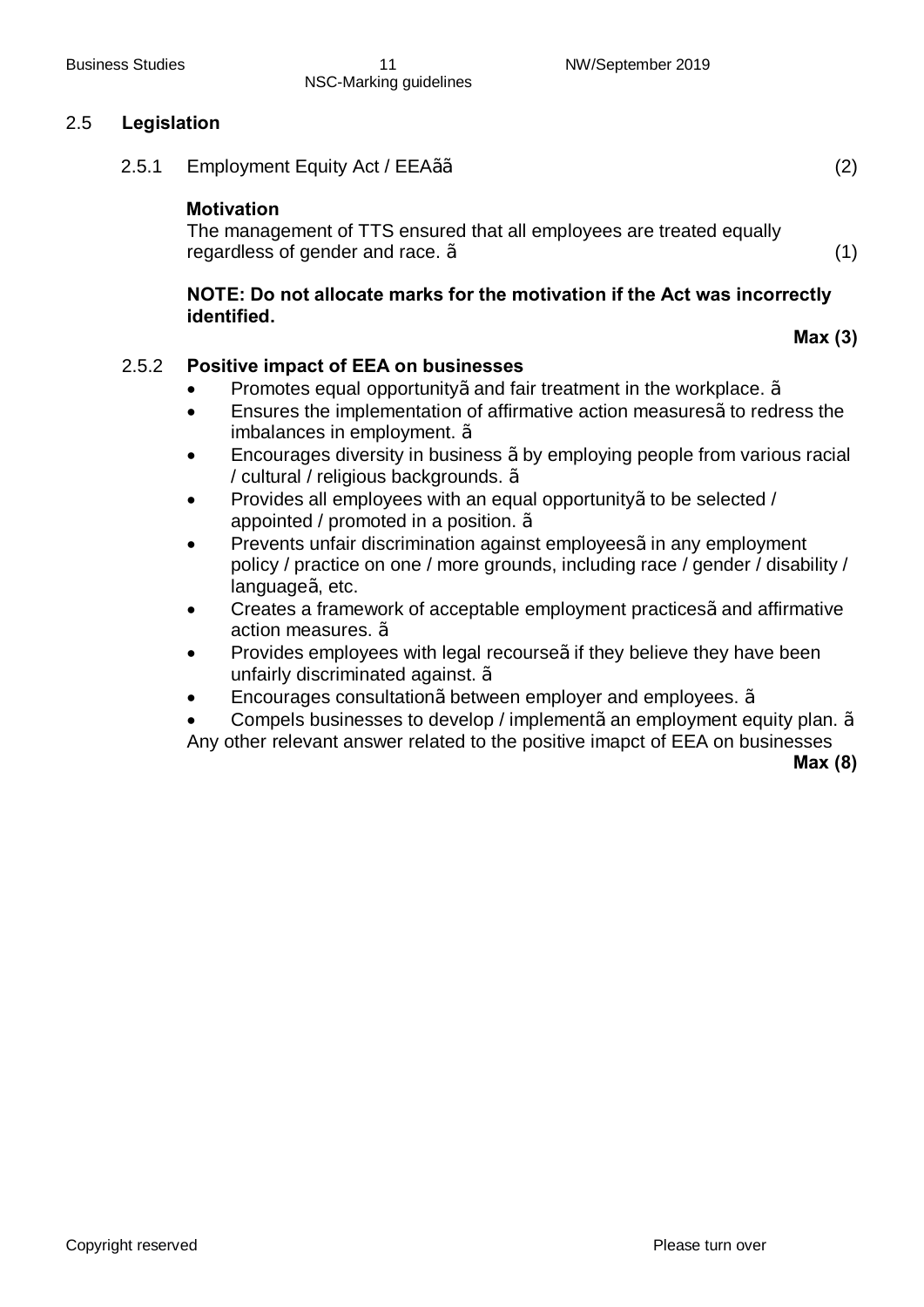#### 2.6 **Impact of the Skills Development Act / SDA on businesses**

#### **Positives / Advantages**

- Trains employees to improve productivity  $\frac{1}{2}$  in the workplace  $\frac{1}{2}$
- · Promotes self-employment√ and black entrepreneurship√
- Increases the return on investment in education and training  $\frac{1}{2}$  in the labour market  $\frac{1}{2}$
- · Business could become globally √more competitive. √
- Increases the number of skilled employees in areas $\frac{1}{2}$  where these skills are scarce  $\frac{1}{2}$
- · Encourages on-going skills development and learning√ to sustain the improvement of skills development √
- Improves employment opportunities and labour movement ½ of workers from previously disadvantaged groups √
- Workplace discrimination can be addressed½through training. ½
- Workplace is used as an active learning environment½ where employees can gain practical job experience√
- BBBEE compliant businesses can improve their products / service delivery 1⁄as they employ more skilled workers. 1/2

Any other relevant answer related to the positive impact of SDA on businesses

#### **AND / OR**

#### **Negatives / Disadvantages**

- Increases cost  $\frac{1}{2}$  as the process requires a large amount of paper work  $\frac{1}{2}$
- Implementation of the SDA can be difficult<sup>1</sup>/<sub>2</sub> to monitor and control. <sup>1</sup>/<sub>2</sub>
- Skills programmes may not always address training¼ needs of employees.  $\frac{1}{2}$
- Skills Development Levy could be an extra burden¼ to financially struggling businesses. √
- It may be monitored and controlled by government departments 1⁄4 hat do not have education and training as their key priorities. <sup>1/2</sup>
- · The SETAs may not be well organised √and many courses offered by companies may not have unit standards that relate to the course content. √
- Many service providers offer training services  $\frac{1}{2}$ that are not SAQA accredited.  $\frac{1}{2}$
- Many businesses may not support  $\frac{1}{2}$ his government initiative.  $\frac{1}{2}$
- Employees are expected to attend learnerships during work hours which½ could affect the production process / productivity. √
- Costly for businesses to employ a person to implement, ¼manage and control learnerships. √
- The time and money spent on improving employee skills is wasted½ if they leave the business. √

Any other relevant answer related to the negative impact of SDA on businesses

**Max (8)**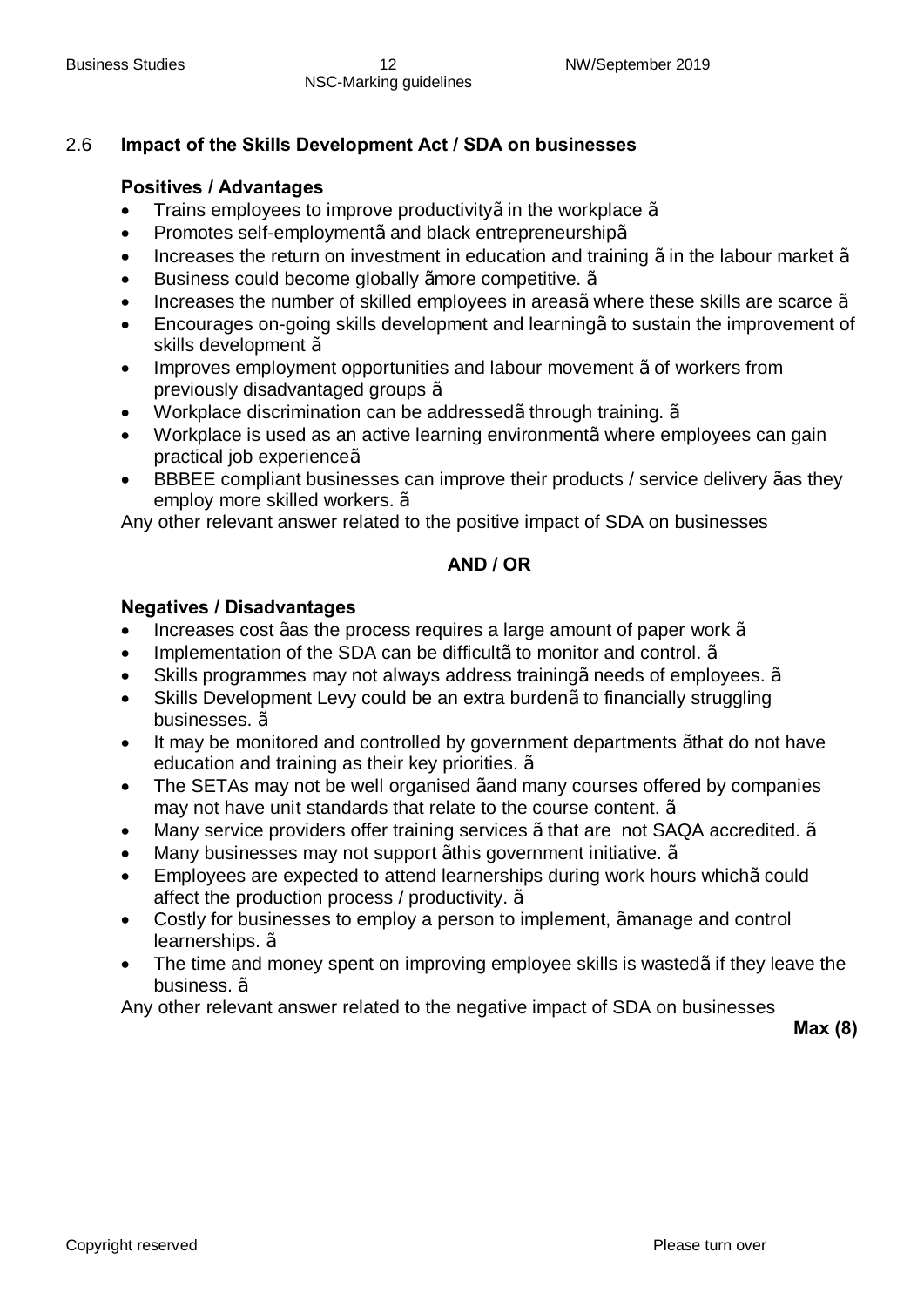### 2.7 **Ways in which businesses can comply with the National Credit Act / NCA**

- · Businesses should register with the National Credit Regulator. √√
- Submit an annual compliance report to the National Credit Regulator. 1⁄2/<sub>2</sub>
- · Obtain credit records / checks of clients before granting loans. √√
- · Conduct credit affordability assessments to ensure that clients are able to meet their obligations on time. 1⁄2⁄2
- · Offer applicants pre-agreement statements. √√
- · Disclose all costs of a loan / No hidden costs should be charged / added. √√

Any other relevant answer related to ways in which businesses can comply with NCA **Max** (8)

| DREARDUWN UF MARRJ |  |  |
|--------------------|--|--|
| <b>MARKS</b>       |  |  |
| 5                  |  |  |
| 8                  |  |  |
| 8                  |  |  |
| 4                  |  |  |
| 4                  |  |  |
| 4                  |  |  |
| 3                  |  |  |
| 8                  |  |  |
| 8                  |  |  |
| 8                  |  |  |
| 60                 |  |  |
|                    |  |  |

# **BREAKDOWN OF MARKS**

**[60]**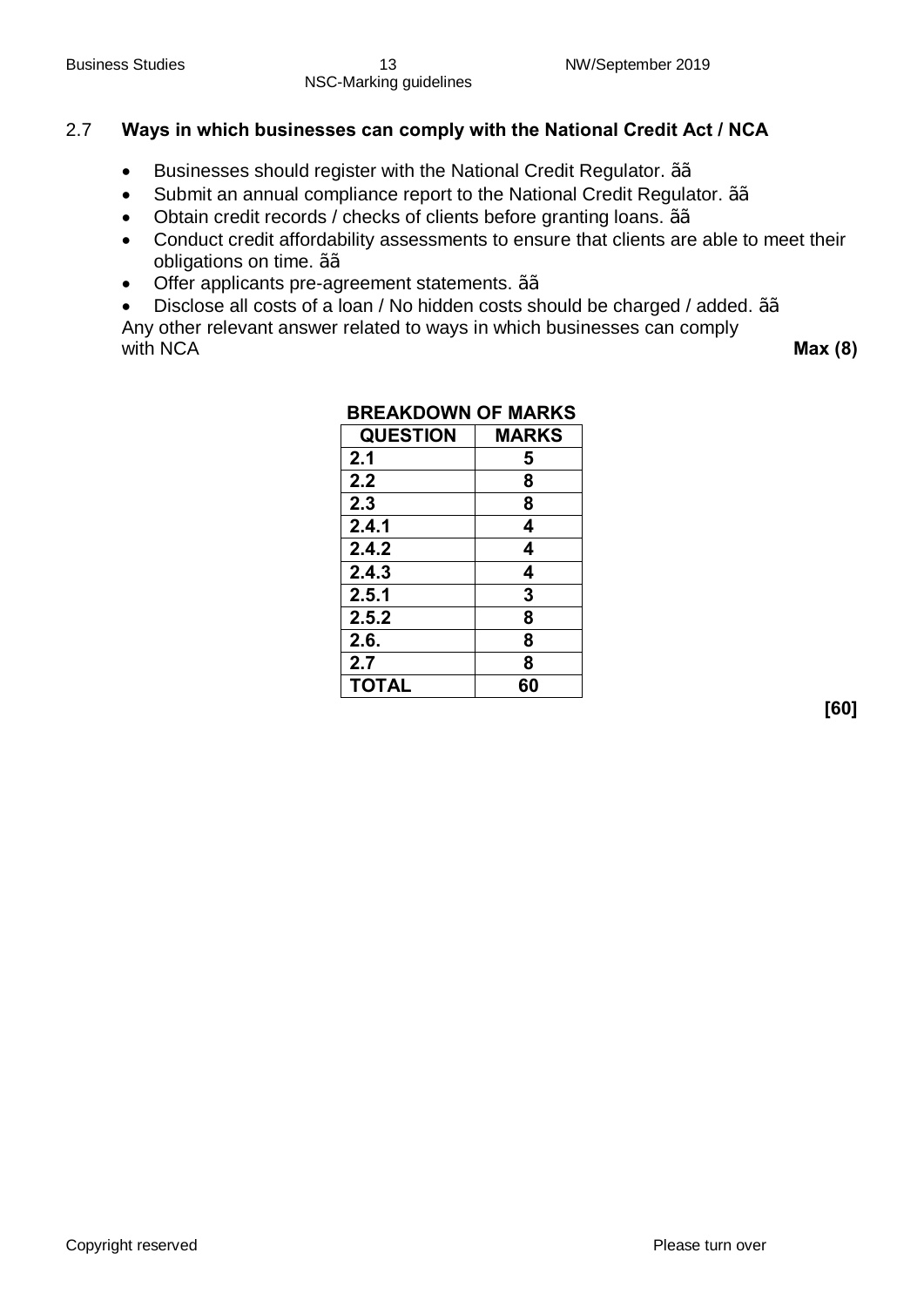### **QUESTION 3: BUSINESS VENTURES**

#### 3.1 **Examples of non-verbal presentations**

- · Written reports√
- · Graphs (line, pie, bar)√
- · Pictures / Photographs / Scenarios / Illustrations√
- · Tables√
- · Diagrams√
- · Flip charts / whiteboard√
- · Handouts√
- · Slide shows√
- · Posters / signs / banners / flags√

Any other relevant example of non-verbal presentation

**NOTE: Mark only the first SIX (6). (6 x 1) (6)**

#### 3.2 **Factors to consider during the presentation**

- Make eye contact with the audience and look in all directions.1⁄2⁄2
- · Be audible to the audience.√√
- · Adjust your voice level and tone to avoid monotony.√√
- · Add some appropriate humour in the presentation.√√
- Use visual aids effectively to enhance the presentation.1⁄<sup>2</sup>⁄2
- · Keep to the prescribed time limit.√√
- Put the most important information first to capture the audience attention.1⁄2⁄2
- Summarise the presentation in the conclusion.<sup>1⁄2</sup>⁄2

Any other relevant answer related to factors that must be considerd during the presentation **Max (8)** 

#### 3.3 **Form of ownership**

3.3.1 Personal liability company¼ (2)  $(2)$ 

#### **Motivation**

"Benjamin has established a company that enables shareholders to have limited liablity even though he is personally liable for the debts of the business. $+\frac{1}{2}$  (1)

#### **NOTE: Do not award marks for the motivation, if the form of ownership was incorrectly identified. Max (3)**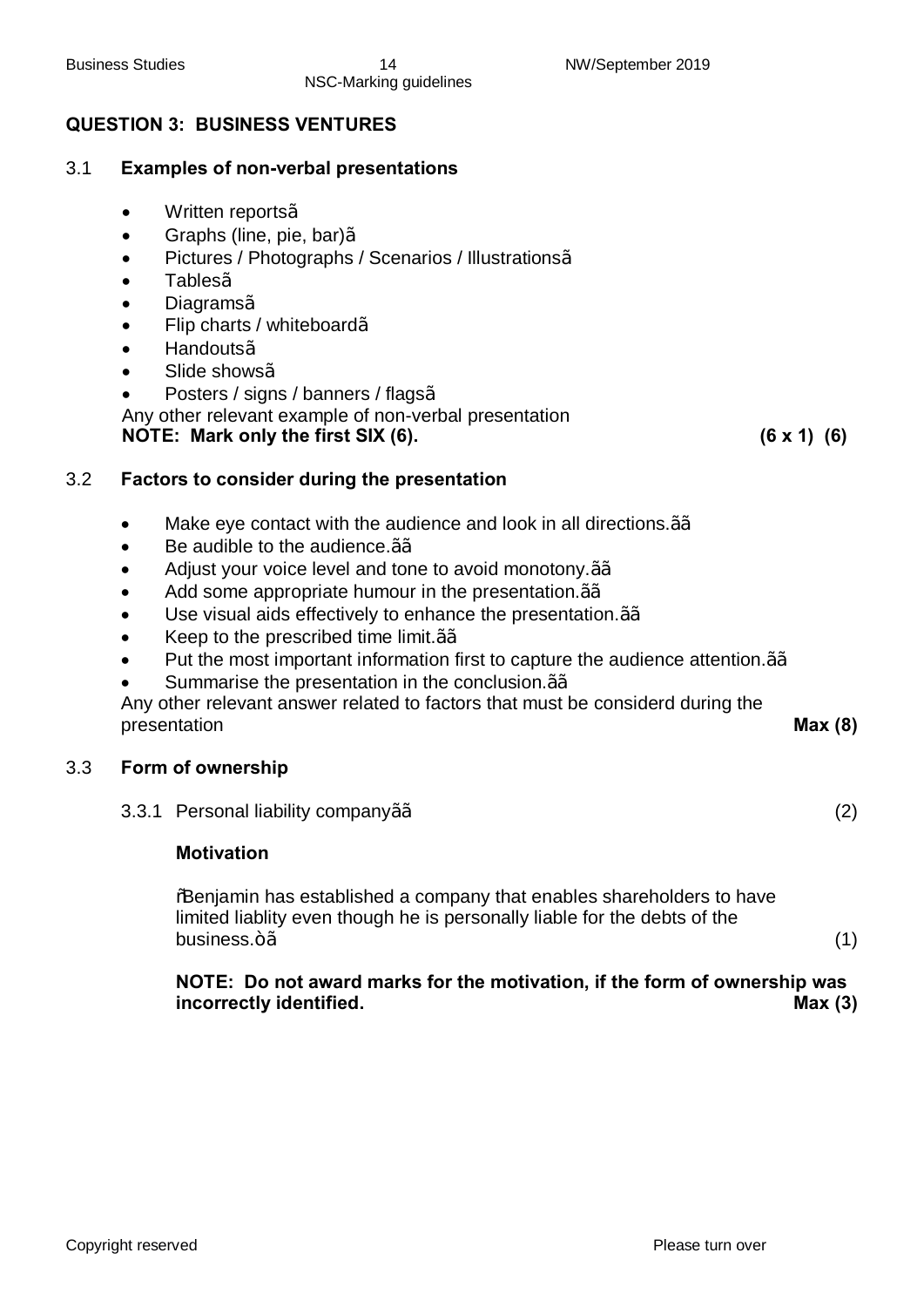### 3.3.2 **Differences between the Personal Liability Company and public company**

| <b>Personal Liability Company</b>                                                                               | <b>Public company</b>                                                                                                              |
|-----------------------------------------------------------------------------------------------------------------|------------------------------------------------------------------------------------------------------------------------------------|
| The name ends in $INC.\frac{1}{2}$                                                                              | The name ends in Ltd. $\frac{1}{2}$                                                                                                |
| Public cannot buy1/2shares in<br>company. $\frac{1}{2}$                                                         | Public can buy shares 1/4n the<br>$\bullet$<br>company. <sup>1/2</sup>                                                             |
| Raises capital% by issuing<br>shares to its shareholders. <sup>1/2</sup>                                        | Raises capital 1/2 by issuing shares to the<br>$\bullet$<br>public and borrowing capital by issuing a<br>debenture. <sup>1/2</sup> |
| Financial statements must be<br>independently reviewed%but<br>not necessarily audited. <sup>1/2</sup>           | Annual financial statements 1/2 need to be<br>audited. $\frac{1}{2}$                                                               |
| Does not need to publish a<br>prospectus1/2as it cannot trade<br>its shares publicly1/2                         | Have to register and publish 1/2a<br>prospectus with CIPRO1/2                                                                      |
| The company is not required to<br>raise1/2the minimum<br>subscription / issue minimum<br>shares. <sup>1/2</sup> | Must raise a minimum subscription<br>$\bullet$<br>prior1/ <sub>2</sub> to the commencement of the<br>company <sup>1/2</sup>        |
| Any other relevant answer<br>related to the personal liability<br>company                                       | Any other relevant answer related to the<br>public company                                                                         |
| Sub max $(4)$                                                                                                   | Sub max $(4)$                                                                                                                      |

**Note: 1. The difference must be clear but does not have to link.**

- **2. Allocate a maximum of FOUR marks if the differences are not clear. Mark either personal liability company or public company.**
- **3. Answer does not have to be in tabular form. Maks (8)**

### 3.4 **Rights of preference share holders**

- Receive dividends1⁄<sub>2</sub> regardless of how much profits are made<sup>1</sup>/<sub>2</sub>
- · Receive a fixed rate√ of return / dividend√
- They are paid first½ and they enjoy preferential rights to dividends. <sup>1</sup>/<sub>2</sub>
- · They have a preferred claim on company assets√ in the event of bankruptcy / liquidation of the company√
- Receive interim and annual½ reports<sup>1</sup>/<sub>2</sub>
- They only have voting rights at the AGM½ under particular circumstances / for certain resolutions.√
- · Cumulative shareholders must receive outstanding / accrued dividends√ from previous years.√
- Participating preference shareholders have the right to share¼ in surplus profits.1⁄2 Any other relevant answer related to the rights of preference shareholders

**Max (8)**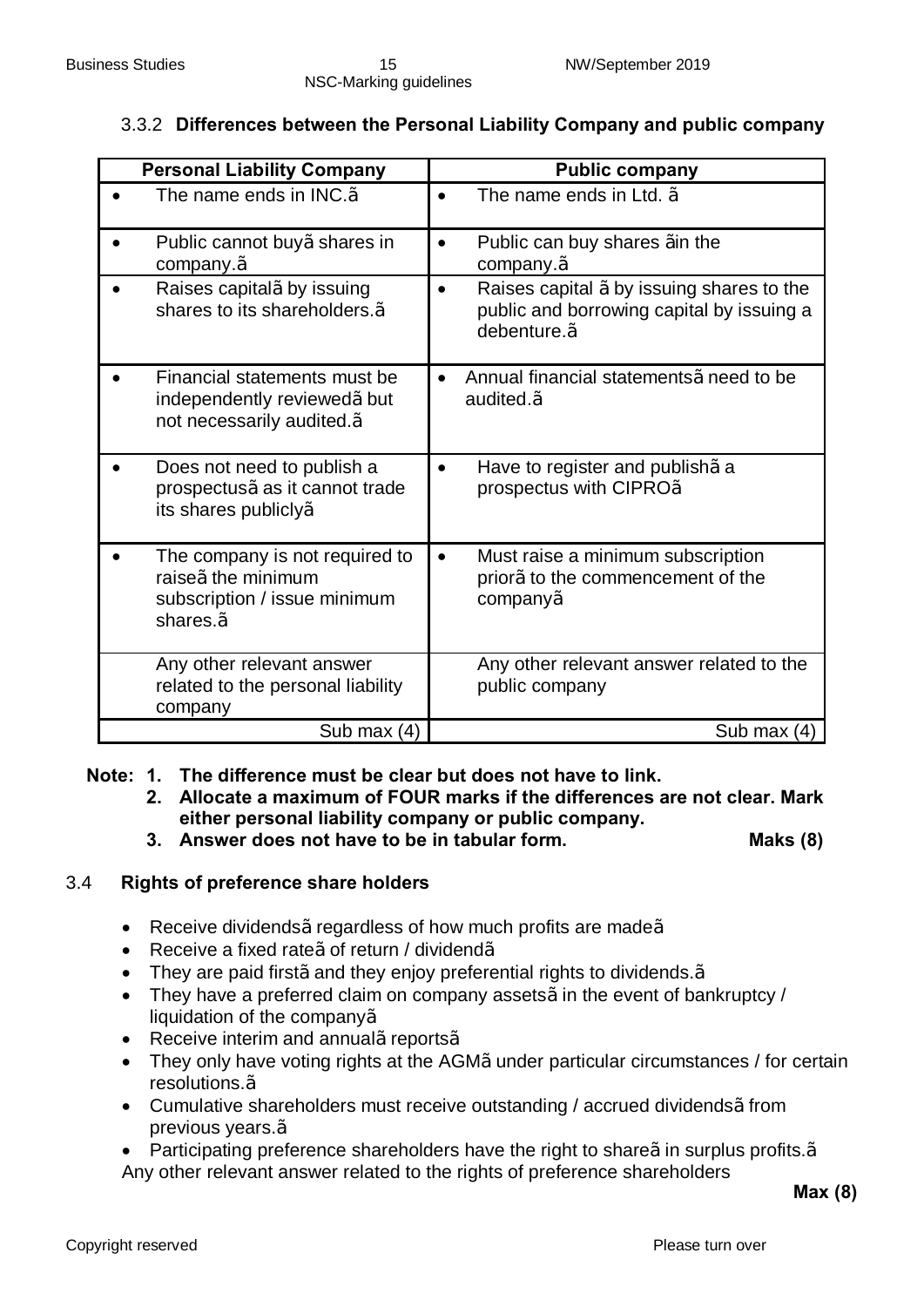### 3.5 **Success and / or failure factors of a partnership**

|                          | <b>SUCCESS</b><br>AND / OR                                                                                                                           |                          | <b>FAILURE</b>                                                                                                                             |
|--------------------------|------------------------------------------------------------------------------------------------------------------------------------------------------|--------------------------|--------------------------------------------------------------------------------------------------------------------------------------------|
| 3.5.1<br>Manage-<br>ment | Partners are actively<br>involved in management1/2<br>and may use the ideas of<br>other partners. <sup>1/2</sup>                                     |                          | Decision making can be time consuming <sup>1/2</sup><br>as all partners have to be in agreement. <sup>1/2</sup>                            |
|                          | Partners have access to<br>expertise of other partners <sup>1/2</sup><br>when difficult decisions<br>have to be made. <sup>1/2</sup>                 |                          | Some management tasks may be<br>neglected1/ <sub>2</sub> as one partner may leave it to<br>others to complete. <sup>1/2</sup>              |
|                          | Not all partners need to be<br>actively involved in manage-<br>ment1/ <sub>2</sub> and would rather<br>appoint competent<br>managers. <sup>1/2</sup> | $\overline{\phantom{0}}$ | Partners may disagree on how to run the<br>business1/ <sub>2</sub> which may lead to tension<br>between them. $\frac{1}{2}$                |
|                          |                                                                                                                                                      |                          | Partners are agents of the partnership <sup>1/2</sup><br>and bad management decisions may be<br>forced onto other partners. <sup>1/2</sup> |
|                          |                                                                                                                                                      |                          | Different personalities / opinions1/2could<br>lead to conflict / disagreements. <sup>1/2</sup>                                             |
|                          | Any other relevant answer<br>related to the contribution of<br>management to the success<br>of a partnership                                         |                          | Any other relevant answer related to the<br>contribution of management to the failure<br>of a partnership                                  |
|                          |                                                                                                                                                      |                          | Max(4)                                                                                                                                     |
| 3.5.2<br><b>Taxation</b> | Partnerships only pay VAT<br>on relevant products sold /<br>services rendered1/2which<br>reduces tax administration. <sup>1/2</sup>                  |                          | High earning partners pay more tax1/3<br>which may discourage other partners from<br>joining the partnership. 1/2                          |
|                          | The partnership does not<br>pay income tax $\frac{1}{2}$ only the<br>partners in their personal<br>capacities. <sup>1/2</sup>                        |                          | Partners may withdraw more cash to<br>reduce their tax burden 1/2 which may cause<br>cash flow problems for the partnership. 1/2           |
|                          | Any other relevant answer<br>related to the contribution of<br>taxation to the success of a<br>partnership                                           |                          | Any other relevant answer related to the<br>contribution of taxation to the failure of a<br>partnership                                    |
|                          |                                                                                                                                                      |                          | Max(4)                                                                                                                                     |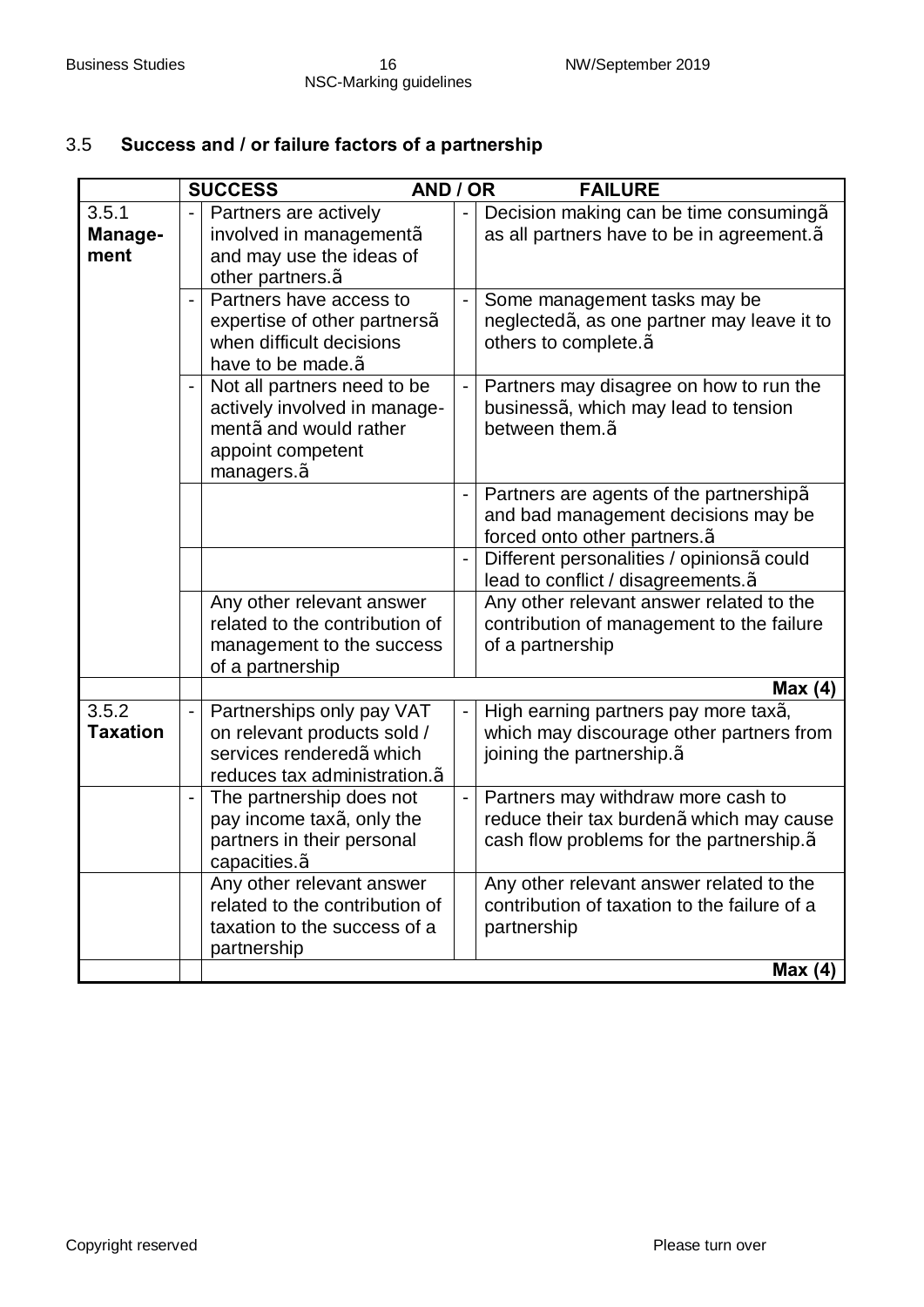### 3.6 **Differences between leadership and management**

| <b>LEADERSHIP</b> |                                                                                                           |                          | <b>MANAGEMENT</b>                                                                                  |  |
|-------------------|-----------------------------------------------------------------------------------------------------------|--------------------------|----------------------------------------------------------------------------------------------------|--|
|                   | Influences $\sqrt{}$ human behaviour $\sqrt{}$                                                            | $\overline{a}$           | Guides√ human behaviour <sup>y</sup>                                                               |  |
|                   | Communicates $\sqrt{}$ by means of inter-<br>action / behaviour / vision / values /<br>charisma√          | $\overline{a}$           | Communicates through management<br>functions $\sqrt{ }$ , e.g. line function $\frac{1}{2}$         |  |
|                   | Encourages new ideas $\sqrt{ }$ to increase<br>productivity <sup>1/2</sup>                                |                          | Administers plans / programs / tasks $\sqrt{10}$ to<br>reach targets <sup>1/2</sup>                |  |
|                   | Inspires staff to trust1/2 and support<br>each other <sup>1/2</sup>                                       | $\overline{a}$           | Controls systems and procedures $\sqrt{ }$ to get<br>the job done $\sqrt{ }$                       |  |
|                   | Focuses on what $\sqrt{ }$ and why $\frac{1}{2}$                                                          |                          | Focuses on how $\sqrt{ }$ and when $\frac{1}{2}$                                                   |  |
|                   | Does the right things $\sqrt{ }$                                                                          |                          | Does things right <sup>1/2</sup>                                                                   |  |
|                   | Focuses on the horizon1/2 to take long<br>term decisions <sup>1/2</sup>                                   |                          | Focuses on the bottom line 1/2 to take<br>short / medium / long term decisions <sup>1/2</sup>      |  |
|                   | Leaders are born $\sqrt{ }$ with natural /<br>instinctive leadership skills1/2                            |                          | A person becomes a manager1/2because<br>he / she is appointed in the position $\sqrt{ }$           |  |
|                   | Guides / Leads people $\sqrt{ }$ to become<br>active participants <sup>1/2</sup>                          |                          | Manages the process of getting things<br>done1/2by exercising authority1/2                         |  |
|                   | Has power / influence $\sqrt$ because of<br>his / her knowledge / intelligence /<br>skills <sup>1/2</sup> | $\overline{a}$           | Has power / authority 1/2 because of the<br>position into which they are appointed. <sup>1/2</sup> |  |
|                   | Always trying to find more efficient<br>ways $\sqrt{}$ of completing tasks $\frac{1}{2}$                  |                          | Enforce rules on subordinates 1/2 to ensure<br>that tasks are completed $\sqrt{}$                  |  |
|                   | Motivational / Inspirational $\sqrt{}$ in their<br>approach <sup>1/2</sup>                                | $\overline{a}$           | Instructional $\sqrt{}$ in their approach $\sqrt{}$                                                |  |
|                   | People orientated1/2                                                                                      | $\overline{a}$           | Task orientated1/2                                                                                 |  |
|                   | Lead by example / trust / respect <sup>1/2</sup>                                                          | $\overline{\phantom{a}}$ | Manage by planning / organising /<br>leading / control1/2                                          |  |
|                   | Any other relevant answer related to<br>leadership                                                        |                          | Any other relevant answer related to<br>management                                                 |  |
|                   | Sub max $(4)$                                                                                             |                          | Sub max $(4)$                                                                                      |  |

- **NOTE: 1. The difference must be clear.**
	- **2. The differences must link.**
		- **3. If the differences do not link, award only FOUR (4) marks. Mark either leadership or management.**

**Max (8)**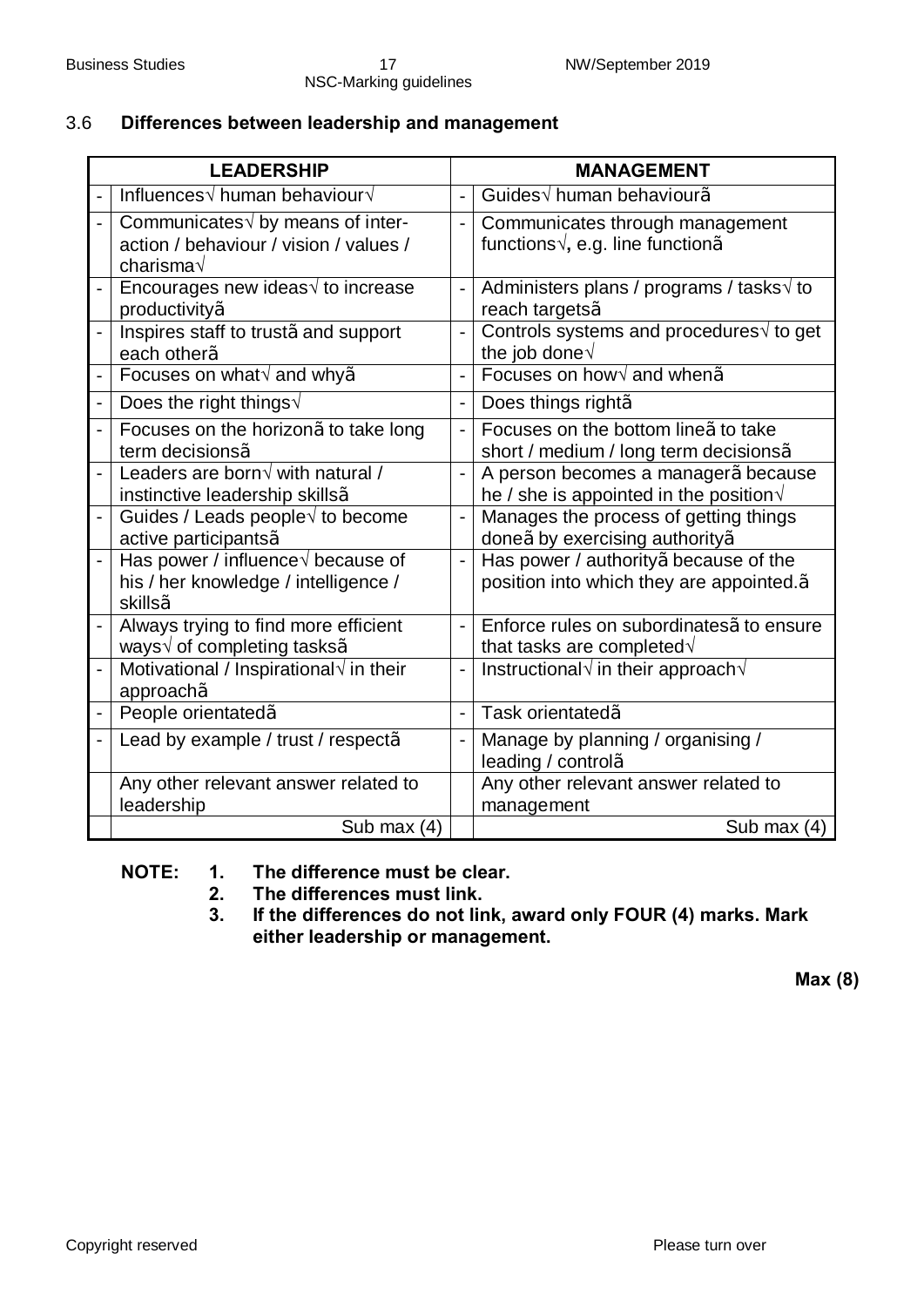#### 3.7 **Leadership styles**

 $3.7.1$  Transactional ¼⁄<sub>2</sub> (2)

#### **Motivation**

**%The project manager at Lucy Electronics motivates workers by giving them** incentives for meeting deadlines. $\frac{4}{2}$  (1)

### **NOTE: Do not allocate marks for motivation if the leadership style was incorrectly identified. Max (3)**

#### 3.7.2 **Impact / Effectiveness of the transactional leadership style on businesses**

#### **Positives / Advantages**

- Encourages employees to work hard½ because they will receive rewards. ½
- Improves employees' productivity½ and morale. ½
- Business goals and objectives can be achieved½ as employees are motivated.  $\frac{1}{2}$
- Employees know what½ is expected of them.  $\frac{1}{2}$
- Disciplinary action procedures¼ are well communicated. <sup>1/2</sup>

Any other relevant answers related to the positives impact of the transactional leadership style

#### **AND / OR**

#### **Negatives / Disadvantages**

- · Employees may become bored / lose creativity√ as they have to follow rules / procedures. √
- A transactional leader will have to monitor the work performance of employees1/2to ensure that expectations are met. √
- Managing / controlling employees $\frac{1}{2}$  may be time-consuming.  $\frac{1}{2}$
- · Some employees may be demoralised / unmotivated√ if they fail to reach / meet targets despite having worked very hard. ½
- Usually not suitable for team work½ as all team members can be punished for poor performance caused by one team member. √

Any other relevant answers related to the negative impact of transactional leadership style **Max (6)**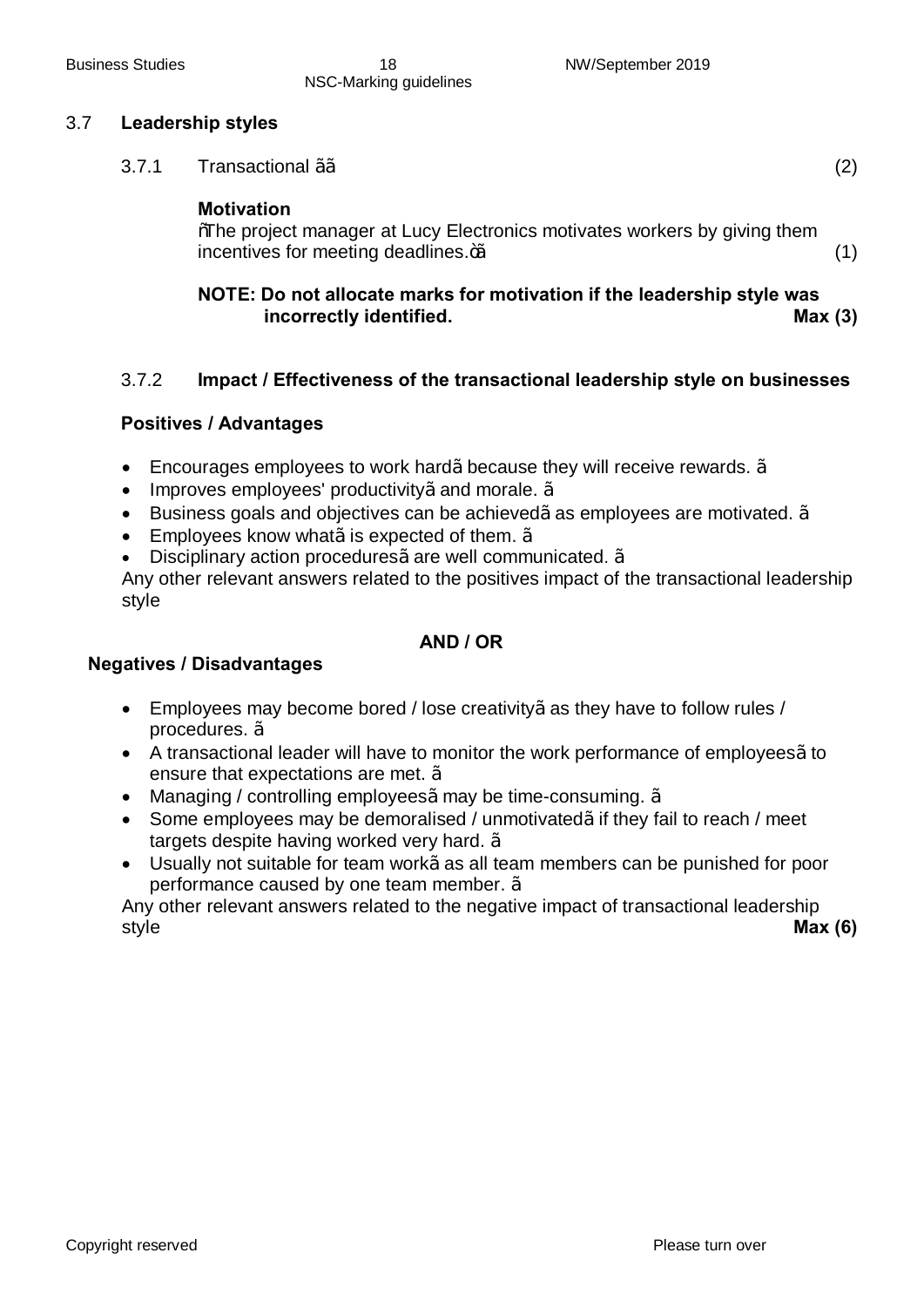### 3.7.3 **Application of transactional leadership style**

The transaction leadership style can be appled when:

- · Business wants to maximise employee performance. √√
- · Deadlines have to be met on short notice / under pressure. √√
- · Workers have low morale. √√
- · The strategies / business structures do not have to change.√√

Any other relevant answer related to a situation in which the transactional leadership style can be applied **Max (2) Max (2) Max (2)** 

| DREARDUWN UF MARRJ |                |
|--------------------|----------------|
| <b>QUESTION</b>    | <b>MARKS</b>   |
| 3.1                | 6              |
| 3.2                | 8              |
| 3.3.1              | 3              |
| 3.3.2              | 8              |
| 3.4                | 8              |
| 3.5.1              | 4              |
| 3.5.2              | 4              |
| 3.6                | 8              |
| 3.7.1              | 3              |
| 3.7.2              | 6              |
| 3.7.3              | $\overline{2}$ |
| <b>TOTAL</b>       | 60             |

### **BREAKDOWN OF MARKS**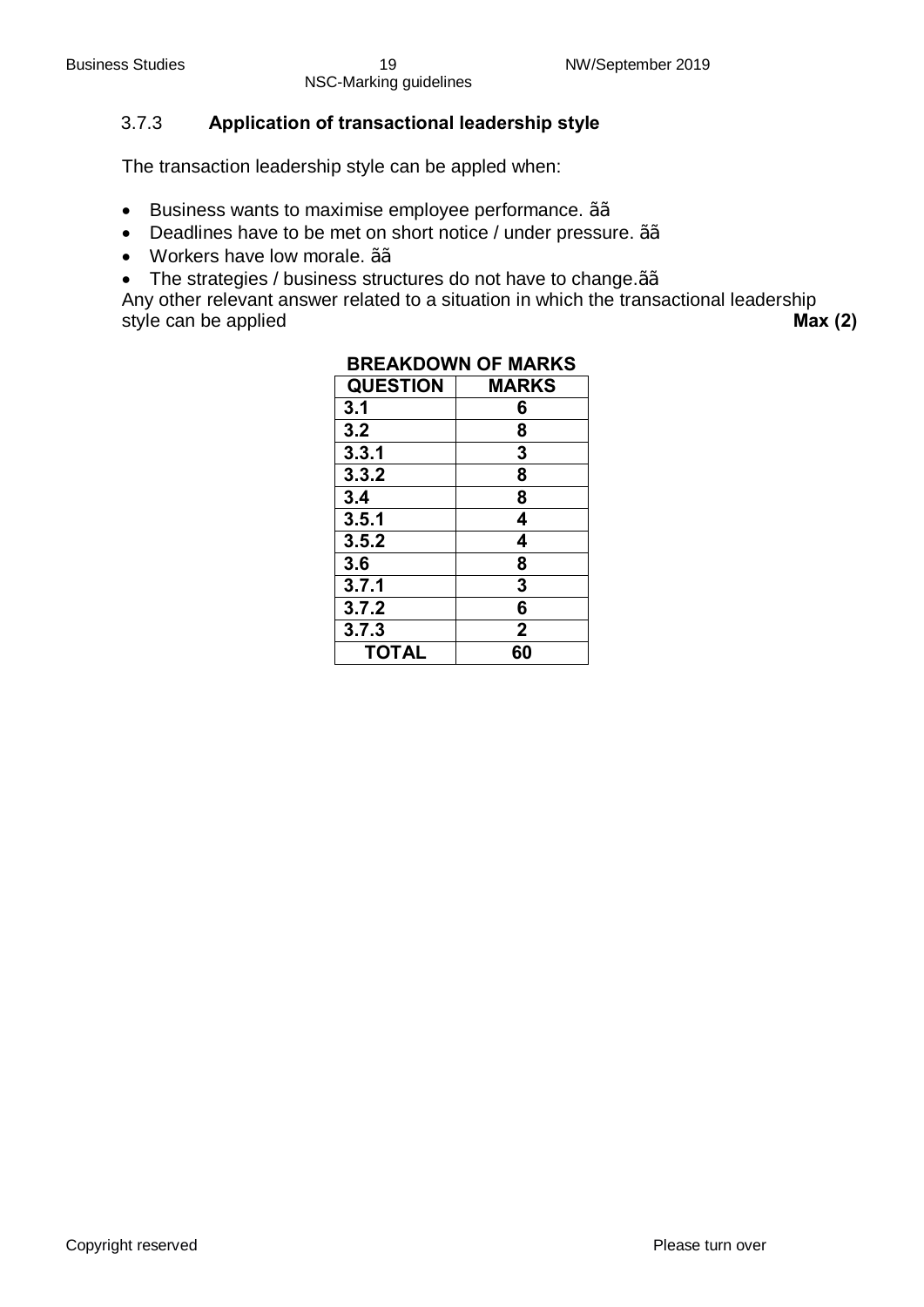#### **QUESTION 4: BUSINESS ROLES**

#### 4.1 **Types of unethical business practices from statements**

- 4.1.1 Sexual harassment √√
- 4.1.2 Abuse of work time 1⁄<sub>2</sub>/<sub>2</sub>
- 4.1.3 Unauthorised use of workplace funds and resources√√ **(6)**

#### 4.2 **Difference between problem-solving and decision-making**

| <b>Problem-solving</b>                   | <b>Decision-making</b>                          |
|------------------------------------------|-------------------------------------------------|
| Problems can be solved by a group /      | Decision-making is often done by                |
| team 1/20r an individual team            | member of management . 1/2                      |
| member. $\frac{1}{2}$                    | becomes authoritarian. 1/2                      |
|                                          |                                                 |
| Alternative solutions are generated, 1/2 | Various alternatives are considered 1/2         |
| identified and critically evaluated. 1/2 | before deciding on the best one. <sup>1/2</sup> |
|                                          |                                                 |
| Process of analysing a situation 1/2 to  | It is part of the problem-solving cycle         |
| identify strategies to bring about       | as decisions need to be taken at each           |
| change $\frac{1}{2}$                     | step. $\frac{1}{2}$                             |
|                                          |                                                 |
| Any other relevant answer related to     | Any other relevant answer related to            |
| problem-solving                          | decision-making                                 |
| Sub max                                  | Sub max                                         |

#### **Note: 1. The answer does not have be in tabular format.**

- **2. The difference must be clear but does not have to link.**
- **3. Award a maximum of TWO marks if the difference is not clear. Mark either problem-solving or decision-making.**

**Max (4)**

#### 4.3 **Application of transparency as a King Code principle in the workplace**

- Decisions / Actions must be clear 1/2 to all stakeholders. 1/2
- Staffing and other processes should be open  $\frac{1}{2}$  and transparent.  $\frac{1}{2}$
- · Employees / Shareholders / Directors should be aware√ of the employment policies of the business. √
- Auditing and other reports must be accurate / available¼to shareholders / employees. √
- Regular audits should be done¼ to determine the effectiveness of the business.  $\frac{1}{2}$
- · Business deals should be conducted openly√ so that there is no hint / sign of dishonesty / corruption. √
- Businesses should give details of shareholders' voting rights to them1⁄2 before / at the Annual General Meeting (AGM). √
- The board of directors must report on both the negative and positive impact½ of the business on the community / environment. √

The board should ensure that the company's ethics  $\frac{1}{2}$  are effectively implemented.  $\frac{1}{2}$ Any other relevant answer related to the application of transparency as a King Code principle **Max (4)**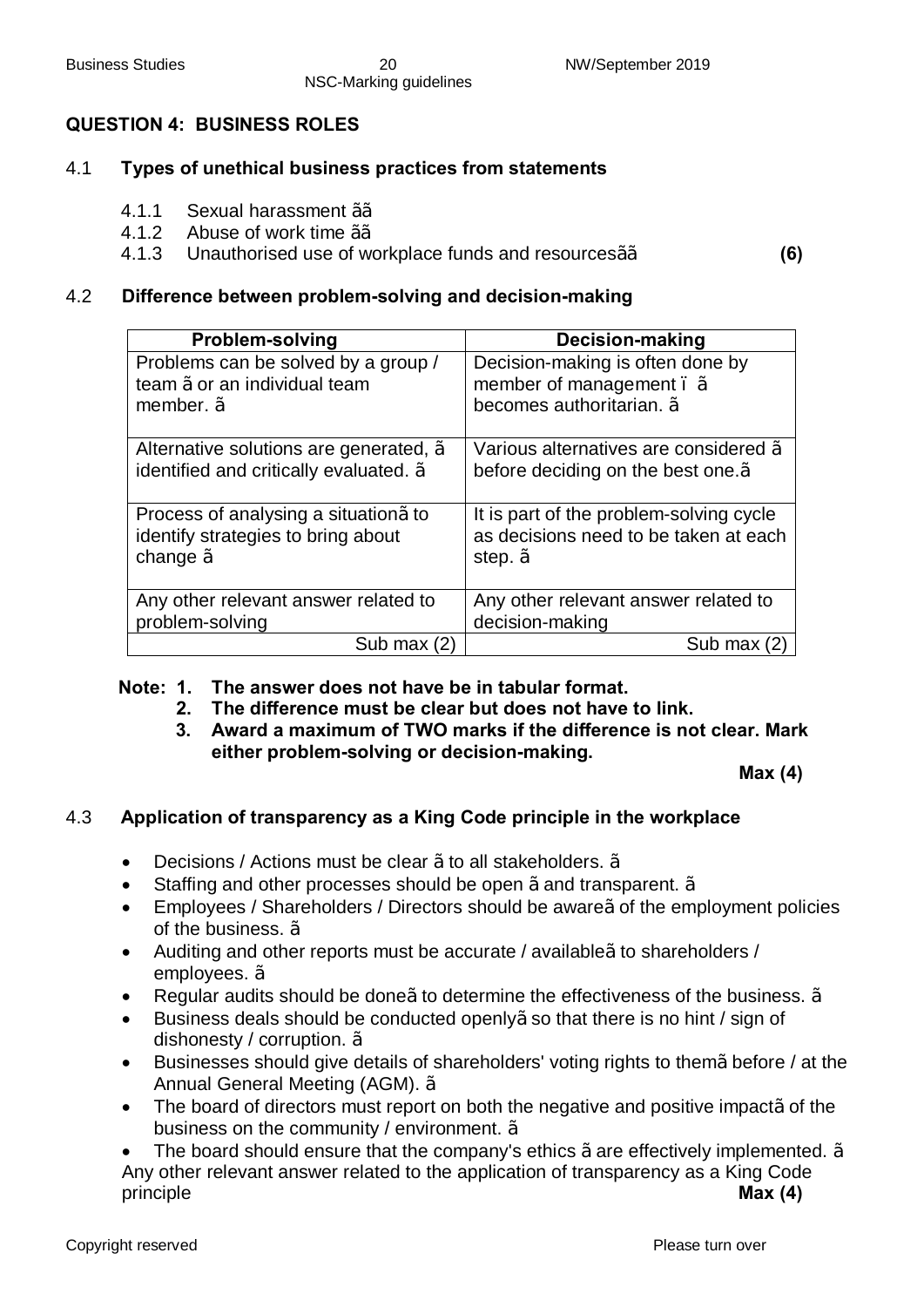#### 4.4 **Problem-solving techniques**

4.4.1 Force-field analysis √√ (2)  $(2)$ 

#### **Motivation**:

"The management of CDL has identified the pros and cons of their decision. $+$  / $\frac{1}{2}$  (1)

### **NOTE: Do not allocate marks for motivation if the problem-solving technique was incorrectly identified. Max (3)**

### 4.4.2 **Impact of the Force-Field Analysis**

#### **Positives / Advantages**

- It provides a visual summary of all the various factors supporting 1/and opposing a particular idea.√
- Employees feel included  $\frac{1}{2}$  in the decision making process.  $\frac{1}{2}$
- Employees develop  $\frac{1}{2}$  and grow with the business.  $\frac{1}{2}$
- Informed decisions can be made as forces for ¼and against are critically evaluated. √
- Enables businesses to strengthen the driving forces1⁄2 and weaken the restraining forces. √
- Businesses are able to have an idea of the timeline required½ and the requirements of additional resources. √

Any other relevant answer related the positive impact of the force-field analysis

#### **AND / OR**

#### **Negatives / Disadvantages**

- It is time consuming 1/since the business must stabilise before more changes can be made. √
- Requires the participation1⁄2 of all business units<sup>1/2</sup>
- The analysis developed is entirely dependent upon the skill level  $\frac{1}{2}$  and knowledge of the group working on the analysis.√

Any other relevant answer related the negatives impact of the force-field analysis **Max (8)**

#### 4.4.3 **Ways to create an environment that promotes creative thinking**

- · Emphasise the importance of creative thinking to ensure that all staff know that management wants to hear their ideas.  $\frac{1}{2}$
- Encourage staff to come up with new ideas / opinions / solutions.  $\frac{1}{2}$
- Make time for brainstorming sessions to generate new ideas, e.g. regular workshops / generate more ideas / build on one another's ideas. 1⁄2⁄2
- Place suggestion boxes around the workplace and keep communication channels open for new ideas. √√
- Train staff in innovative techniques / creative problem-solving skills / mindmapping / lateral thinking. 1⁄2⁄2
- Encourage job swops within the organisation / studying how other businesses are doing things. 1⁄<sub>2</sub>/<sub>2</sub>
- Encourage alternative ways of working / doing things.  $\frac{1}{2}$
- · Respond enthusiastically to all ideas and never let anyone feel less important. √√

Any other relevant answer related to the ways in which business can promote creative thinking **Max (8)**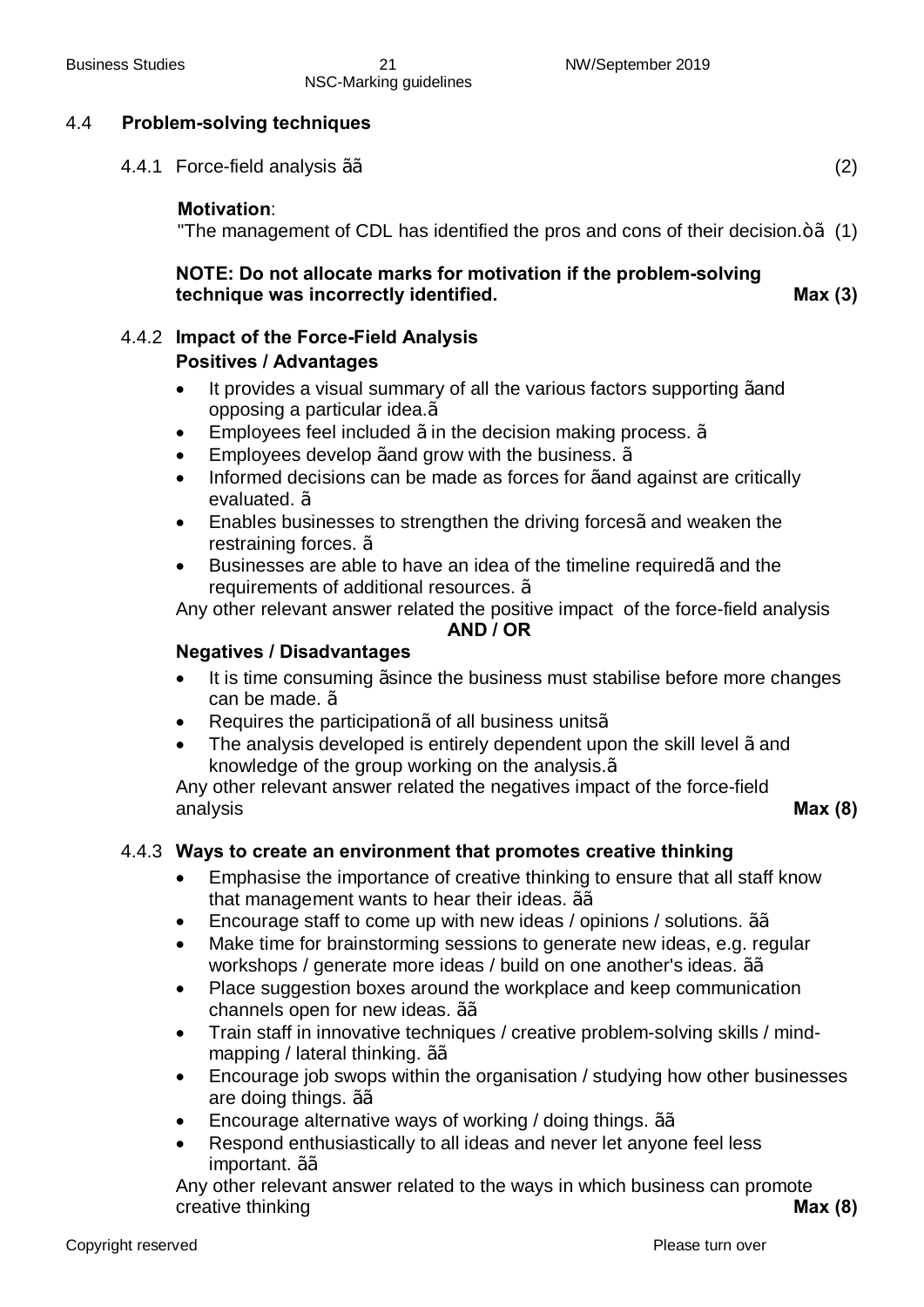### 4.5 **Negative / disadvantages of CSI on business**

- Business may not be supported¼ Customers may not buy their products / services resulting in a decrease in sales.√
- Small and medium enterprises find it difficult<sup>1</sup>/<sub>2</sub>to implement CSI programmes. <sup>1</sup>/<sub>2</sub>
- Detailed reports must be drawn up, 1⁄2 which can be time consuming. 1⁄2
- · Social spending reduces business / economic efficiency√ which makes it less competitive. √
- · Social involvement is funded from business profits√ which could have been used to the benefit of customers / reduce prices. √
- CSI activities distract business focus¼ from its core business functions. ¼
- Businesses find it difficult to adhere to legislation  $\frac{1}{2}$  governing CSI.  $\frac{1}{2}$
- It can increase financial risk, as programmes cost money and may impact negatively on profits. √
- It is difficult to accurately measure the effectiveness  $\frac{1}{2}$  social investment.  $\frac{1}{2}$
- It is not easy to determine the exact needs of the communities $\frac{1}{2}$  which may result in fruitless expenditure on CSI. √
- · Most managers are not trained / lack experience√ to handle social programmes. √
- · Employees may spend more time working on CSI projects√ instead of focusing on their core duties. √
- · Providing goods / services that meet the needs of consumers is, √ according to some stakeholders, already socially responsible. √
- Shareholders may receive lower dividends, 1/2 as some profits are spent on CSI. <sup>1</sup>/<sub>2</sub>
- Some shareholders / stakeholders might withdraw their support from the business1⁄2 as they feel that social issues should be the government's responsibility. √

Any other relevant answer related to the negative impact of CSI on the business

**Max (8)**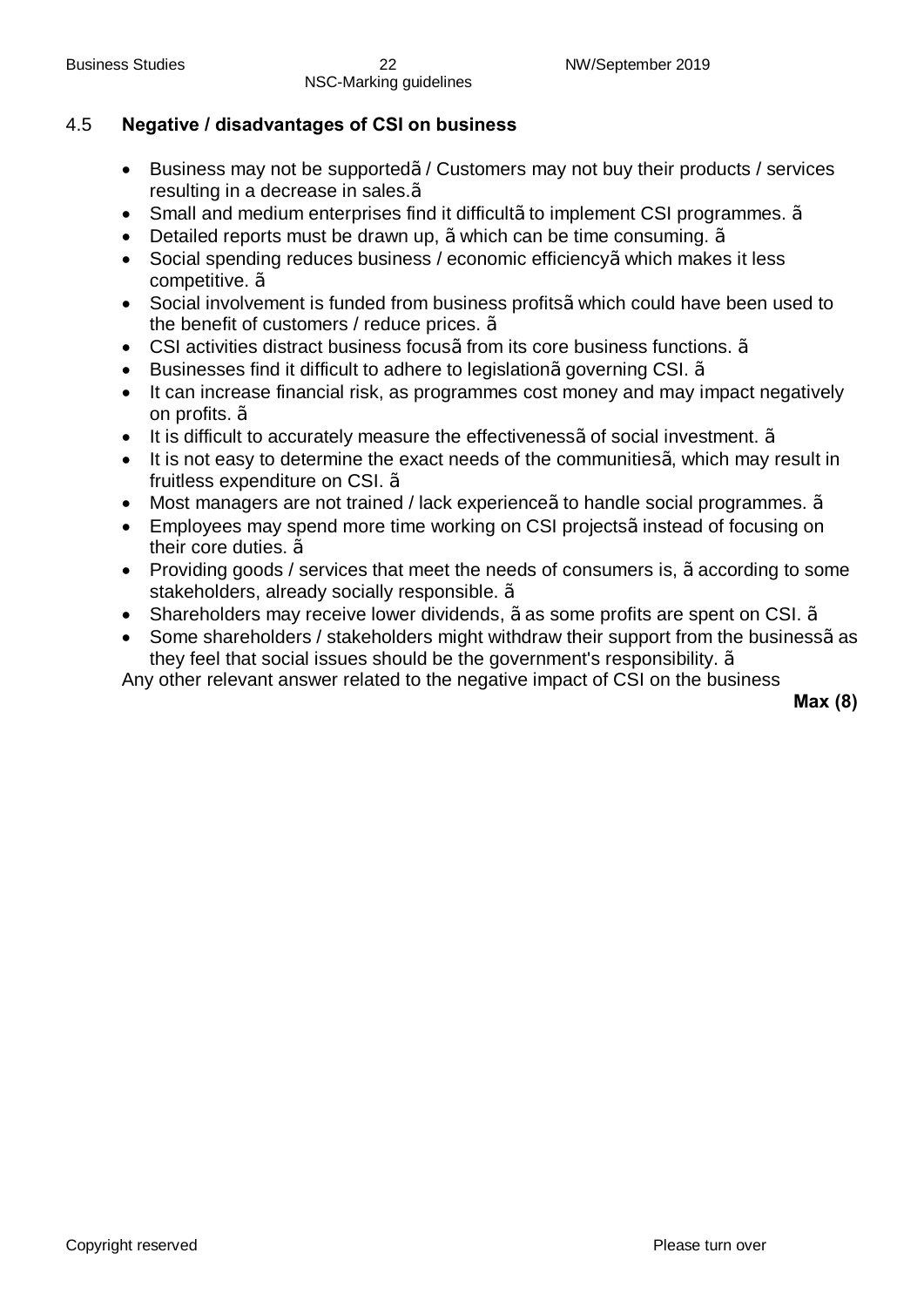#### 4.6 **Conflict**

#### 4.6.1 **Possible causes of conflict from the scenario**

- · Unfair workload√
- · Poor administrative skills√
- · Not treated with respect√

#### **NOTE: 1. Mark only the first THREE (3).**

**2. Do not allocate marks for responses that are not quoted from the scenario. (3 x 1) (3)**

#### 4.6.2 **Application of conflict resolution steps / techniques**

- Acknowledge that there is conflict $\frac{1}{2}$  in the workplace.  $\frac{1}{2}$
- Identify the cause of the conflict<sup>1/2</sup> Evaluate the situation objectively.<sup>1/2</sup>
- · Make intentions for intervention clear, √ so that parties involved may feel at ease.√
- Arrange a meeting between the conflicting parties and management. 1⁄2⁄2
- Blame-shifting should be avoided½ and joint team solutions must be found.1⁄2
- Devise / Suggest strategies<sup>1</sup>/<sub>2</sub> to solve the conflict.<sup>1/2</sup>
- Parties must agree ½ on the best solution.<sup>1⁄2</sup>
- Direct conflicting parties 1/<sub>2</sub> towards finding / focusing on solutions.<sup>1/2</sup>
- Select the appropriate solution $\frac{1}{2}$  and implement it. $\frac{1}{2}$

Expertise on handling conflict½ may be sourced from outside the business. 1⁄2 Any other relevant steps related to the application of conflict resolutions steps / techniques

**NOTE: Steps may be in any order. Max (8)**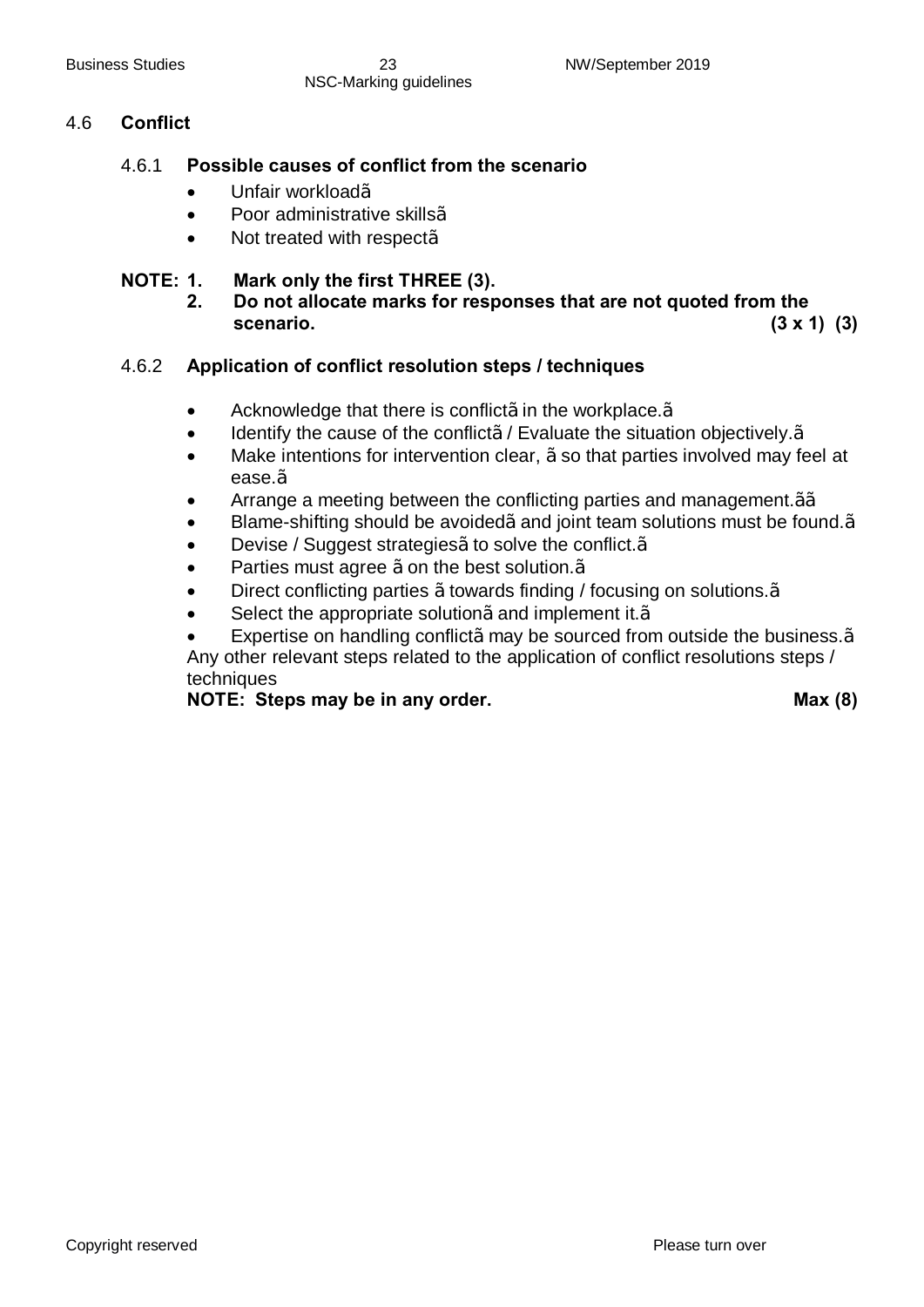### **4.7 Ways in which businesses can promote cultural rights in the workplace**

- · Provide the environment in which employees are free to use their own language when interacting with others during their free time.<sup>1⁄2</sup>⁄2
- Encourage employees to participate in cultural activities.<sup>1⁄2</sup>⁄<sub>2</sub>
- Allow employees to provide solutions to challenges from their own cultural perspectives.√√
- Regular cultural information sessions will help employees to respect each otherge culture in the workplace.1⁄<sup>2</sup>⁄2
- Make provision for different cultures, such as food served in the canteen / entertainment at staff functions.1⁄<sup>2</sup>⁄2
- Employ people from various cultural backgrounds.1⁄<sup>2</sup>⁄2
- Employees should be trained on cultural tolerance.<sup>1⁄2</sup>⁄2

Any other relevant answer related to ways in which businesses can promote cultural rights in the workplace **Max** (8)

**[60]**

| <b>QUESTION</b> | <b>MARKS</b> |
|-----------------|--------------|
| 4.1             | 6            |
| 4.2             | 4            |
| 4.3             | 4            |
| 4.4.1           | 3            |
| 4.4.2           | 8            |
| 4.4.3           | 8            |
| 4.5             | 8            |
| 4.6.1           | 3            |
| 4.6.2           | 8            |
| 4.7             | 8            |
| <b>TOTAL</b>    | 60           |

### **BREAKDOWN OF MARKS**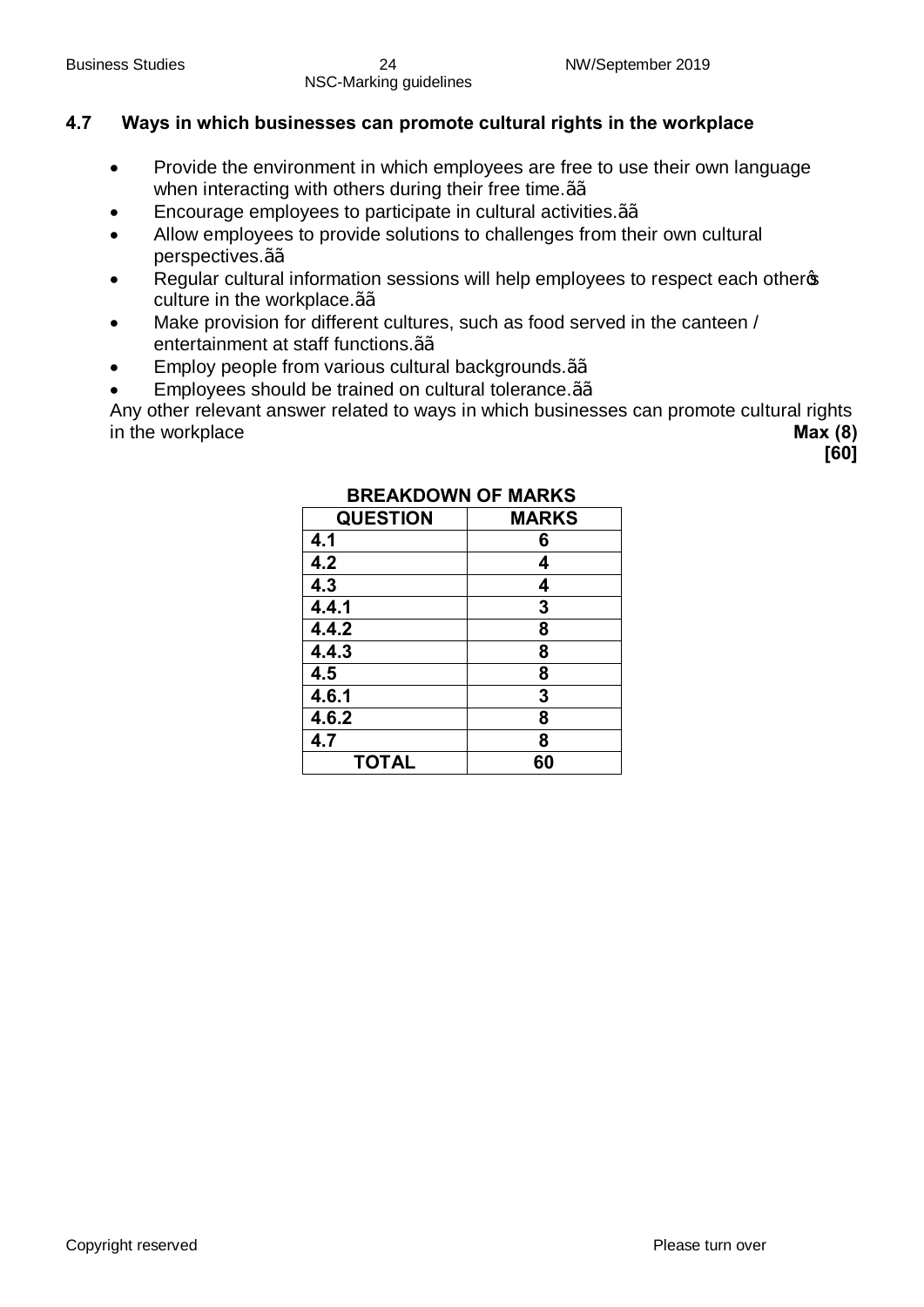### **QUESTION 5: BUSINESS OPERATIONS**

### 5.1 **Aspects that must be included in the employment contract**

- Personal details of the employee  $\frac{1}{2}$
- Details of the business / employer, e.g. name / address1/<sub>2</sub> etc.
- Job title / Position  $\frac{1}{2}$
- · Job description √
- · Job specification √
- · Date of employment / commencement of employment √
- Place where employee will spend most of his / her working time  $\frac{1}{2}$
- · Hours of work, e.g. normal time / overtime √
- Remuneration, e.g. weekly or monthly pay  $\frac{1}{2}$
- · Benefits / Fringe benefits / Perks / Allowances √
- Leave, e.g. sick / maternity / annual / adoption leave  $\frac{1}{2}$
- · Employee deductions (compulsory / non-compulsory) √
- · Period of contract / Details of termination √
- · Probation period √
- Signatures of both the employer and employee  $\frac{1}{2}$
- List of documents that form part of the contract, e.g. appointment letter / code of conduct / ethics √
- Disciplinary policy, e.g. rules and disciplinary procedure for unacceptable behaviour ½

Any other relevant answer related to the aspects that should be included in the employment contract

**NOTE: Mark only the first SIX (6). (6 x 1) (6)**

#### 5.2 **Selection procedure**

### **OPTION 1**

- Determine fair assessment criteria on which selection will be based. ¼∕∠
- Use the assessment criteria to assess all CV's / application forms received during recruitment / Preliminary screening is done by sorting the applications received according to the criteria for the job. 1⁄<sup>2</sup>⁄2
- · Check that applicants are not submitting false documents such as forged certificates / degrees. √√
- Make a preliminary list of all applicants who qualify for the post.  $\frac{1}{2}$
- Screen and check references, e.g. check applicants' criminal records / credit history / social media√√, etc.
- Conduct preliminary interviews to identify suitable applicants. 1⁄<sup>2</sup>⁄2
- · Inform all applicants about the outcome of the application. √√
- Compile a shortlist of approximately five people. 1⁄<sup>2</sup>⁄2
- · Invite the shortlisted applicants / candidates for an interview. √√
- · Shortlisted candidates may be subjected to various types of selection tests, e.g. skills test. √√
- · A written offer is made to the chosen candidate. √√

Any other relevant answer related to the selection procedure / steps as an activity of the human resources function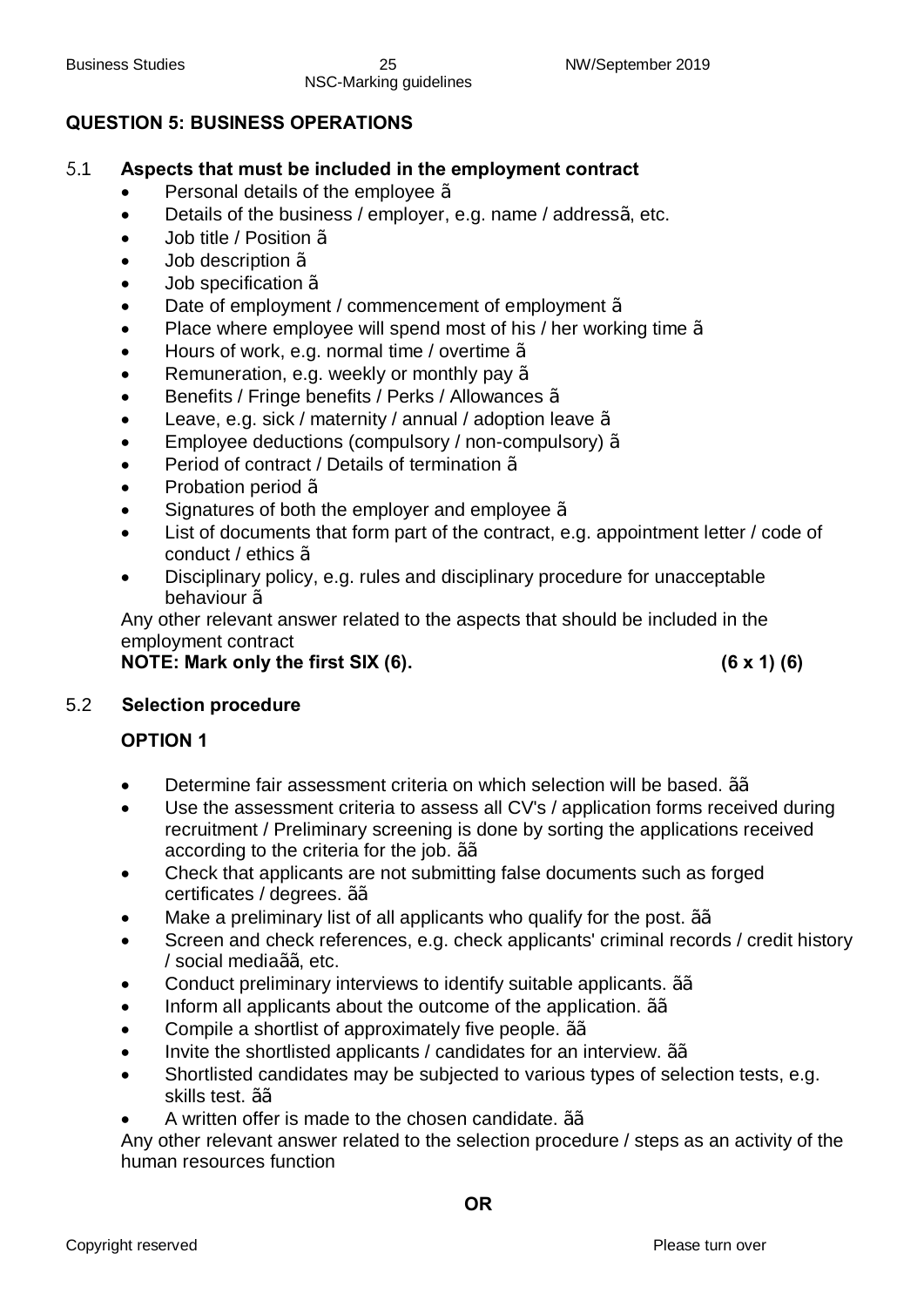### **OPTION 2**

- · Receive documentation, e.g. application forms and sort it according to the criteria of the job.  $\frac{1}{2}$
- Evaluate CVs and create a shortlist / Screen the applicants. 1⁄<sup>2</sup>⁄<sub>2</sub>
- · Check information in the CVs and contact references. √√
- · Conduct preliminary sifting interviews to identify applicants who are not suitable for the job, although they meet all requirements.  $\frac{1}{2}$
- Assess / Test candidates who have applied for senior positions / to ensure the best candidate is chosen. √√
- · Conduct interviews with shortlisted candidates. √√
- Offer employment in writing to the selected candidate(s). √⁄<sub>2</sub>

Any other relevant answer related to the selection procedure / steps as an activity of the human resources function

### **NOTE:** Accept the procedure / steps in any order. **Max** (8)

#### 5.3 **Salary determination methods**

| 5.3.1 Time-related $\frac{1}{2}$ | (2) |
|----------------------------------|-----|
| 5.3.2 Piece-meal $\frac{1}{2}$   | (2) |

- 5.4 **Components of job analysis** Job description  $\frac{1}{2}$ 
	- Written description of the job½ and its requirements  $\frac{1}{2}$
	- Describes duties / responsibilities½ of a specific job½ Summary½ of the nature / type of job  $\frac{1}{2}$
	- Describes key performance areas / tasks for a specific job $\frac{1}{2}$  e.g. job title / duties / working conditions / location of the place of work / relationship of the job with other  $i$ obs in the business $\frac{1}{2}$  etc.

Any other relevant answer related to job description Sub max (3)

#### **Job specification** √√

- · Written description of specific qualifications / skills / experience / characteristics√ required to do the job  $\frac{1}{2}$
- Describes key requirements of the person who will fill the position  $\frac{1}{2}$  e.g. formal qualifications / willingness to travel / work unusual hours $\frac{1}{2}$  etc.
- Describes the minimum acceptable personal qualities / skills / qualifications1⁄2 needed for the job ½

Any other relevant answer related to job specification Theorem Company (3)

**Max (6)**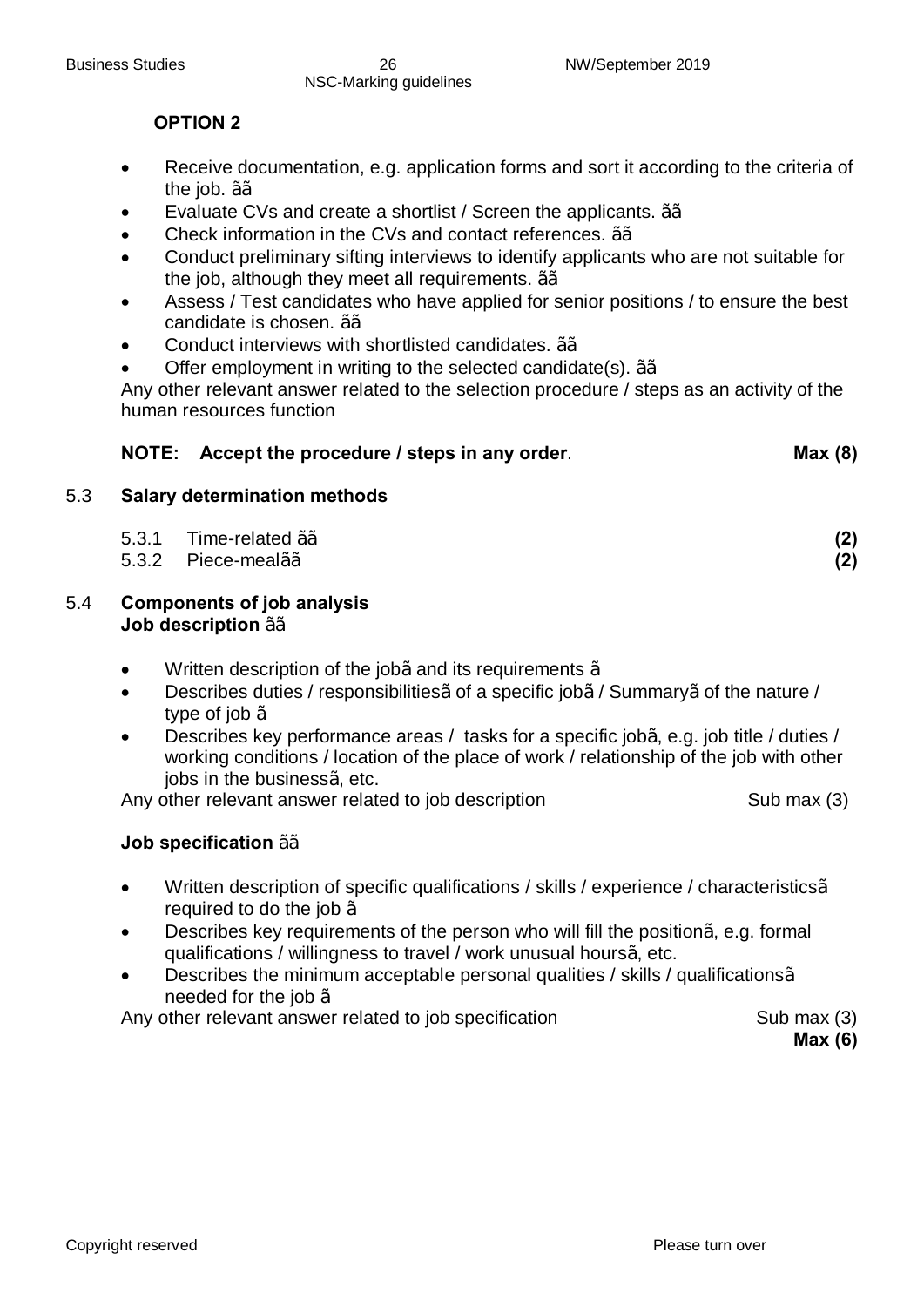# 5.5 **Effectiveness of fringe benefits on businesses Positives / Advantages**

- · Attractive fringe benefit packages√ may result in higher employee retention / reduces employee turnover.√
- · Attracts qualified / skilled / experienced employees√ who may positively contribute towards the business goals / objectives√
- It increases employee satisfaction / loyalty½ as they may be willing to go the extra mile. √
- Improves productivity½ resulting in higher profitability½
- Businesses save money½ as benefits are tax deductible.1⁄2
- Fringe benefits can be used as leverage½ for salary negotiations.1⁄2

Any other relevant answer related to the effectiveness / advantages of fringe benefits on businesses **Max (6)**

### 5.6 **Definition of TQM**

- TQM is an integrated system / methodology applied throughout the organisation,  $\frac{1}{2}$ which helps to design / produce / provide quality products / services to customers.  $\frac{1}{2}$
- · It is a thought revolution in management, √ where the entire business is operated with customer orientation in all business activities. √
- · TQM enables businesses to continuously improve on the delivery of products / services  $\frac{1}{2}$  in order to satisfy the needs of customers.  $\frac{1}{2}$
- Management ensures that each employee is responsible¼ for the quality of his / her work / actions. 1/2

Any other relevant answer related to the meaning of TQM **(5)**

Copyright reserved **Please turn over the Copyright reserved** Please turn over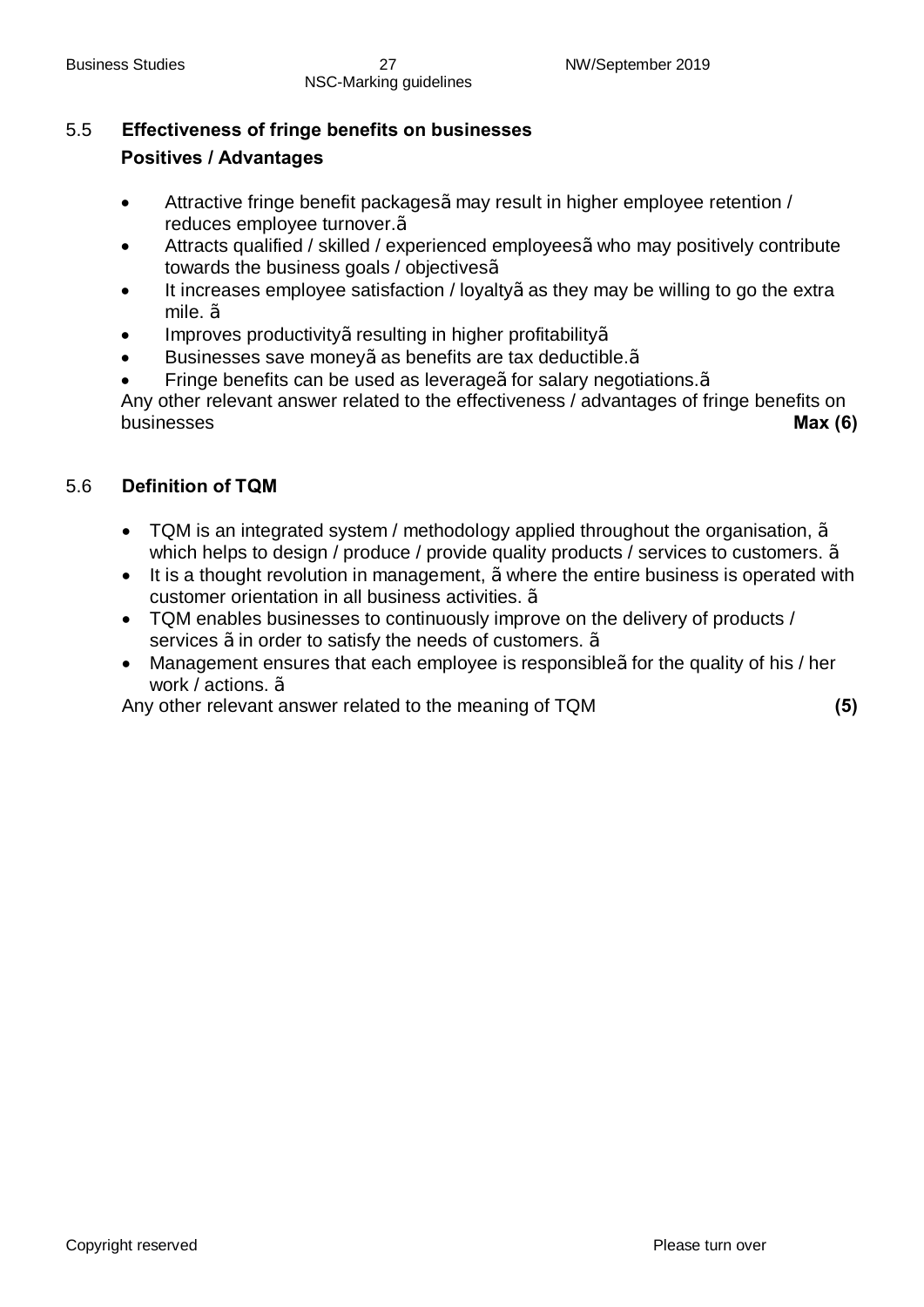#### 5.7 **Quality concept**

#### 5.7.1 **Identification of quality concept**

| <b>STATEMENT FROM THE SCENARIO</b>                                                                                                   | <b>QUALITY CONCEPT</b>             |
|--------------------------------------------------------------------------------------------------------------------------------------|------------------------------------|
| <b>Wary ensures that checks are carried out during and after</b>                                                                     | Quality assurance /2/2             |
| the production process. $\frac{4}{2}$                                                                                                |                                    |
| % % he also sets targets and measures performance.                                                                                   | Quality control <sup>12/2</sup>    |
| <b>Mary ensures that all business functions use the necessary</b><br>tools to improve the quality of the product. $+$ <sup>1/2</sup> | Quality management <sup>12/2</sup> |
| Sub max $(3)$                                                                                                                        | Sub max (6)                        |

**Max (9)**

#### 5.7.2 **Benefits of a good quality management system**

- · Effective customer services are rendered, √ resulting in increased customer satisfaction. 1⁄2
- Time and resources  $\frac{1}{2}$  are used efficiently.  $\frac{1}{2}$
- · Productivity increases √ through proper time management / using high quality resources. √
- Products / Services are constantly improved ½ resulting in increased levels of customer satisfaction. √
- Vision / Mission / Business goals  $\frac{1}{2}$  may be achieved.  $\frac{1}{2}$
- · Business has a competitive advantage √ over its competitors. √
- Regular training will continuously improve 1/2 the quality of employees' skills / knowledge. √
- Employers and employees will have a healthy working relationship  $\frac{1}{2}$ resulting in happy / productive workers. √
- Increased market share  $\frac{1}{2}$  and profitability.  $\frac{1}{2}$

Any other relevant answer related to the benefits of a good quality management system **Max (8)**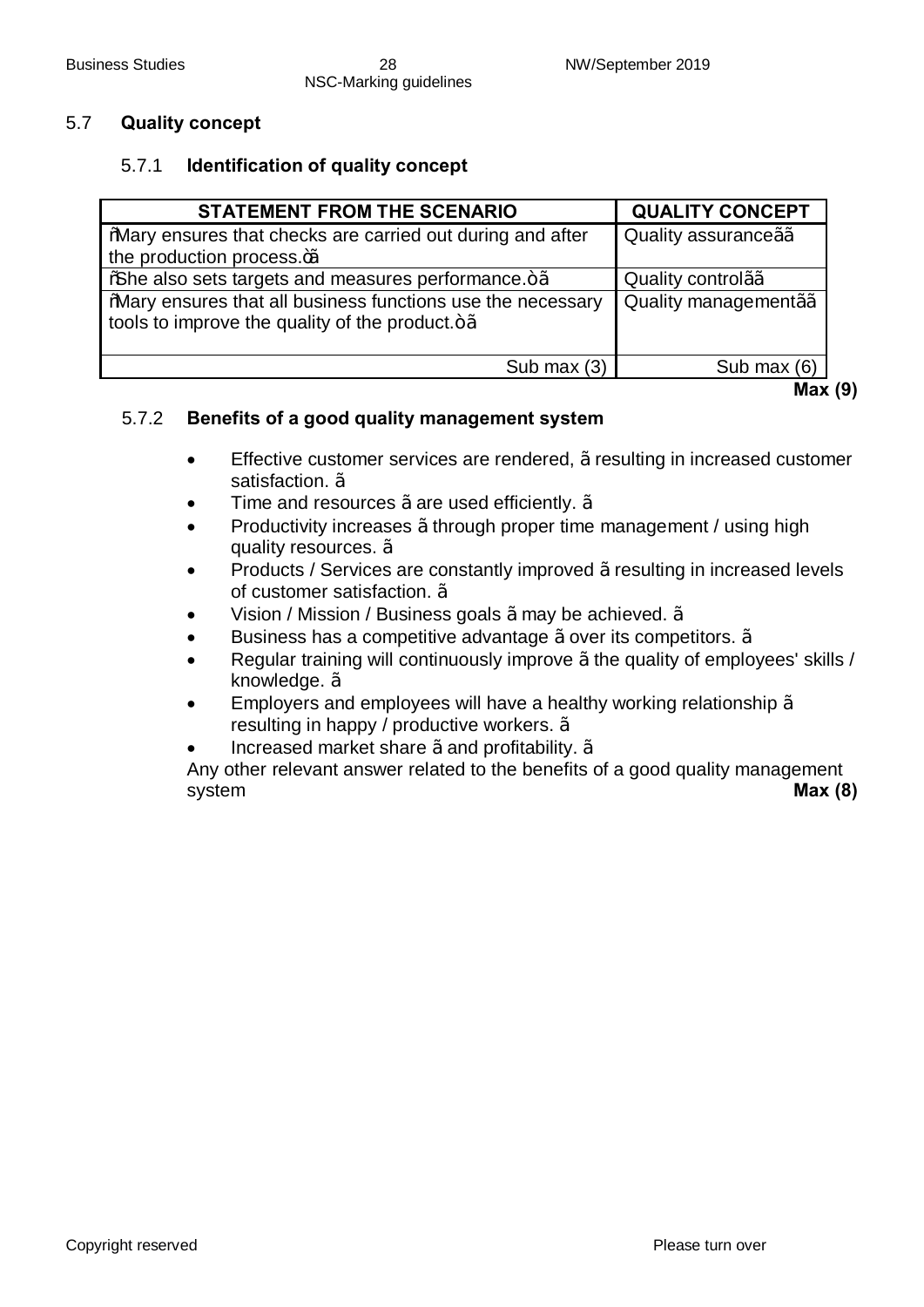### 5.8 **Ways in which businesses could improve the quality of performance within the purchasing function**

- Buy raw materials in bulk at lower prices.  $\frac{1}{2}$
- Select reliable suppliers that render the best quality raw materials / capital goods at reasonable prices. √√
- Place orders timeously / Do regular follow-ups to ensure that goods are delivered on time. √√
- Effective co-ordination between purchasing and production departments so that purchasing staff understand the requirements of the production process. 1⁄<sup>3</sup>⁄<sub>2</sub>
- Required quantities are delivered at the right time / place.  $\frac{1}{2}$
- Implement / Maintain stock control systems to ensure the security of stock. 1⁄<sup>2</sup>⁄2
- Maintain optimum stock levels to avoid overstocking / reduce out-dated stock / no break in production.  $\frac{1}{2}$
- Monitor and report on minimum stock levels to avoid stock-outs. 1⁄2⁄2
- Effective use of storage space / Maintain product quality while in storage.  $\frac{1}{2}$
- · Involve suppliers in strategic planning / product design / material selection / quality control process. √√
- Establish relationships with suppliers<sup>1</sup>/<sub>2</sub>so that they are in alignment with the business's vision / mission / values. 1⁄2/<sub>2</sub>
- Have a thorough understanding of supply chain management. 1⁄<sup>3</sup>⁄2

Any other relevant answer related to quality indicators of the purchasing function **Max (8)**

**[60]**

| <b>QUESTION</b> | <b>MARKS</b>     |
|-----------------|------------------|
| 5.1             | 6                |
| 5.2             | 8                |
| 5.3.1           | $\mathbf 2$      |
| 5.3.2           | $\boldsymbol{2}$ |
| 5.4             | 6                |
| 5.5             | 6                |
| 5.6             | 5                |
| 5.7.1           | 9                |
| 5.7.2           | 8                |
| 5.8             | 8                |
| <b>TOTAL</b>    | 60               |

### **BREAKDOWN OF MARKS**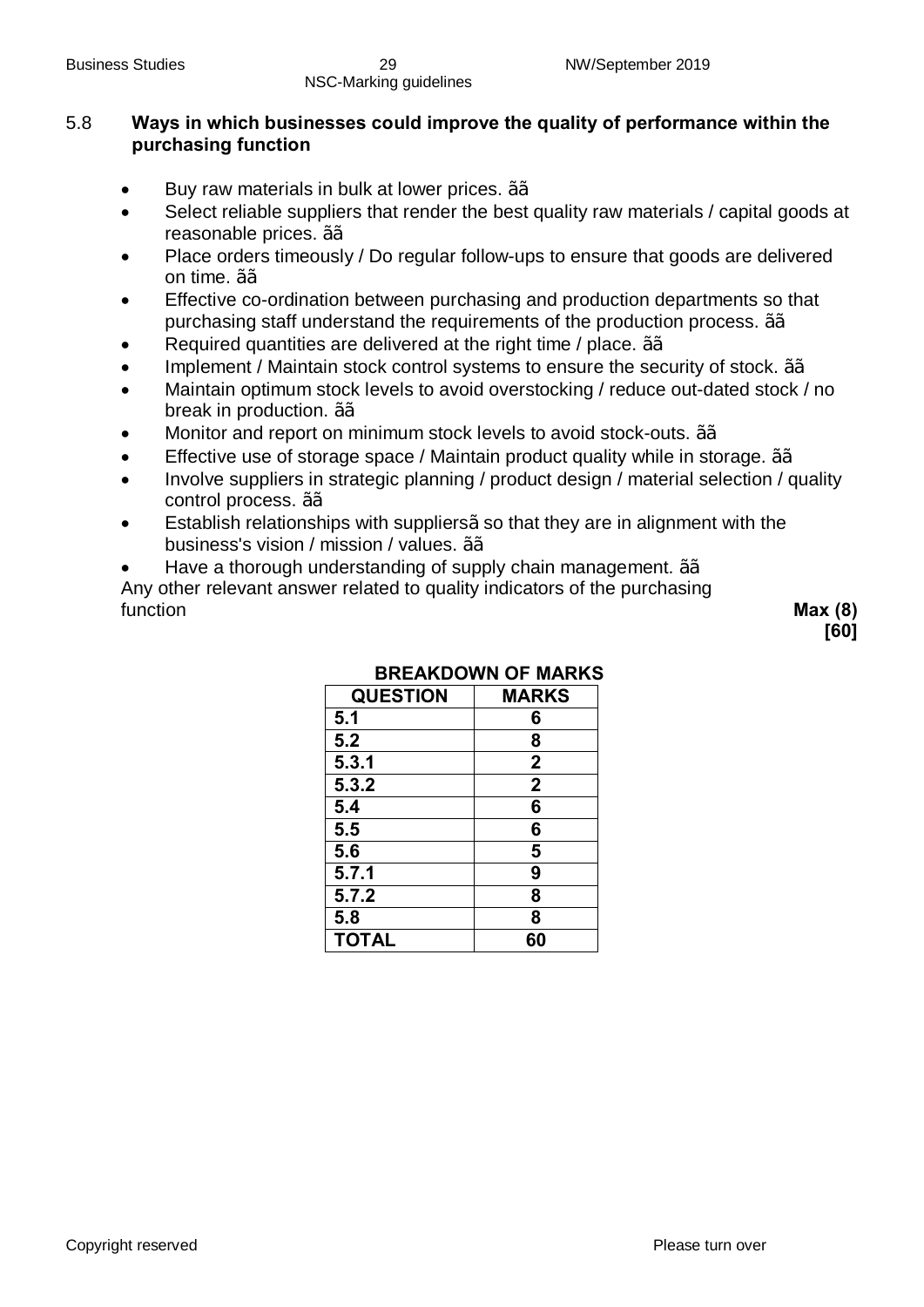#### **QUESTION 6: MISCELLANEOUS TOPICS**

#### **BUSINESS ENVIRONMENTS**

#### **Business Sectors**

#### 6.1 **Business environments from the scenario**

| <b>BUSINESS ENVIRONMENT</b> |                            | <b>EXTENT OF CONTROL</b>                                               |
|-----------------------------|----------------------------|------------------------------------------------------------------------|
| 6.1.1                       | Micro $\frac{1}{2}$        | Full control $\frac{1}{2}$                                             |
|                             | 6.1.2 Market $\frac{1}{2}$ | Little control / No control, but can influence / Partial $\frac{1}{2}$ |
| 6.1.3                       | Macro½                     | No control $\frac{1}{2}$                                               |
|                             | Sub max $3 \mid$           | Sub max 3                                                              |

#### **NOTE:**

- **1. The answer does not have to be in tabular format.**
- **2. The extent of control must be linked to the business environment.**
- **3. Do not award marks for the extent of control only. Max (6)**

#### 6.2 **Provisions of the BCEA**

#### 6.2.1 **Meal-breaks / Rest periods**

- · Workers must have a meal break of 60 minutes√ after five continuous hours of work. ½
- This can be reduced to 30 minutes by written agreement $\frac{1}{4}$  when working less than 6 hours per day. √
- A worker must have a daily rest period½ of 12 continuous hours½ a weekly rest period of 36 continuous hours½ which must include Sundays. ½

Any other relevant answer related to meal-breaks / rest periods as a provision of the BCEA Sub max (2)

#### 6.2.2 **Annual leave**

- Workers are entitled to 21 consecutive days1⁄annual leave per year1⁄2/ One day1⁄2 for every 17 days worked½ One hour½ for every 17 hours worked. ½
- An employer can only pay a worker in lieu of leave½ if that worker leaves the job.  $\frac{1}{2}$ Any other relevant answer related to annual leave as a provision of

the BCEA Sub max (2)

#### 6.2.3 **Family responsibility leave**

- Three to five (3 to 5) days paid leave per year on request¼ in the event of the death of the employee's spouse / life partner / parent / adoptive parent / grandparent / child / adoptive child / grandchild / sibling. √
- An employer may require reasonable proof $\frac{1}{2}$  before granting this leave.  $\frac{1}{2}$
- Male employees are entitled to a maximum of three / five day to paternity leave 1/2 when his child is born. <sup>1/2</sup>

Any other relevant answer related to family responsibility leave as a provision of the BCEA Sub max (2)

**Max (6)**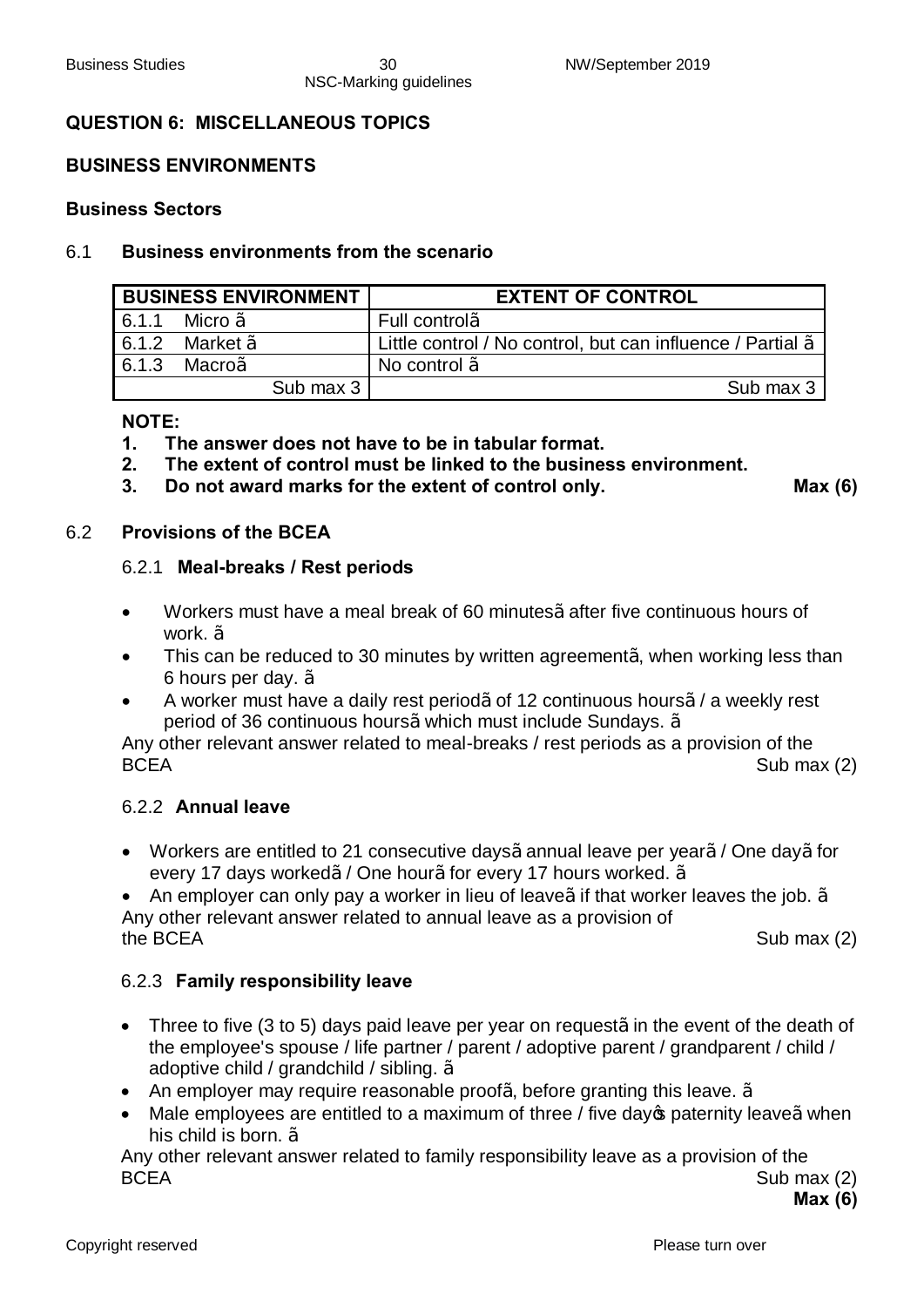### **BUSINESS VENTURES**

#### 6.3 **Forms of ownership Advantages of state-owned companies**

- Profits may be used½ to finance other state departments / reduce taxes. <sup>1/2</sup>
- Generates income½to finance social programmes½
- · Jobs are created√ for all skills levels.√
- Offer essential services1⁄<sub>2</sub> which may not be offered by the private sector<sup>1</sup>/<sub>2</sub>
- Prices are kept reasonable¼ create sound competition with the private sector to make services affordable to more citizens.√
- Wasteful duplication of services1/z is eliminated.<sup>1/2</sup>
- Planning can be coordinated1/<sub>2</sub>through central control.<sup>1/2</sup>

Any other relevant answer related to the advantages of state-owned companies / SOC. **Max (6)**

#### 6.4 **Explanation of liquidity**

- An amount of capital could be invested in a type of investment½ that can easily be converted to cash.√
- The term liquidity is used to describe the ease and speed $\frac{1}{2}$  with which investors can convert an investment into cash.√
- Example: An investment in a savings account½ will be easier to convert into cash½ than an investment in a fixed deposit½ which is usually deposited for a fixed period of time.√

Any other relevant answer related to the liquidity as a factor to consider when making investement decision **Max (4)**

#### 6.5 **Calculation of interest**

#### 6.5.1 **OPTION 1**

| Year 1:               | R50 000 x 8% | $=$ | R 4 000 1/2                         |
|-----------------------|--------------|-----|-------------------------------------|
| Year 2:               | R54 000 x 8% | $=$ | R 4 320 <sup>1</sup> / <sub>2</sub> |
| Year 3:               | R58 320 x 8% | $=$ | R 4 665,60 <sup>1/2</sup>           |
| <b>Total interest</b> |              | $=$ | R 13 000 <sup>1/2</sup>             |
|                       |              |     |                                     |

#### **OR**

#### **OPTION 2**

 $P(1+i) - P\frac{1}{2}$ 50 000√(1+0,08)³√ OR 50 000√(1,08)³√ OR 50 000√(1,26)√ - 50 000  $= R 13 000\frac{1}{2}$ 

#### **NOTE**

- **1. Allocate full marks (4) if the answer is correct and no workings are shown.**
- **2. If workings were shown correctly, but the final answer is wrong, award a maximum of THREE marks.**
- **3. If the answer is incorrect, award a maximum of ONE mark for the understanding of concept and method.**
- **4. If there are no workings shown and the answer is incorrect, allocate a ZERO mark. Max (4)**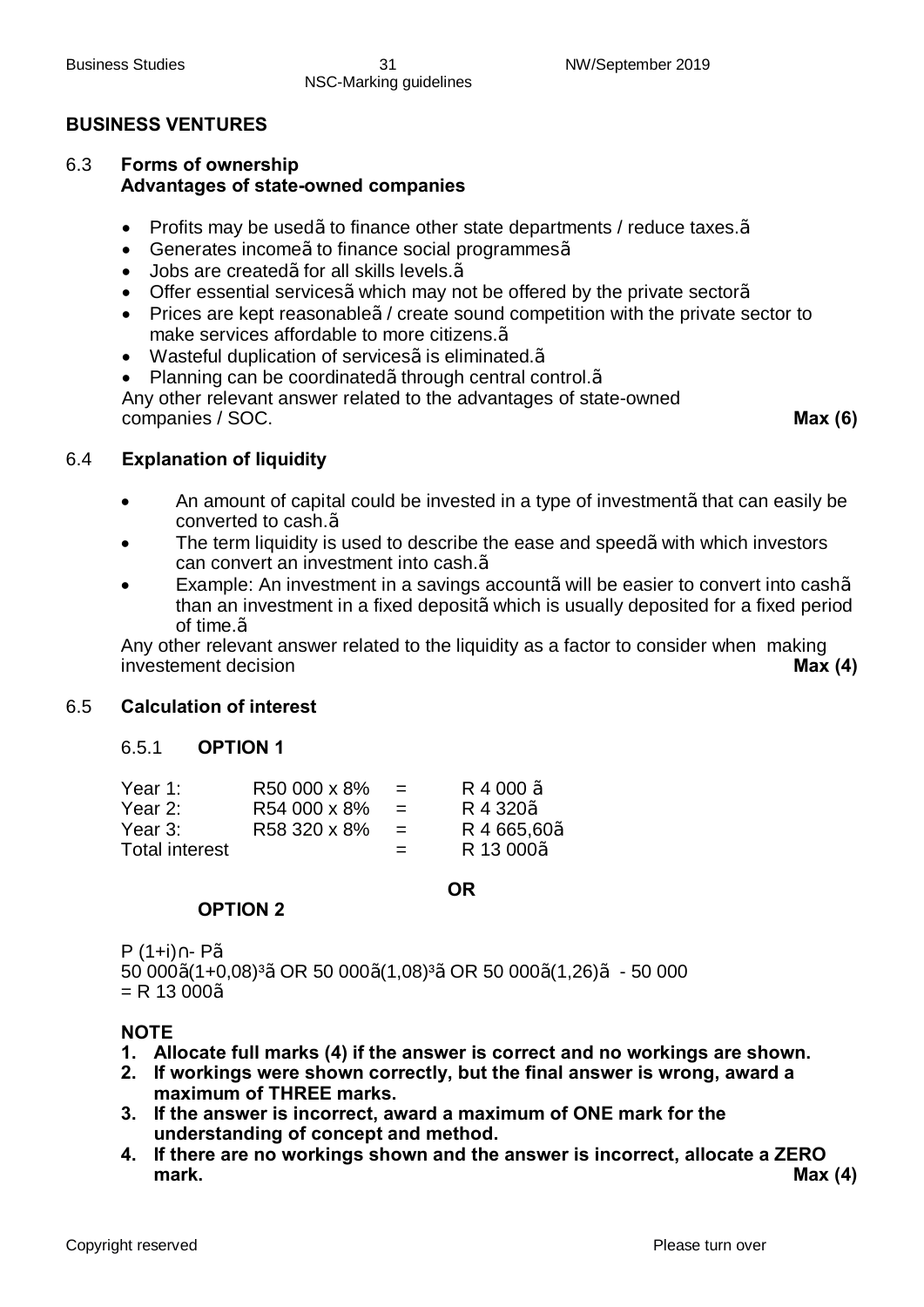#### 6.5.2 **Simple interest** √

- Interest is earned on the original amount and not on the interest accrued.<sup>1/2</sup>
- Calculated on the original / principal amount invested
- The principal amount remains the same over the entire period of investment.√
- · Accumulated interest from prior periods is not used in calculations for the following period. √

Any other relelvant answer related to the explanation of simple interest

**Max (4)**

### **BUSINESS ROLES**

#### 6.6 **Diversity issues**

- 6.6.1 Gender √√
- 6.6.2 Age √√
- 6.6.3 Disability√√ **(6)**

#### 6.7 **Ways in which businesses can protect the environment and promote human health**

- · Adhere to laws / regulations√ so that profits are not generated at the expense of the environment.√
- Consider pollution / other environmental issues in all business activities,1⁄2e.g. safe disposal of waste / dumping of toxic waste, etc.√
- Become involved ½ in environmental awareness programs.<sup>1</sup>%
- Protect the environment ½ by altering production techniques in favour of cleaner and greener technologies. √
- Water for human consumption is tested½ before it is used. $\frac{1}{2}$
- Promote nature conservation  $\frac{1}{2}$  by looking after natural resources.  $\frac{1}{2}$
- Minimize pollution,  $\frac{1}{2}$  by re-using / reducing / recycling.  $\frac{1}{2}$
- Reduce consumption of goods / services1/ which are environmentally unfriendly.1/2
- Register / Engage with recognized institutions / bodies ½ that promote Greenpeace.√
- · Ensure that physical working conditions are worker-friendly / safe / adequate / functional / promoting½ occupational health. $<sub>1</sub>$ </sub>
- Maintain / Service machines1⁄2 regularly.<sup>1</sup>/2
- Educate people½ about hygiene / health issues. 1/2
- Encourage employees1⁄<sub>2</sub> to do regular health checks.<sup>1/2</sup>

Any other relevant answer related to ways in which business can protect the environment and human health

**Max (8)**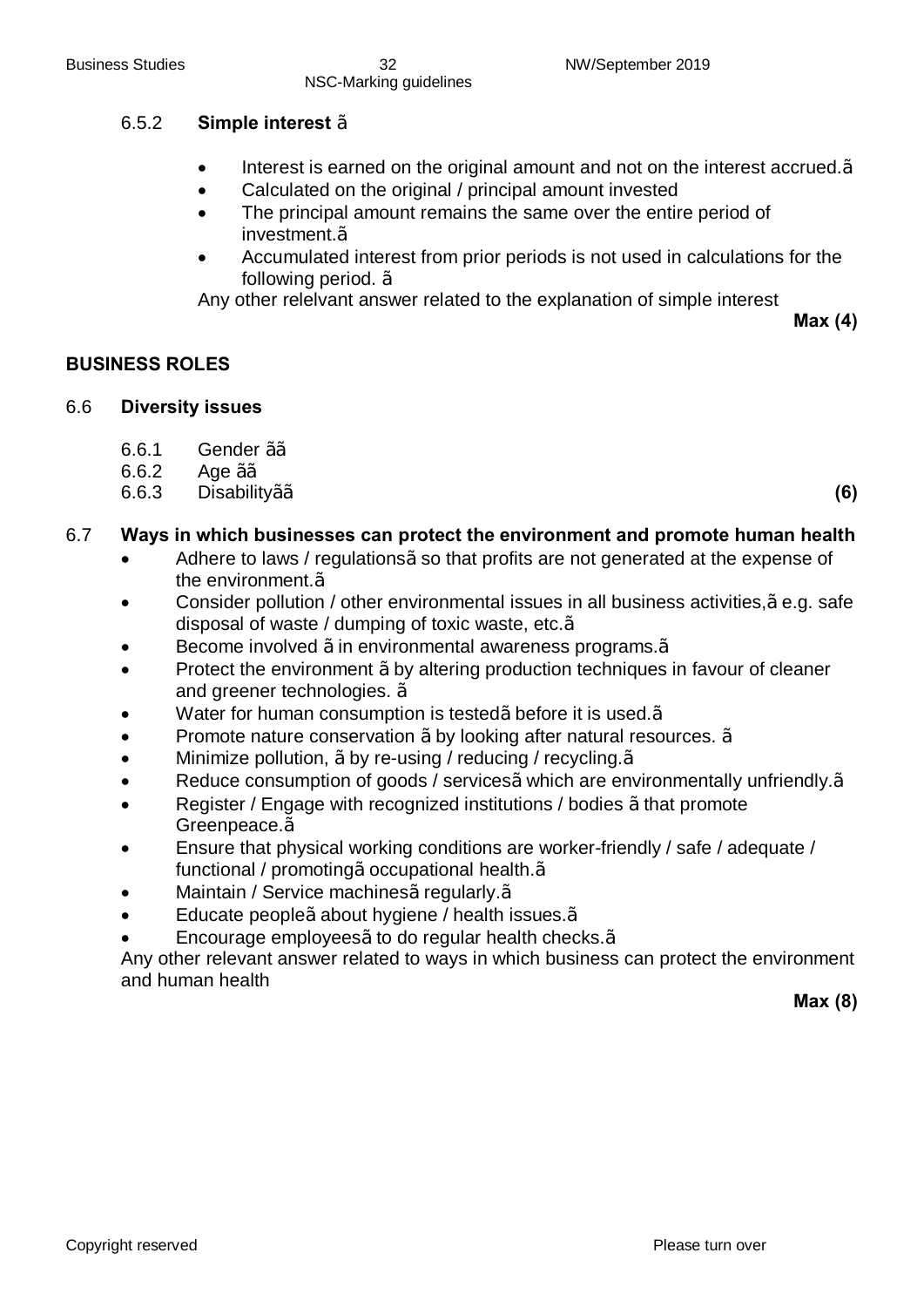#### **BUSINESS OPERATIONS**

#### 6.8 **Elements of TQM**

- 6.8.1 Continuous improvement to processes and systems 1⁄<sup>3</sup>⁄<sub>2</sub>
- 6.8.2 Continuous Skills Development √√
- 6.8.3 Total Customer / Client satisfaction √√
- 6.8.4 Adequate finance and capacity √√ **(8)**

#### 6.9 **Reasons for terminating an employment contract**

- The employer may dismiss an employee for valid reason(s), e.g. unsatisfactory job performance, misconduct, etc. 1⁄2/<sub>2</sub>
- · The employer may no longer have work for redundant employees / cannot fulfil the contract / is restructuring. 1⁄<sup>2</sup>⁄2
- The employer may retrench some employees due to insolvency / may not be able to pay the employees. ¼∠
- · Employees decided to leave and resign voluntarily. √√
- · An employee may have reached the pre-determined age for retirement.√√

Any other relevant answer related to the reasons for terminating an employment contract **Max (8)**

**[60]**

| <b>MARKS</b> |
|--------------|
| 6            |
| 6            |
| 6            |
| 4            |
| 4            |
| 4            |
| 6            |
| 8            |
| 8            |
| 8            |
| 60           |
|              |

#### **BREAKDOWN OF MARKS**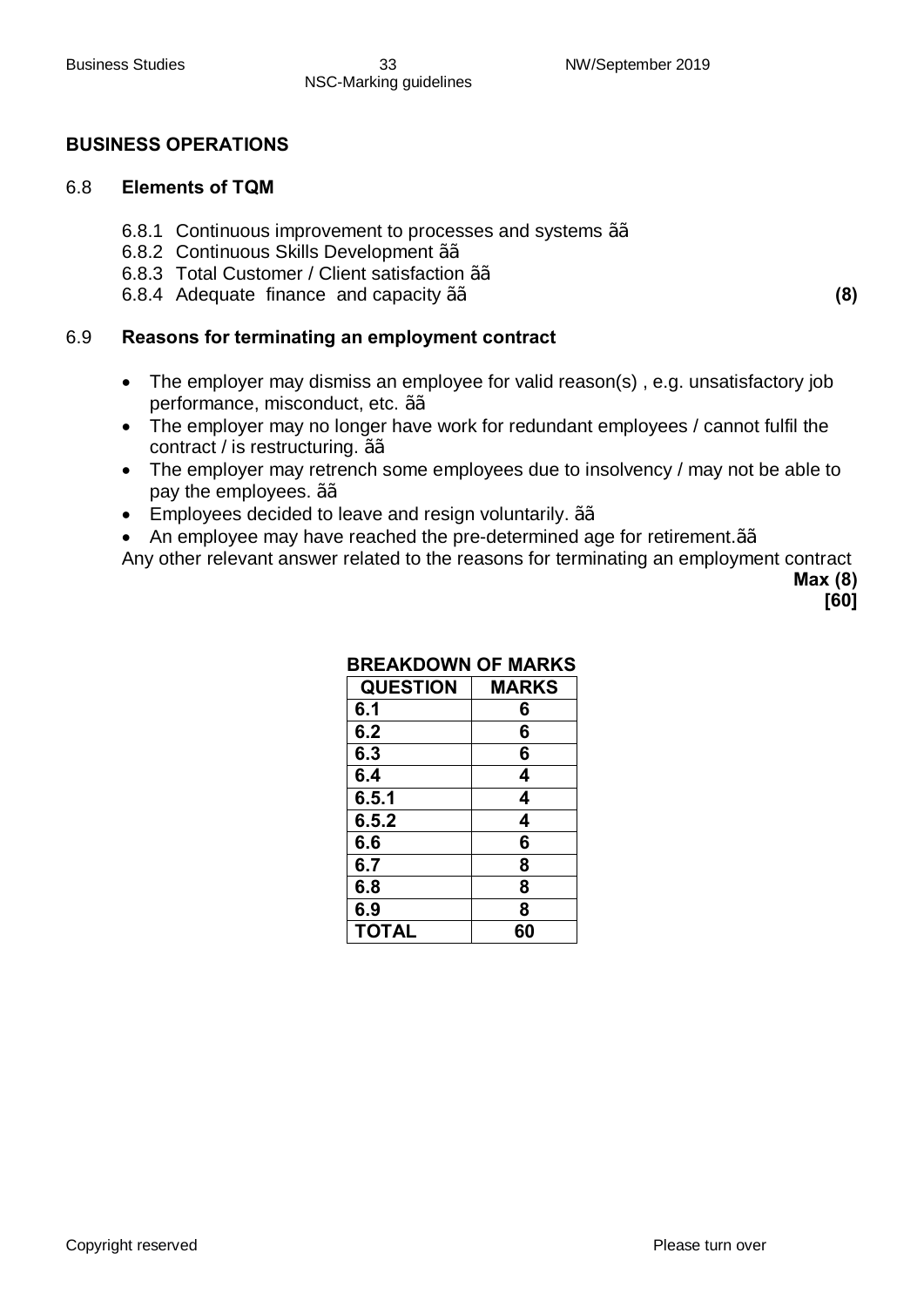### **SECTION C**

### **Mark only the first TWO (2) questions.**

### **QUESTION 7: BUSINESS ENVIRONMENT (BUSINESS STRATEGIES)**

### 7.1 **INTRODUCTION**

- Porter's Five Forces model helps the business to understand both the strength of its current competitive position and the advantages of expanding. √
- · Porter's Five Forces model is based on five important forces that will determine competitive power in the market environment of a business. √
- · Businesses need to identify / develop and implement business strategies to improve performance / respond to challenges presented by business environments.  $\frac{1}{2}$
- · Intensive and defensive strategies enable business to solve the challenges that are posed by the market and macro environment. √
- The aim of strategy evaluation is to determine whether the chosen strategy will resolve the identified challenges. √

Any other relevant introduction related to the Porter's Five Forces model / implementing defensive and intensive strategies / evaluation of strategies **Max (2)**

### 7.2 **Porter's Five Forces**

#### 7.2.1 **Power of suppliers** √√

- A business must assess the power of the suppliers  $\frac{1}{2}$  to influence prices.  $\frac{1}{2}$
- The more powerful the suppliers¼ the less control the business has over them. √
- The smaller the number of suppliers, the more powerful they may be $\frac{1}{2}$  as the choice of suppliers may be limited. √
- The business should identify the kind of power its suppliers have¼in terms of the quality of products / services / reliability / ability to make prompt deliveries, √etc.

Any other relevant answer related to the power of suppliers

Force (2) Explanation (2) Sub max (4)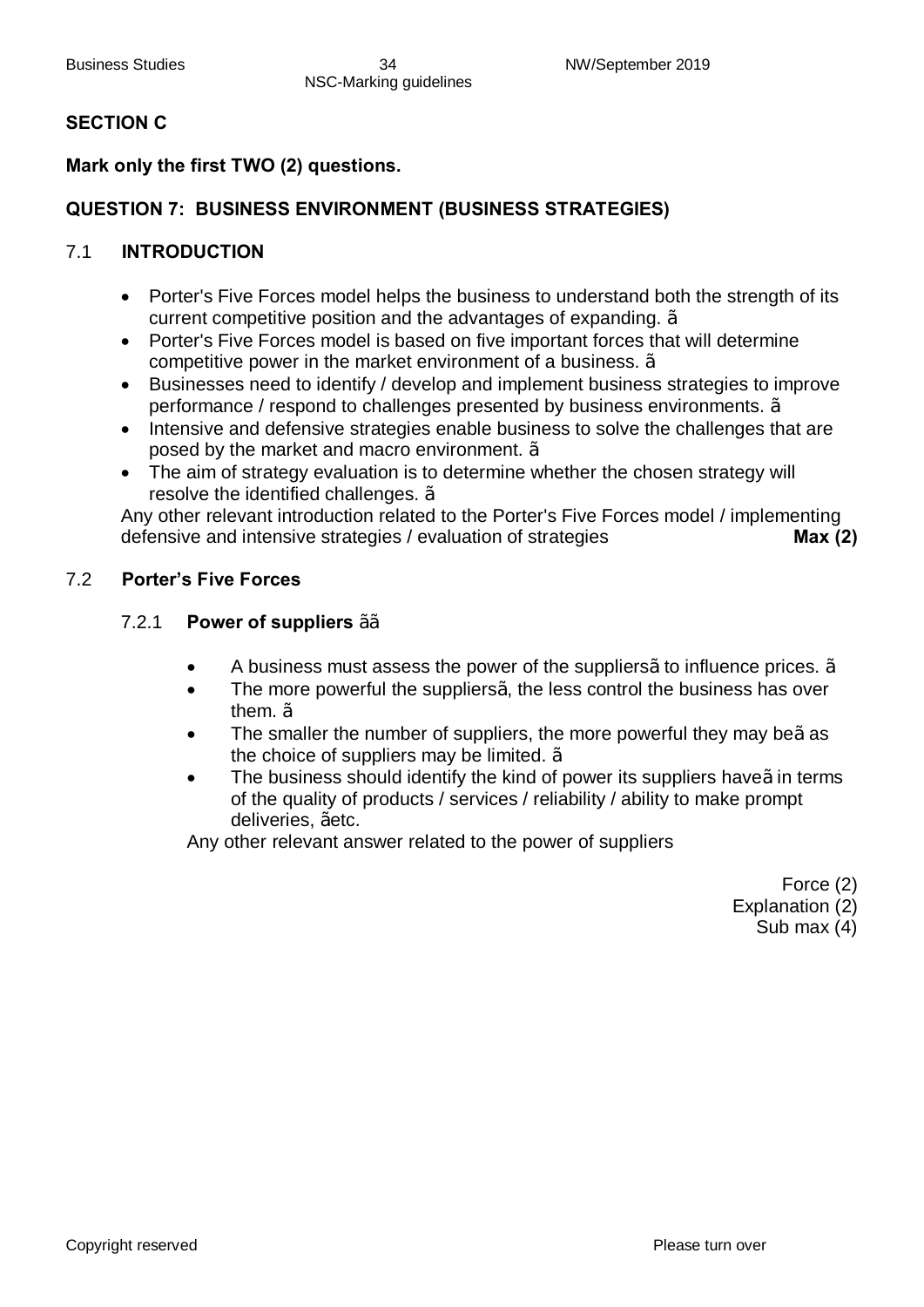### 7.2.2 **Power of buyers** √√

- Buyers who buy in bulk½ can bargain for prices in their favour.  $\frac{1}{2}$
- The business must assess how easy it is for buyers / customers1/<sub>2</sub> to drive prices down. √
- This will depend on the number of buyers / the importance of each buyer to the business½ and the cost of switching to other products.  $\frac{1}{2}$
- If a business deals with a few powerful buyers $\frac{1}{2}$  they are often able to dictate their terms to the business.√
- If buyers can do without the businesso products1⁄2then they have more power to determine the prices and terms of sale.√
- Businesses must conduct market research<sup>1</sup>/<sub>2</sub>so that they can get more information about their buyers.√

Any other relevant answer related to the power of buyers Force (2)

Explanation (2) Sub max (4)

### **7.2.3 Power of competitors / Competitive rivalry** 1⁄<sub>2⁄2</sub>

- Competitors selling the same / similar products / services1/2 may have a greater impact on the market of the business. √
- If competitors have a unique product / service $\frac{1}{2}$  then they will have greater power. √
- A business with many competitors in the same market½ has very little power in their market.  $\frac{1}{2}$
- Businesses must draw up a competitor's profile½so that they can determine their own strength as well as that of competitors. √
- Some competitors have the necessary resources to start price wars1/2 and continue selling at a loss until other competitors leave the market. √

Any other relevant answer related to the power of competitors / competitive rivalry

Force (2)

Explanation (2)

Sub max (4)

### 7.2.4 **Threat of substitution / substitutes √√**

- · Businesses should determine whether the sellers of substitute products have improved their products<sup>1</sup>/<sub>2</sub> or sell lower quality goods at lower prices.  $\frac{1}{2}$
- If the business product can be easily substituted $\frac{1}{2}$  it weakens the power of the business in the market.  $\frac{1}{2}$
- Substitute products may cause the business<sup>1</sup>/<sub>2</sub>to completely lose its market share. √
- Unique products½ will not be threatened by substitute products. ½
- · Businesses should do market research√ to assess whether customers using substitute products / services have reasons for using these alternatives. √
- It is important that businesses change½ or improve their products to remain competitive. √

Any other relevant answer related to the threat of substitution / substitutes / alternatives

Force (2)

Explanation (2)

Sub max (4)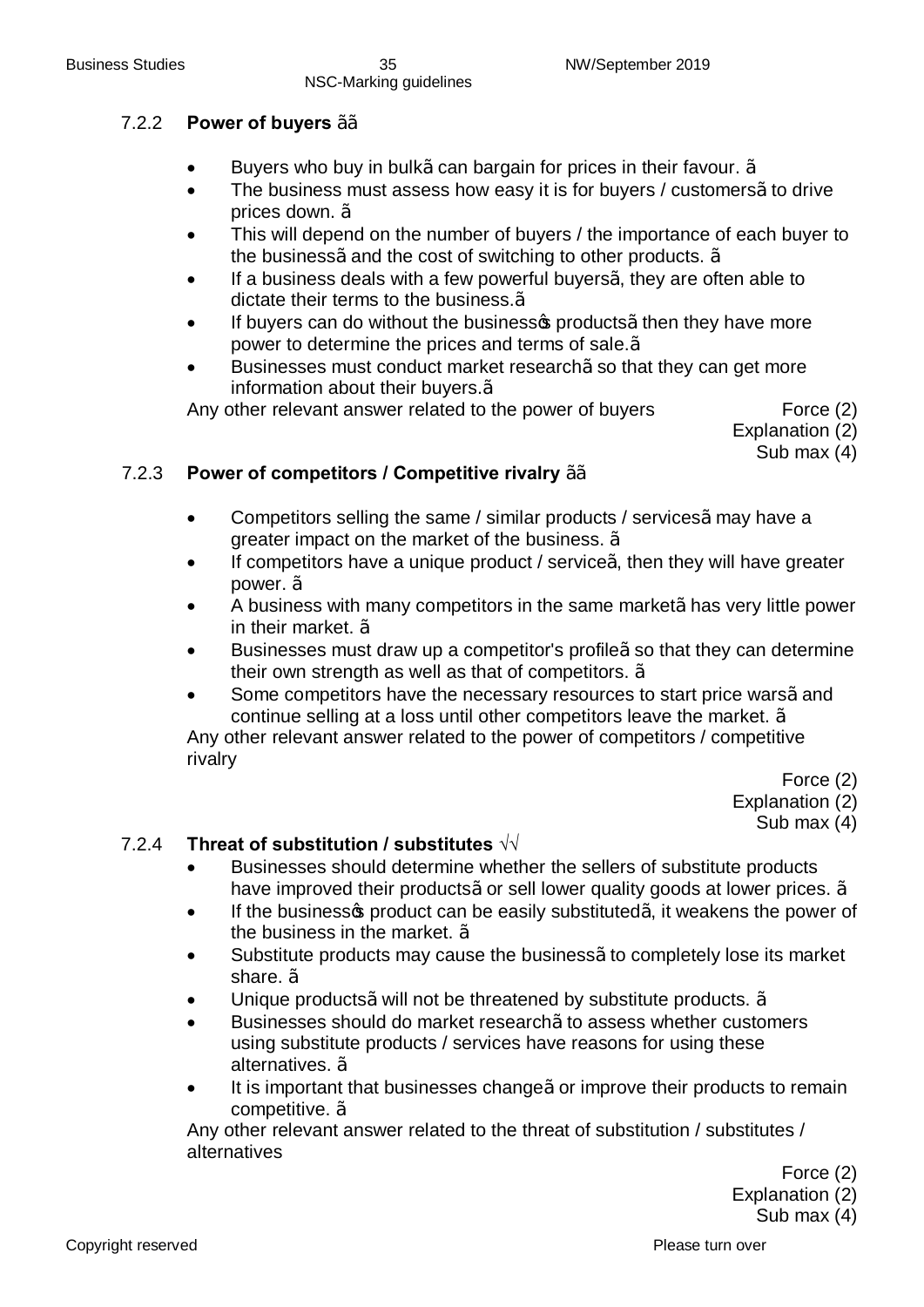### 7.2.5 **Threat / Barriers of new entrants to the market** √√

- The power will depend on how easy it is<sup>1</sup> for new businesses to enter the market. √
- If the business is highly profitable  $\frac{1}{2}$  it will attract potential competitors that want to benefit from high profits. <sup>1</sup>⁄2
- If the barriers to enter the market are low $\frac{1}{4}$  then it is easy for new businesses to enter the market / industry. √
- New competitors can quickly / easily enter the market $\frac{1}{2}$  if it takes little time / money to enter the market. ½
- If there are a few suppliers of a product / service but many buyers $\frac{1}{2}$  it may be easy to enter the market. √

Any other relevant answer related to the threats / barriers of new entrants

Force (2)

Explanation (2)

Sub max (4)

### **NOTE: The "force" must be stated in full to get the maximum of TWO (2) marks. Max (20)**

### 7.3 **Types of diversification strategies**

- 7.3.1 Concentric diversification1⁄<sub>2</sub>/<sub>2</sub>
	- The business adds a new product or service that is related to existing products and which will appeal to new customers.1⁄<sup>2</sup>⁄2

Occurs when a business wants to increase its product range and markets1⁄2⁄2 Any other relevant answer related to concentric diversification as a diversification strategy

Strategy (2)

Description (2)

Sub max (4)

7.3.2 Horizontal diversification√√

- · The business adds new products or services that are unrelated to existing products, but which may appeal to existing customers. 1⁄2⁄2
- · Occurs when a business acquires or merges with a business that is at the same production stage, but it may offer a different product1⁄<sup>2</sup>

Any other relevant answer related to horizontal diversification as a diversification strategy.

Strategy (2)

Description (2)

Sub max (4)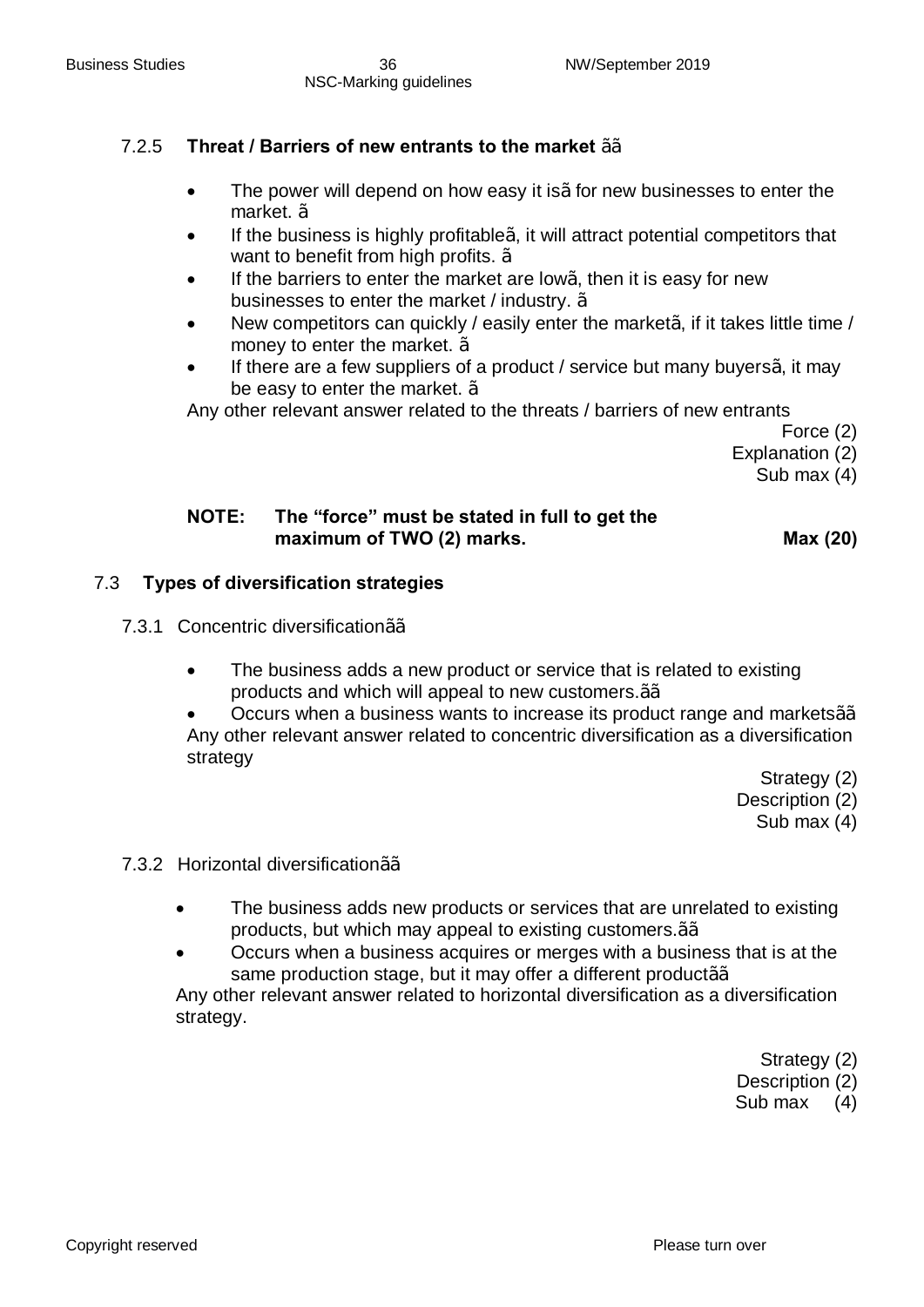### 7.3.3 Conglomerate diversification1⁄2⁄2

- The business adds new products or services that are unrelated to existing products which may appeal to new groups of customers.1⁄<sup>2</sup>⁄2
- · Conglomerate diversification means that a business grows into new products, services and markets. √√

Any other relevant answer related to conglomerate diversification as a diversification strategy

Strategy (2)

Description (2)

Sub max (4)

**Max (12)**

#### **Note: Mark only the first THREE (3). (3 x 4) (12)**

#### 7.4 **Effectiveness / Advantages of intensive strategies**

- Increased market share½ reduces the business wulnerability to actions of competitors. √
- Control over prices $\frac{1}{2}$  may increase / improve.  $\frac{1}{2}$
- Increase in sales / income $\frac{1}{2}$  and profitability.  $\frac{1}{2}$
- Improved service delivery½ may positively impact / increase sales <sup>1/2</sup>
- Businesses can have more control½ over the prices of products / services.  $\frac{1}{2}$
- Gain customer loyalty½ through effective promotion campaigns. 1⁄2
- Decrease in price½ could influence customers to buy more products. ½
- Regular sales to existing customers $\frac{1}{2}$  may increase.  $\frac{1}{2}$
- Eliminate competitors½ and dominate market prices. ½
- Enables the business to focus on markets / well researched quality products1/<sub>2</sub>that satisfy the needs of consumers. <sup>1/2</sup>

Any other relevant answer related to the effectiveness / advantages of intensive strategies **Max (6)**

#### 7.5 **Steps in evaluating a strategy**

- · Examine the underlying basis of a business strategy. √√
- · Formulate strategies to meet objectives favourably. √√
- Compare the expected performance with the actual performance. 1⁄<sub>2⁄2</sub>
- Measure business performance in order to determine the reasons for deviations and analyse these reasons. √√
- Take corrective action so that deviations may be corrected.  $\frac{1}{2}$
- Set specific dates for control and follow up. 1⁄2⁄2
- Draw up a table of the advantages and disadvantages of a strategy.  $\frac{1}{2}$
- Decide on the desired outcome. 1%
- Consider the impact of the strategic implementation in the internal and external environments of the business. 1⁄<sup>2</sup>⁄2

Any other relevant answer related to the steps in evaluating a strategy

#### **NOTE: Accept steps in any order.**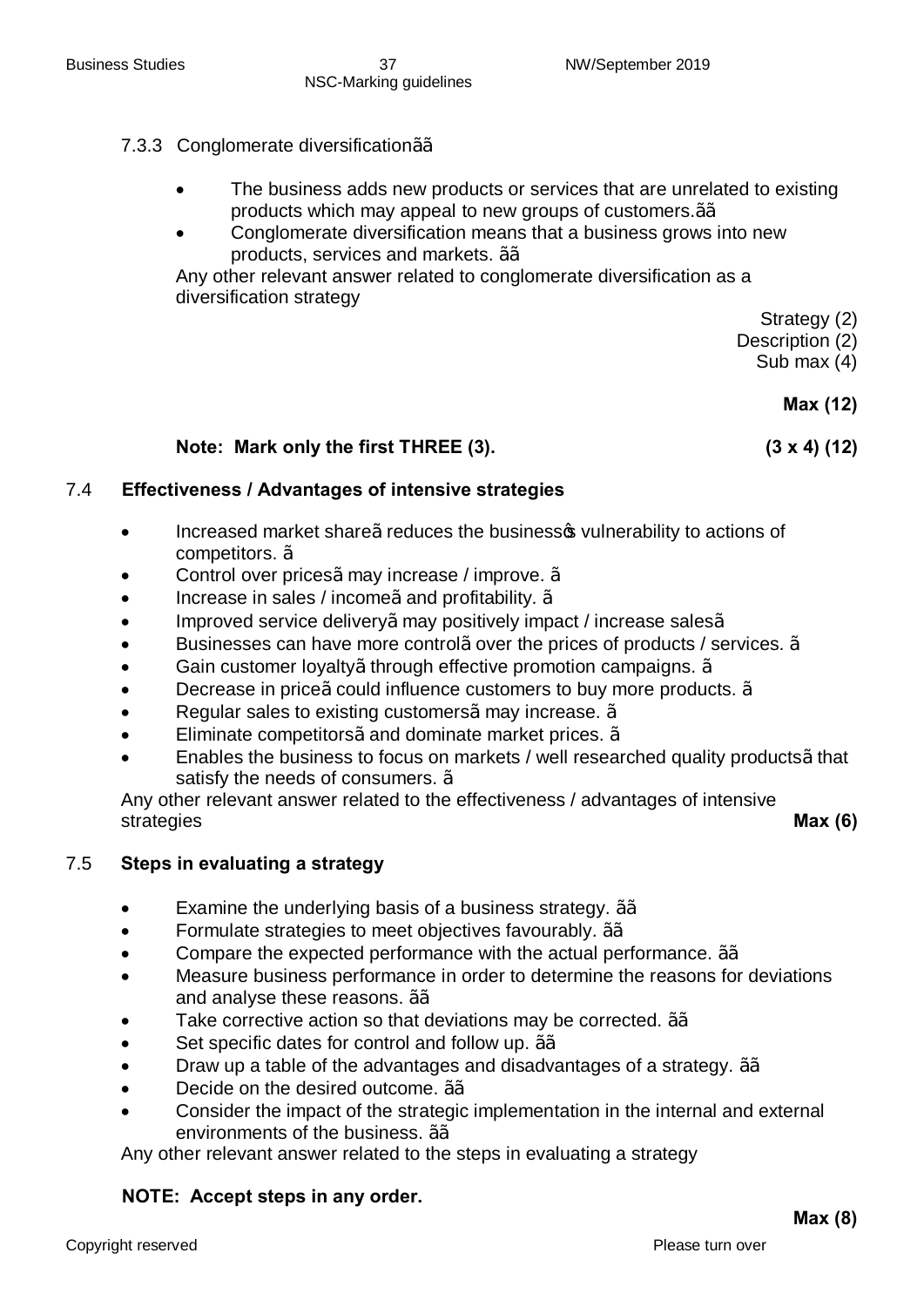**[40]**

### **7.6 Conclusion**

- Porter's Five Forces is useful for analysing the power of the business in order to effectively manage market environmental challenges. ¼∠
- This model makes it possible for businesses to determine how to shift the power of the forces in their favour. 1⁄<sup>3</sup>⁄2
- Although implementing intensive strategies may be costly, it usually results in growth and continuous improvement. 1⁄2⁄2
- Businesses must continuously evaluate strategies in order to change / adapt them according to current demands of their markets. 1⁄<sup>2</sup>⁄2

Any other relevant conclusion related to intensive strategies / Porters Five Forces / evaluating strategies **Max (2)**

| <b>DETAILS</b>                      | <b>MAXIMUM</b> | <b>TOTAL</b>  |
|-------------------------------------|----------------|---------------|
| Introduction                        | 2              |               |
| Porter <sub>®</sub> Five Model      | 20             |               |
| Types of diversification strategies | 12             | <b>Max 32</b> |
| Effectiveness of intensive strategy | 6              |               |
| Steps in evaluating                 | 8              |               |
| Conclusion                          | 2              |               |
| <b>INSIGHT</b>                      |                |               |
| Layout                              | 2              |               |
| Analysis, interpretation            | $\overline{2}$ | 8             |
| <b>Synthesis</b>                    | $\mathbf 2$    |               |
| Originality / Examples              | 2              |               |
| <b>TOTAL MARKS</b>                  |                |               |

### **BREAKDOWN OF MARK ALLOCATION**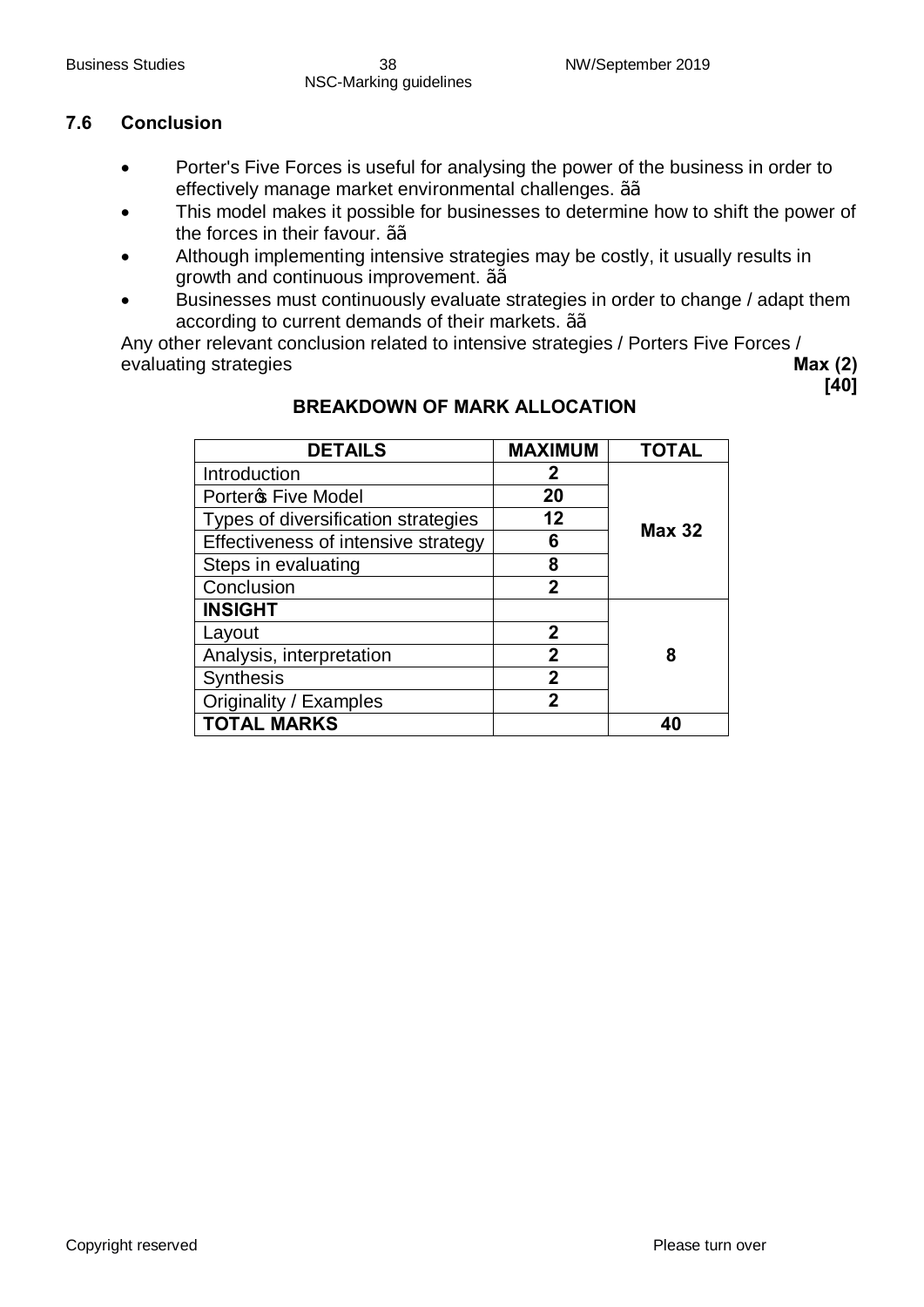### **QUESTION 8: BUSINESS VENTURES (INSURANCE)**

#### 8.1 **Introduction**

· Insurance indemnifies businesses against certain types of risks.√

NSC-Marking guidelines

- · Business owners have a clear understanding of the financial impact of accidents / disasters on the business, so they have to make provision for that in advance.√
- Insurance plays a vital role in ensuring that businesses are sustainable.1⁄2
- Insurance is a contract between the insured and the insurer to indemnify the insured in the event of a specified loss in exchange for a premium.√
- · Business assets must always be re-evaluated to avoid under or over-insurance. Any other relevant introduction related to insurance **Max** (2)

#### 8.2 **Distinction between compulsory and non-compulsory insurance**

| <b>COMPULSORY INSURANCE</b>                                                                                                                                                 | <b>NON-COMPULSORY INSURANCE</b>                                                                                                                              |
|-----------------------------------------------------------------------------------------------------------------------------------------------------------------------------|--------------------------------------------------------------------------------------------------------------------------------------------------------------|
| It is required by law / there are legal<br>obligations for it to be taken out1/2 and<br>paid for $\frac{1}{2}$                                                              | It is voluntary 1/2 and the insured has a<br>choice to enter or not, into an<br>insurance contract. <sup>1/2</sup>                                           |
| It is regulated by Government1/2 and<br>does not necessarily require insurance<br>contracts / brokers. <sup>1/2</sup>                                                       | The insured will enter into a legal<br>insurance contract with the insurer $\frac{1}{2}$<br>who may be represented by an<br>insurance broker. <sup>1/2</sup> |
| Payment is in the form of a levy /<br>contribution paid into a common fund <sup>1/2</sup><br>from which benefits may be claimed<br>under certain conditions. <sup>1/2</sup> | Monthly / Annual payments / premiums<br>$\bullet$<br>must be paid½in order to enjoy cover<br>for a nominated risk / insured event. <sup>1/2</sup>            |
| Examples: UIF, RAF, COIDA1/2                                                                                                                                                | Examples: Short-term insurance /<br>Multi-peril insurance (theft, fire, etc.) /<br>Long-term insurance / Life insurance <sup>1/2</sup>                       |
| Any other relevant answer related to                                                                                                                                        | Any other relevant answer related to                                                                                                                         |
| compulsory insurance                                                                                                                                                        | compulsory insurance                                                                                                                                         |
| Sub max $(4)$                                                                                                                                                               | Sub max (4)                                                                                                                                                  |

- **NOTE: 1. The answer does not have to be in tabular format, but the distinction must be clear.**
	- **2. Award a maximum of SIX marks if the distinction is not clear / Mark either compulsory or non-compulsory insurance.**

**Max (8)**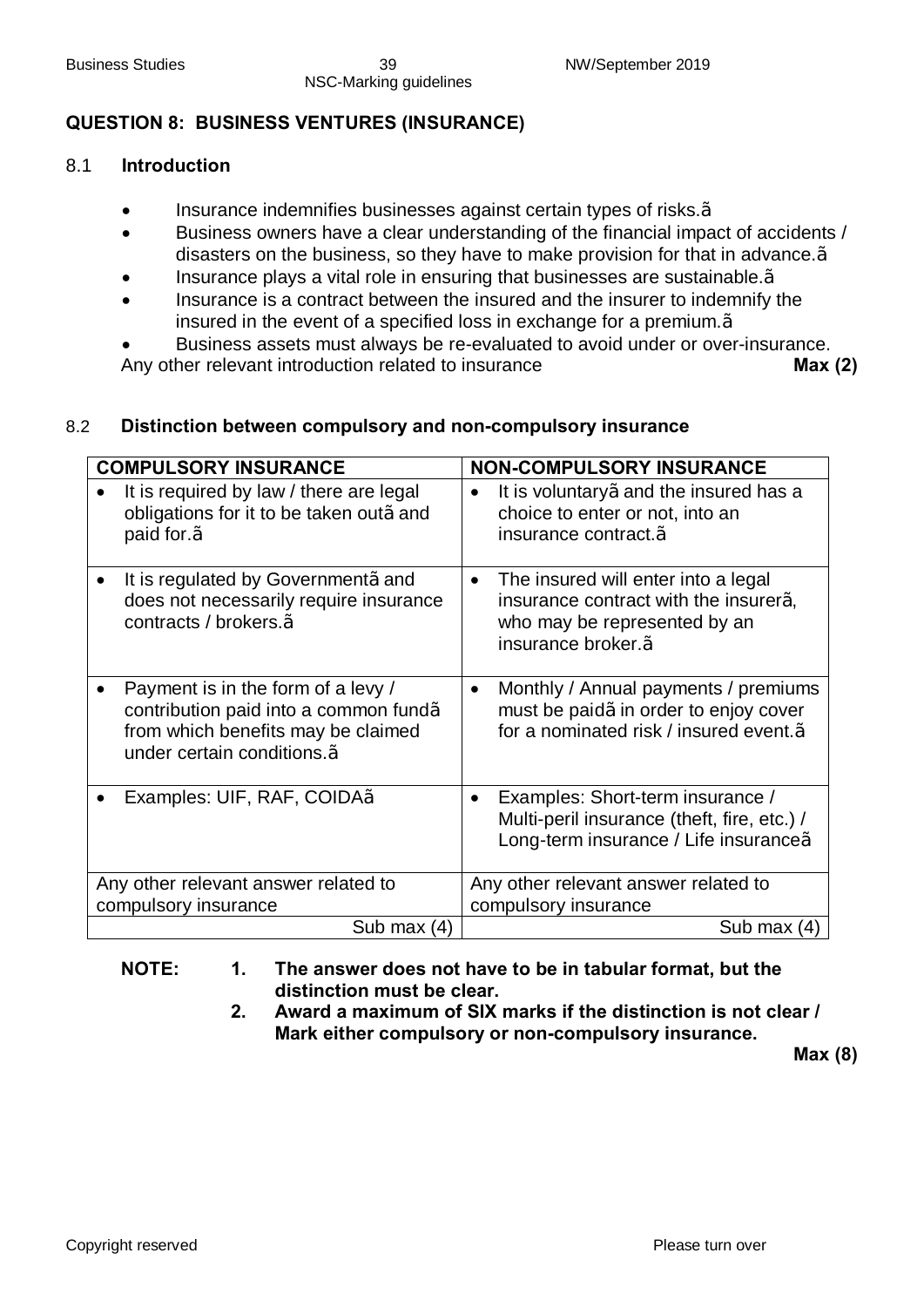#### 8.3 **Importance of insurance**

- Transfers the risk from the business / insured¼to an insurance company / insurer.1⁄2
- Transfer of risk is subject to the terms and conditions  $\frac{1}{2}$  of the insurance contract.  $\frac{1}{2}$
- Protects the business against theft / loss of stock and / or damages½ caused by natural disasters such as floods, storm damage $\frac{1}{2}$  etc.
- Business will be compensated for insurable losses¼ e.g. destruction of property through fire.√
- Business assets, e.g. vehicles / equipment / buildings need to be insured½ against damage and / or theft.√
- Business is protected against the loss of earnings $\frac{1}{2}$  e.g. strikes by employees which result in losses worth millions.<sup>1/2</sup>
- Protects business1⁄against dishonest employees1⁄2
- Life insurance can be taken on the life of partners in a partnership½ to prevent unexpected loss of capital.√
- Should the services of key personnel be lost due to accidents / death<sup>1/2</sup> the proceeds of an insurance policy can be paid out to the business / beneficiaries.√
- Replacement costs for damaged machinery / equipment are very high¼ therefore insurance can reduce / cover such costs.√
- Protects businesses from claims made by members of the public½ for damages for which the business is responsible√
- Protects businesses against losses¼ due to death of a debtor<sup>1</sup>/<sub>2</sub>

Any other relevant answer related to the positive impact of insurance on businesses

**Max (14)**

#### 8.4 **Principles of insurance**

#### **Indemnification / Indemnity**√√

- · Usually applies to short term insurance, as the insured is compensated for specified / proven harm / loss√
- · Insurer agrees to compensate the insured for damages / losses specified in the insurance contract, in return for premiums paid by the insured to the insurer.√
- · Protects the insured against specified events that may occur.√
- · Pay-outs from insurance companies / insurer will only be made if there is proof that the specified event took place / if the insured can prove the amount of the loss / damage.√
- · The amount of indemnification / compensation is limited to the amount of provable loss / damage, even if the amount in the policy / insurance contract is higher.√
- · The insured must be placed in the same position as before the occurrence of the loss / damage / The insured may not profit from insurance.√

Any other relevant answer related to indemnification / indemnity as a principle of insurance

Principle (2)

Discussion (2)

Sub max (4)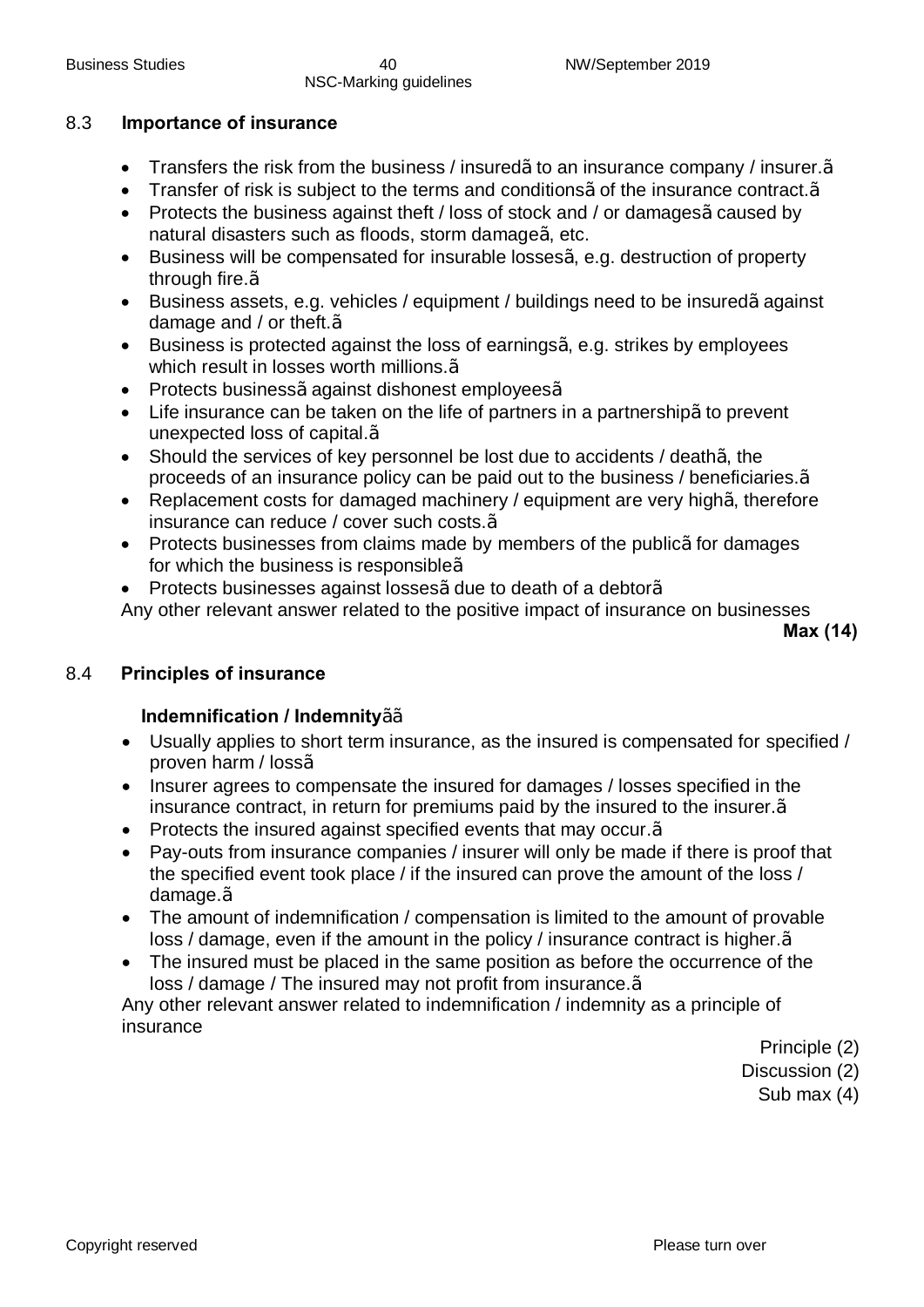### **Security / Certainty**√√

- Applies to long-term insurance where the insurer undertakes to pay out an agreed upon amount in the event of loss of life√
- · A predetermined amount will be paid out when the insured reaches a pre-determined age / or gets injured due to a pre-determined event.√
- Aims to provide financial security to the insured at retirement / the dependents of the deceased√

Any other relevant answer related to security / certainty as a principle of insurance

Principle (2) Discussion (2) Sub max (4)

#### **Utmost good faith**√√

- Insured has to be honest in supplying details when entering into an insurance contract. <del>1</del>/<sub>2</sub>
- Both parties must disclose all relevant facts.<sup>1/2</sup>
- · Insured must disclose everything that may affect the extent of the risk.√
- · Details / Information supplied when claiming should be accurate / true.√

Any other relevant answer related to utmost good faith as a principle of insurance.

Principle (2)

Discussion (2)

Sub max (4)

#### **Insurable interest**√√

- Insured must prove that he / she will suffer a financial loss if the insured object is damaged / lost / ceases to exist.<sup>1/2</sup>
- · An insurable interest must be expressed in financial terms.√
- Insured must have a legal relationship with the insured object in the contract. $\frac{1}{2}$
- Any other relevant answer related to insurable interest as a principle of insurance

Principle (2)

Discussion (2)

Sub max (4)

**Max(16)**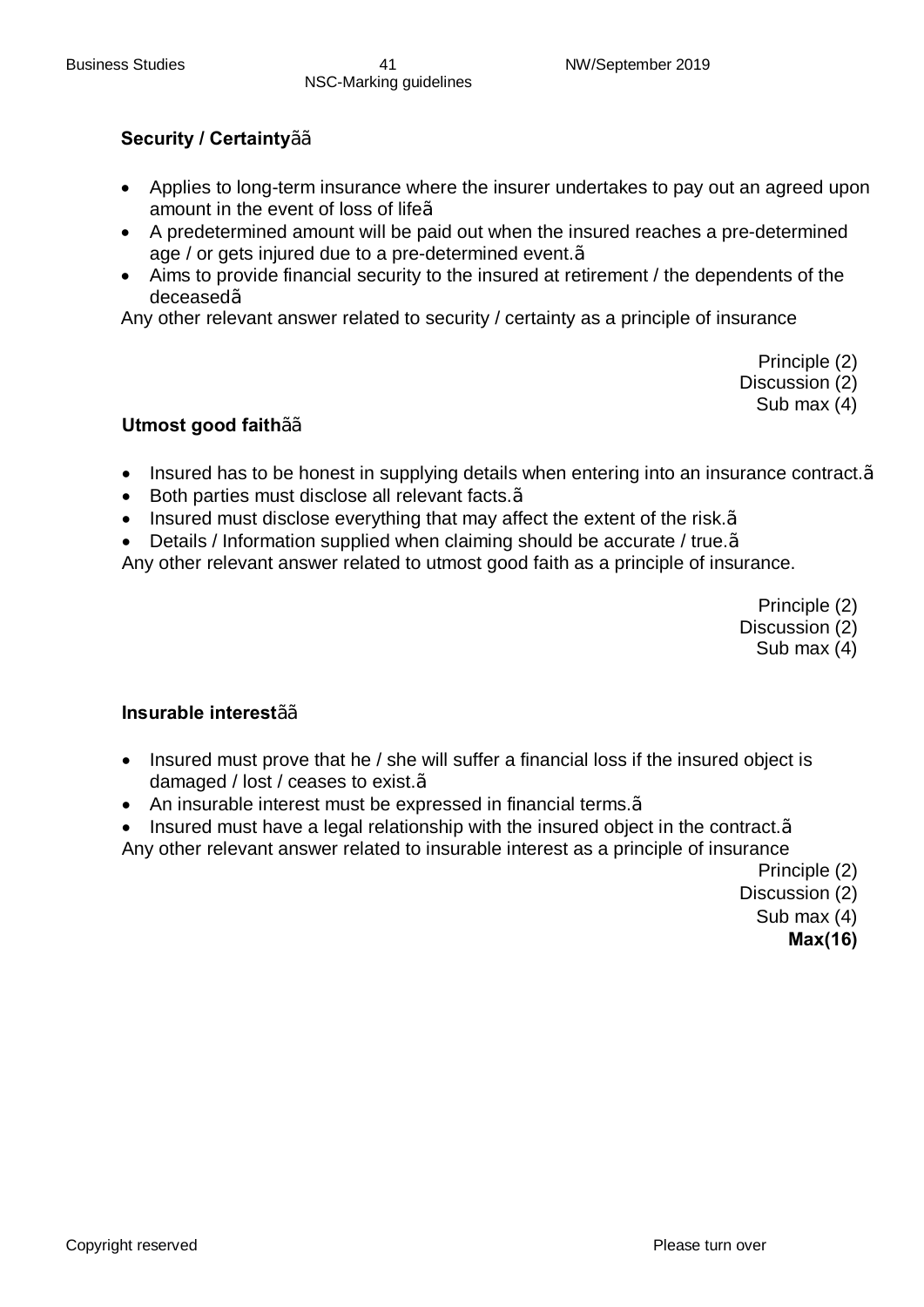### 8.5 **Differences between over-insurance and under-insurance**

| <b>Over-insurance</b>                                                                                                                                                                                                                                                                                                                                                                                                             | Under-insurance                                                                                                                                                                                                                                                                                                                                                                                                                                                                                                                                 |
|-----------------------------------------------------------------------------------------------------------------------------------------------------------------------------------------------------------------------------------------------------------------------------------------------------------------------------------------------------------------------------------------------------------------------------------|-------------------------------------------------------------------------------------------------------------------------------------------------------------------------------------------------------------------------------------------------------------------------------------------------------------------------------------------------------------------------------------------------------------------------------------------------------------------------------------------------------------------------------------------------|
| Over-insurance is when the item is<br>insured for more than the actual market<br>value. $\frac{1}{2}$<br>Businesses / Individuals will not<br>$\bullet$<br>receive a pay-out larger than the value<br>of the loss at market value. 1/2/2<br>This means that the extra money paid<br>$\bullet$<br>for the premiums will not be paid out to<br>the insurer $\frac{1}{2}$<br>Any other relevant answer related to over-<br>insurance | Applicable when property / goods are<br>insured for less than their market value<br>$\frac{1}{2}$<br>The insurer will only pay the average<br>between the actual value and the<br>insured value. $\frac{1}{2}$<br>This means that the insured will have<br>$\bullet$<br>to carry a part of the risk that is not<br>insured. <sup>12/2</sup><br>The insurer will use the Avery Formula<br>$\bullet$<br>to calculate the amount that will be<br>paid out for the claim. $\frac{1}{2}$<br>Any other releivant answer related to<br>under-insurance |
| Sub max(4)                                                                                                                                                                                                                                                                                                                                                                                                                        | Sub max (4)                                                                                                                                                                                                                                                                                                                                                                                                                                                                                                                                     |

**Max (8)**

### 8.6 **Conclusion**

- · The insurance agreement should take into consideration the risks applicable to each situation.
- · Business property / assets must be insured for the correct / latest market value.
- · Compulsory insurance reduces the financial risk of businesses.
- The value of insured goods / items must be adjusted to include appreciation and / or depreciation.

Any other relevant conclusion related to insurance **Max (2)** Max (2)

**[40]**

| <b>DETAILS</b>                     | <b>MAXIMUM</b> | <b>TOTAL</b>  |
|------------------------------------|----------------|---------------|
| Introduction                       | $\mathbf{2}$   |               |
| Distinction between compulsory and | 16             |               |
| non compulsory                     |                |               |
| Importance of insurance            | 14             | <b>Max 32</b> |
| Principles of insurance            | 16             |               |
| Differnces between over and under  | 8              |               |
| insurance                          |                |               |
| Conclusion                         | $\mathbf{2}$   |               |
| <b>INSIGHT</b>                     |                |               |
| Layout                             | $\mathbf 2$    |               |
| Analysis                           | $\overline{2}$ | 8             |
| Synthesis                          | $\overline{2}$ |               |
| Originality                        | $\overline{2}$ |               |
| <b>TOTAL</b>                       |                | 40            |

#### **BREAKDOWN FOR MARK ALLOCATION**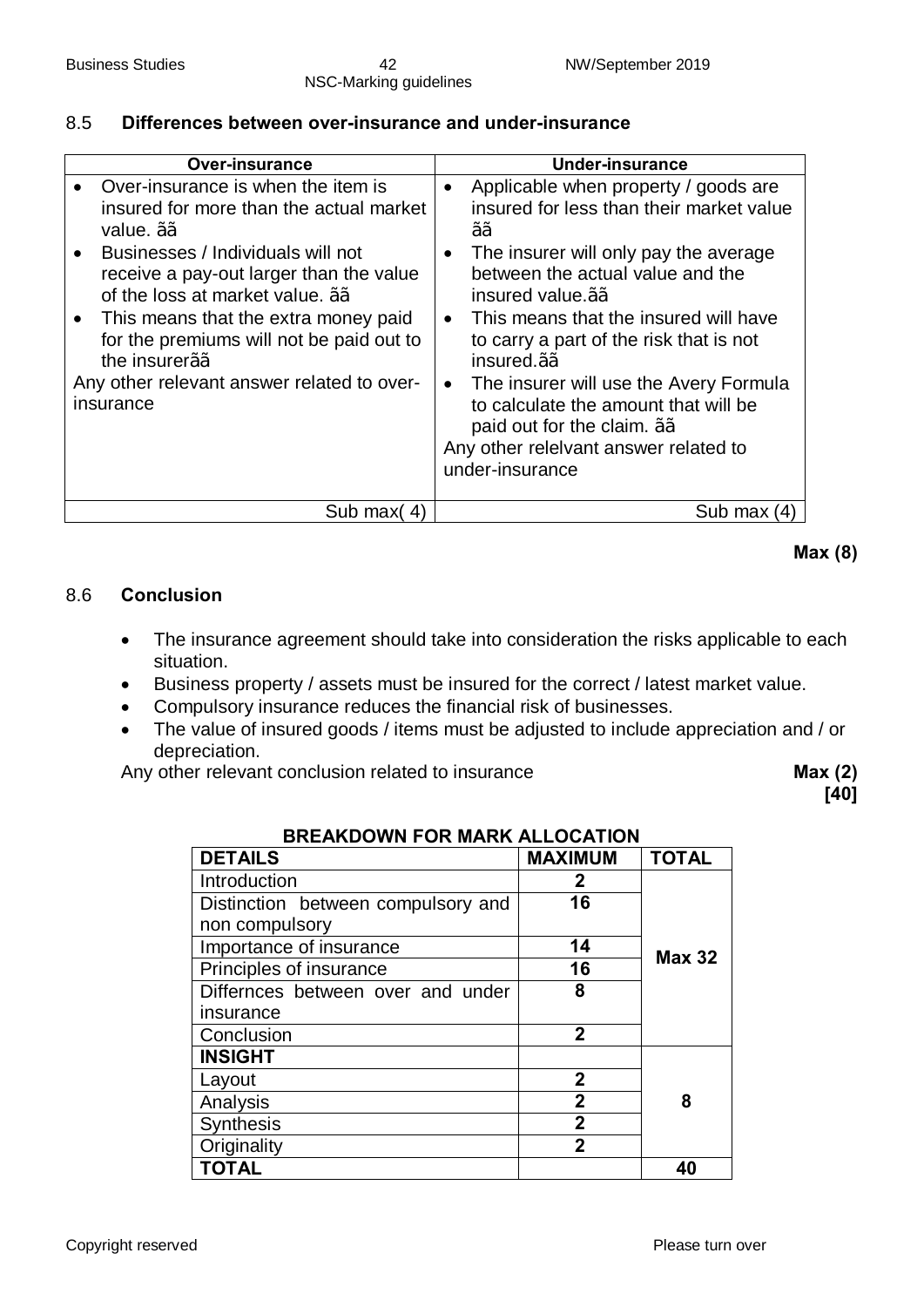### **QUESTION 9: BUSINESS ROLES (TEAM PERFORMANCE AND CONFLICT MANAGEMENT)**

#### 9.1 **Introduction**

- · A team is a group of persons working towards the same goal.√
- · Team leaders must be well conversant with the stages of team development in order to provide proper guidance. √
- · The criteria for successful team performance enable team members to assess their contribution in the project. √
- · Businesses must be able to identify difficult personalities and develop strategies to deal with these personalilties. √

Any other relevant introduction for team performance

**Max ( 2)**

#### 9.2 **Differences between grievance and conflict**

| <b>Grievance</b>                                                                                            | <b>Conflict</b>                                                                                                                            |
|-------------------------------------------------------------------------------------------------------------|--------------------------------------------------------------------------------------------------------------------------------------------|
| When an employee is unhappy /                                                                               | Clash of opinions / ideas / view                                                                                                           |
| has a problem / complaint1/2in the                                                                          | $\bullet$                                                                                                                                  |
| workplace <sup>1/2</sup>                                                                                    | points1/ <sub>2</sub> in the workplace1/ <sub>2</sub>                                                                                      |
| It is when an individual / group $\frac{1}{2}$                                                              | Disagreement between two or                                                                                                                |
| has a work-related issue. $\frac{1}{2}$                                                                     | more parties $\frac{1}{2}$ in the workplace $\frac{1}{2}$                                                                                  |
| Any other relevant answer related to the                                                                    | Any other relevant answer related to                                                                                                       |
| meaning of grievance                                                                                        | the meaning of conflict                                                                                                                    |
| Examples that can cause a<br>grievance:<br>Discrimination, unfair treatment,<br>poor working conditions 1/2 | Examples that can cause<br>conflict:<br>A lack of trust / mis-<br>communication / personality<br>clashes / different values <sup>1/2</sup> |
| Sub max (5)                                                                                                 | Sub max $(5)$                                                                                                                              |

**Max (10)**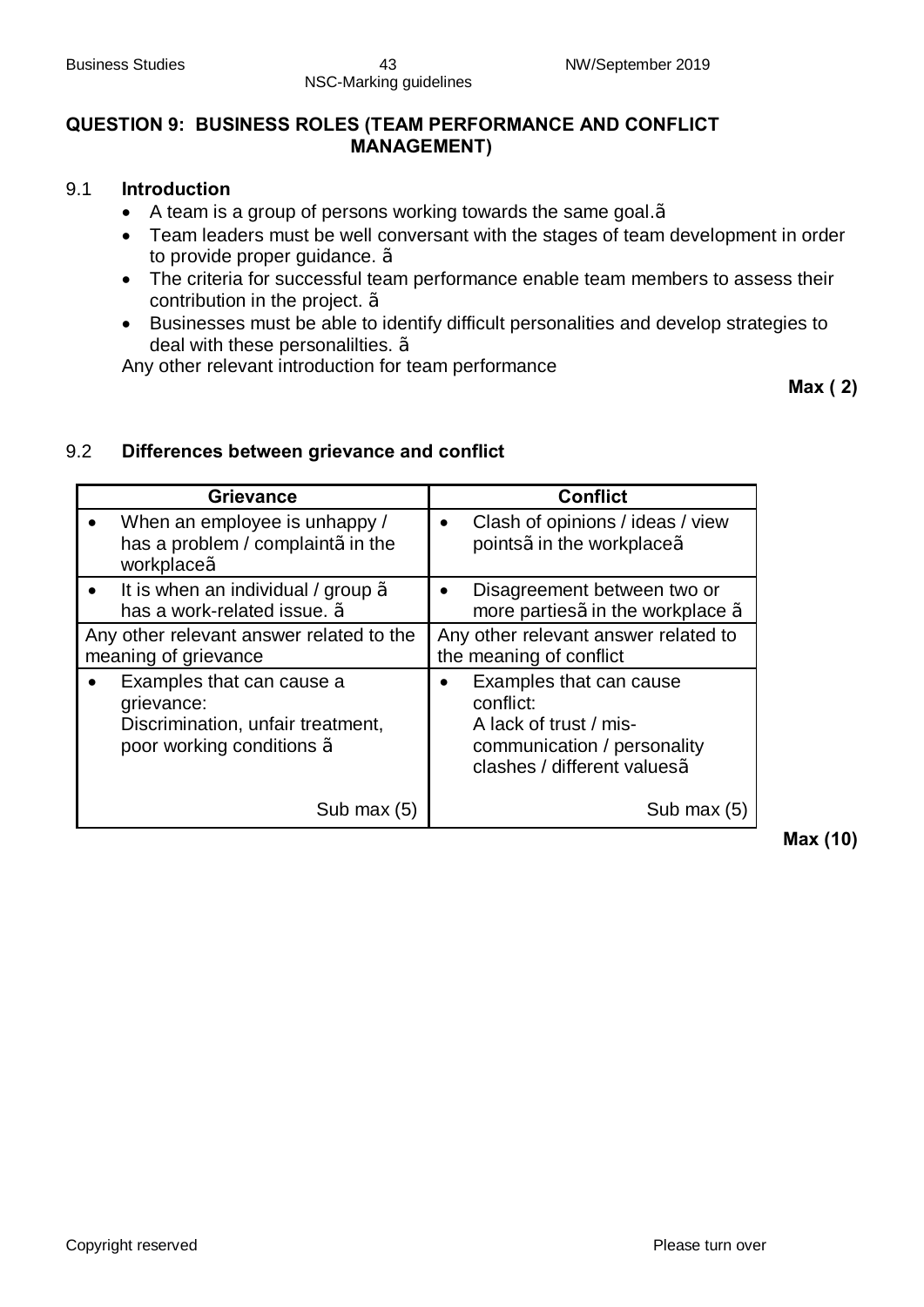### 9.3 **Stages of team development**

### **Forming stage√√**

- Individuals gather information and impressions about each½ other and the scope of the task and how to approach it. $\frac{1}{2}$
- This is a comfortable stage to be in.<sup>1/2</sup>
- · People focus on being busy with routines,√ such as team organisation.√
- Any other relevant answer relating to the forming stage

- Stage (2)
- Discussion (2)

Sub max (4)

### **Storming√√**

- · Teams go through a period of unease / conflict **√**after formation. **√**
- Different ideas from team members will compete for consideration.
- · Team members open up to each other**√** and confront each other's ideas / perspectives. **√**
- · Tension / struggle / arguments occur and upset the team members**√** / there may be power struggles for the position of team leader. **√**
- · In some instances storming can be resolved quickly; **√**in others, the team never leaves this stage. **√**
- · Many teams fail during this stage **√**as they are not focused on their task. **√**
- · This phase can become destructive for the team**√** / will negatively impact on team performance, if allowed to get out of control. **√**
- · This stage is necessary / important**√** for the growth of the team. **√**
- · Some team members tolerate each other**√** to survive this stage. **√**

Any other relevant answer related to the storming stage

- Stage (2)
- Discussion (2)

Sub max (4)

### **Norming / Settling / Reconciliation√√**

- · Team members come to an agreement**√** and reach consensus. **√**
- · Roles and responsibilities are clear**√** and accepted. **√**
- · Processes / working style and respect develop**√** amongst members. **√**
- · Team members have the ambition to work**√** for the success of the team. **√**
- · Conflict may occur, **√**but commitment and unity are strong. **√**

Any other relevant answer related to the norming stage

Stage (2)

Discussion (2)

Sub max (4)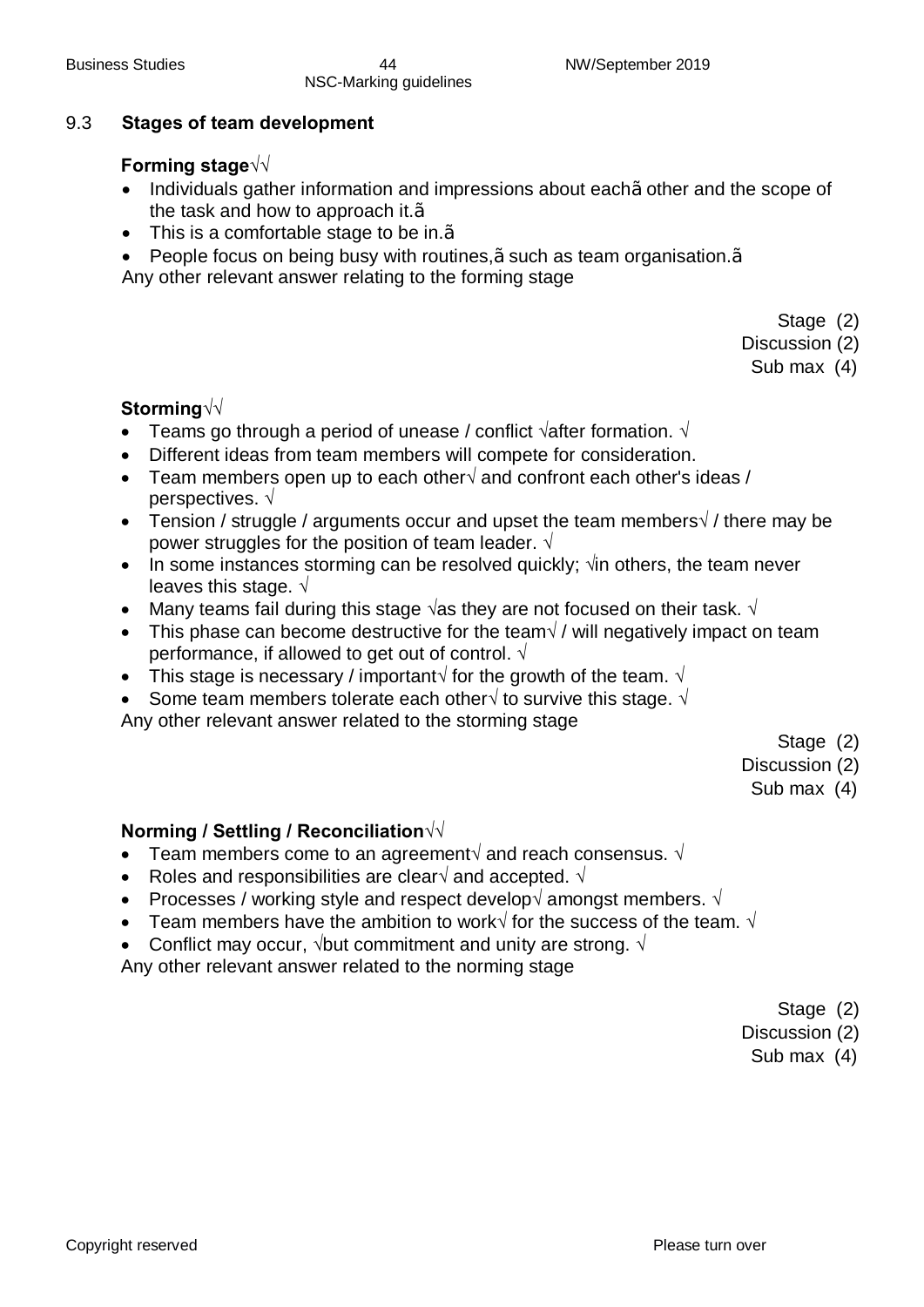### **Performing stage / Working as a team towards a goal√√**

- · Team members are aware of strategies**√** and aims of the team. **√**
- · They have direction without interference**√** from the leader. **√**
- · Processes and structures **√**are set. **√**
- · Leaders delegate and oversee the processes**√** and procedures. **√**
- · All members are now competent, autonomous**√** and able to handle the decisionmaking process without supervision. **√**
- · Differences among members are appreciated **√**and used to enhance the team's performance. **√**

Any other relevant answer related to the performing stage

Stage (2)

Discussion (2)

Sub max (4)

### **Adjourning / Mourning stage√√**

- The focus is on the completion of the task / ending the project.<sup>1/2</sup>
- Breaking up the team may be traumatic as team members may find it difficult to perform as individuals once again.<sup>1⁄2</sup>
- · All tasks need to be completed before the team finally dissolves.√

Any other relevant answer related to the adjourning / mourning stage

Stage (2)

Discussion (2)

Sub max (4)

**NOTE: 1. Mark only the first FOUR stages of team forming. 2. Steps can be in any order. Max (16)**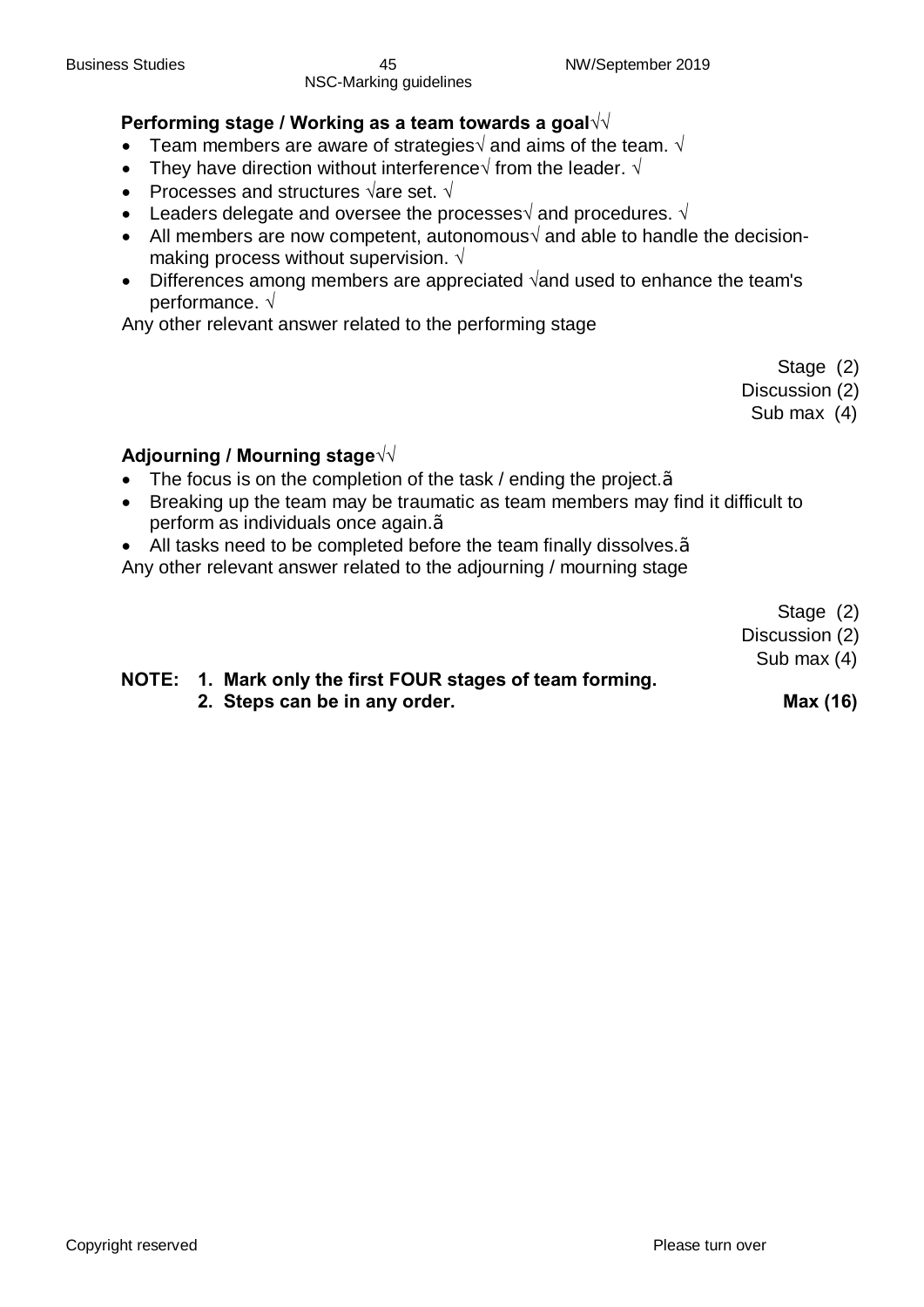### 9.4 **Criteria to assess successful teams**

### **Interpersonal attitudes and behaviour√√**

- Members have a positive attitude of support and motivation1⁄2 towards each other.<sup>1</sup>/<sub>2</sub>
- Good / Sound interpersonal relationships will ensure job satisfaction 1⁄2 and increase productivity of the team.√
- · Members are committed / passionate √ towards achieving a common goal / objectives.√
- · Team leader acknowledges / gives credit √ to members for positive contributions.√
- Any other relevant answer related to interpersonal attitude and behaviour

Sub max (4)

### **Shared values / Mutual trust and support√√**

- · Shows loyalty / respect / trust√ towards team members despite differences.√
- Shows respect 1/<sub>2</sub> for the knowledge / skills of other members.<sup>1/2</sup>
- · Perform team tasks with integrity / pursuing responsibility / meeting team deadlines √ with necessary commitment to team goals.<sup>1/2</sup>

Any other relevant answer related to shared values Sub max (4)

### **Communication√√**

- A clear set of processes / procedures for team work ½ ensures that every team member understands his / her role.√
- Efficient / Good communication between team members 1/2 may result in quick decisions.√
- Quality feedback  $\frac{1}{2}$  improves the morale of the team.  $\frac{1}{2}$
- Open / Honest discussions ½ lead to effective solutions of problems. <sup>1</sup>/<sub>2</sub>
- Continuous review of team progress½ ensures that team members can rectify mistakes / act pro-actively to ensure that goals / targets are reached.√

Any other relevant answer related to communication Sub max (4)

#### **Co-operation / Collaboration√√**

- · Clearly defined realistic goals are set,√ so that all members know exactly what is to be accomplished.√
- Willingness to co-operate as a unit  $\frac{1}{2}$  to achieve team objectives.  $\frac{1}{2}$
- · Co-operate with management √ to achieve team / business objectives.√
- Agree on methods / ways to get the job done effectively 1/<sub>2</sub> without wasting time on conflict resolution.√
- All members take part  $\frac{1}{2}$  in decision-making.  $\frac{1}{2}$
- · A balanced composition of skills / knowledge / experience / expertise √ ensures that teams achieve their objectives.<sup>1/2</sup>

Any other relevant answer related to co-operation Sub max (4)

**Max (12)**

### **NOTE: Mark any THREE criteria.**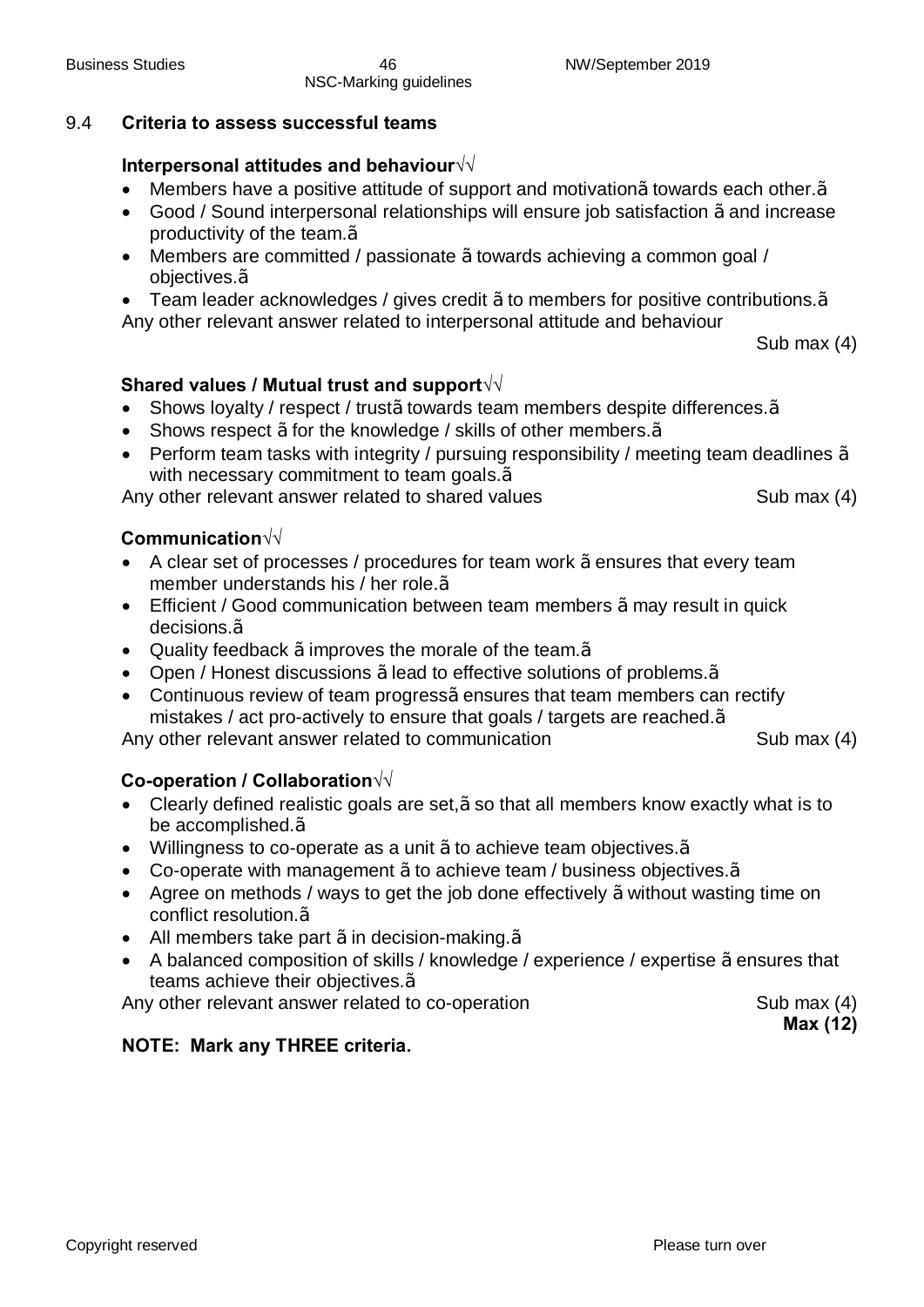### 9.5 **Strategies to handle difficult personalities**

| <b>Indecisiveness</b> | • Guide them through alternatives. 12/2<br>Stay in control and emphasise the importance of<br>making a decision. $\frac{1}{2}$<br>• Help them make the decision or solve the problem. $\frac{1}{2}$<br>Any other relevant answer related to an indecisive person<br>Sub max (4)    |
|-----------------------|------------------------------------------------------------------------------------------------------------------------------------------------------------------------------------------------------------------------------------------------------------------------------------|
| Quiet                 | Do not fill their silence with words. 1/2/2<br>Wait for their responses. 1/2/2<br>Prompt them through the process so that they can<br>give input. 1/2/2<br>Restrict the time of the discussion. $\frac{1}{2}$<br>Any other relevant answer related to quiet people.<br>Sub max (4) |
|                       | Max(8)                                                                                                                                                                                                                                                                             |

#### 9.6 **Conclusion**

- · If management handles conflict and grievance in the correct way, teams will operate more effectively. 1⁄2⁄2
- · Management must know how to handle difficult personalities to achieve the best results. √√

Any other relevant conclusion for the topic **Max (2) Max (2)** 

**[40]**

| BREANDOWN FOR MARN ALLOCATION        |                |              |  |
|--------------------------------------|----------------|--------------|--|
| <b>DETAILS</b>                       | <b>MAXIMUM</b> | <b>TOTAL</b> |  |
| Introduction                         | 2              |              |  |
| Difference conflict and grievance    | 10             |              |  |
| Stages team forming                  | 16             | <b>Max</b>   |  |
| Criteria assessing a successful team | 12             | 32           |  |
| Strategies difficult personalities   | 8              |              |  |
| Conclusion                           | $\mathbf 2$    |              |  |
| <b>INSIGHT</b>                       |                |              |  |
| Layout                               | $\mathbf{2}$   |              |  |
| Analysis                             | $\overline{2}$ | 8            |  |
| <b>Synthesis</b>                     | $\overline{2}$ |              |  |
| Originality                          | 2              |              |  |
| <b>TOTAL</b>                         |                |              |  |

### **BREAKDOWN FOR MARK ALLOCATION**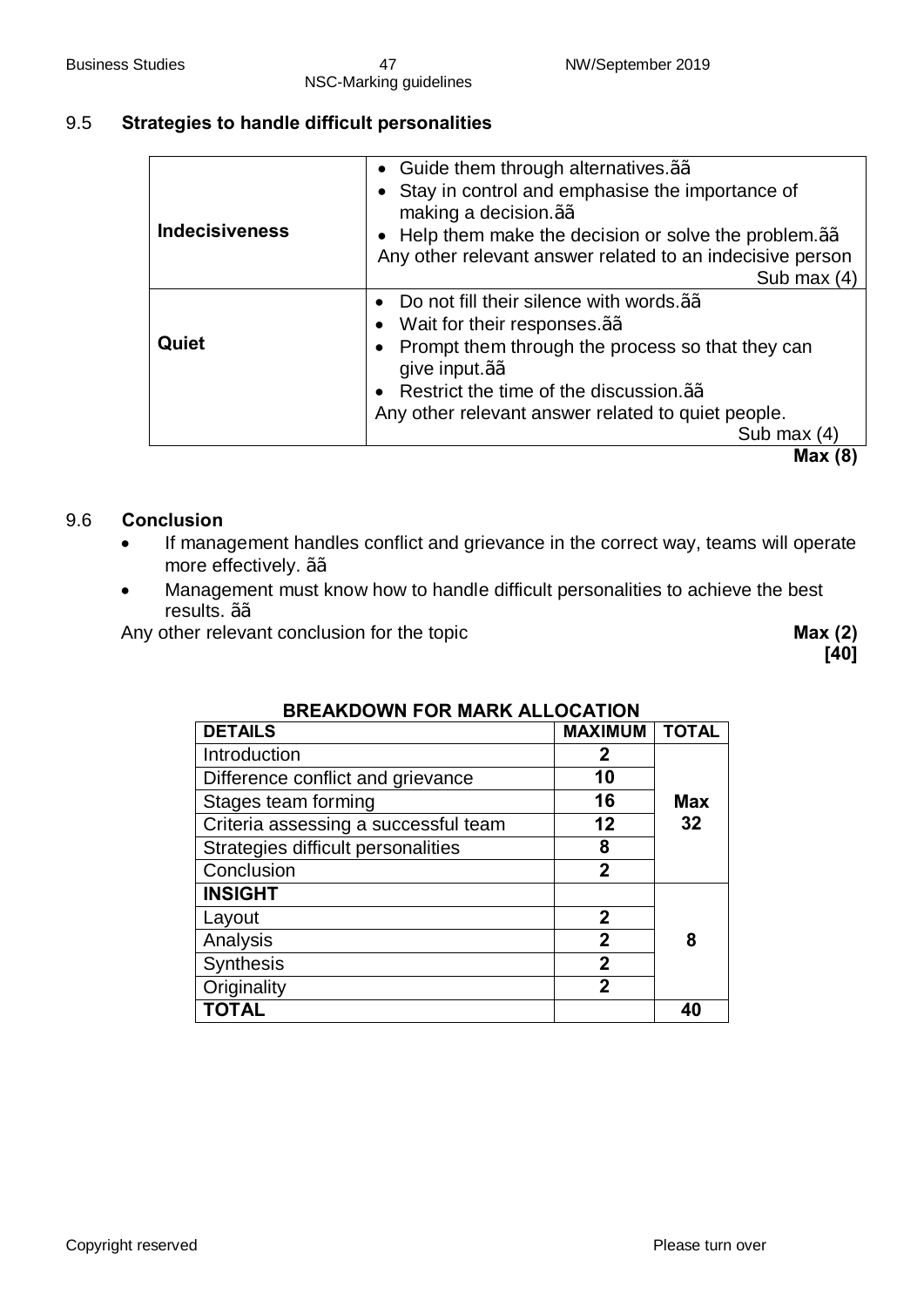### **QUESTION 10: BUSINESS OPERATIONS (HUMAN RESOURCES)**

#### 10.1 **Introduction**

- Recruitment enables businesses to employ people whose skills and qualifications are in line with the requirements of the job. √
- · During the interview the interwer would be able to get candidates with the right qualifications / skills / abilities / experience. √
- A good induction programme will enable the new employee to settle in quickly.  $\frac{1}{2}$
- · Businesses should ensure that induction is done before the employee starts in his / her new position. <sup>1/2</sup>
- LRA deals with hiring / disciplining / firing employees / trade union negotiation / strikes.√

Any other relevant introduction related to the recruitment procedure / the role of the interviewer before and during the interview and implication of LRA on human resource function **Max (2)**

#### 10.2 **Recruitment procedure**

- · CPM / The human resource manager (HRM) should evaluate the job / prepare a job analysis, that includes the job specification / job description / in order to identify recruitment needs. / HRM should indicate the job specification / key performance areas to attract suitable candidates.1/21/2
- · Choose the source of recruitment, e.g. internal / external, to reach / target the suitable applicants / candidates. ¼
- Vacancies can be internally advertised via internal email / word of mouth / posters / staff notices. √√
- External recruitment should be considered if internal recruitment was unsuccessful. √√
- · If the external recruitment is done, the relevant recruitment method should be selected, e.g. recruitment agencies, tertiary institutions, newspapers, etc. 1⁄<sup>2</sup>/<sub>2</sub>
- The advertisement should be prepared with the relevant information, e.g. the name of the company, contact details, contact person, etc.  $\frac{1}{2}$
- Place the advertisement in the selected media¼ that will ensure that the best candidates apply. √√

Any other relevant answer related to recruitment procedures **Max (10)**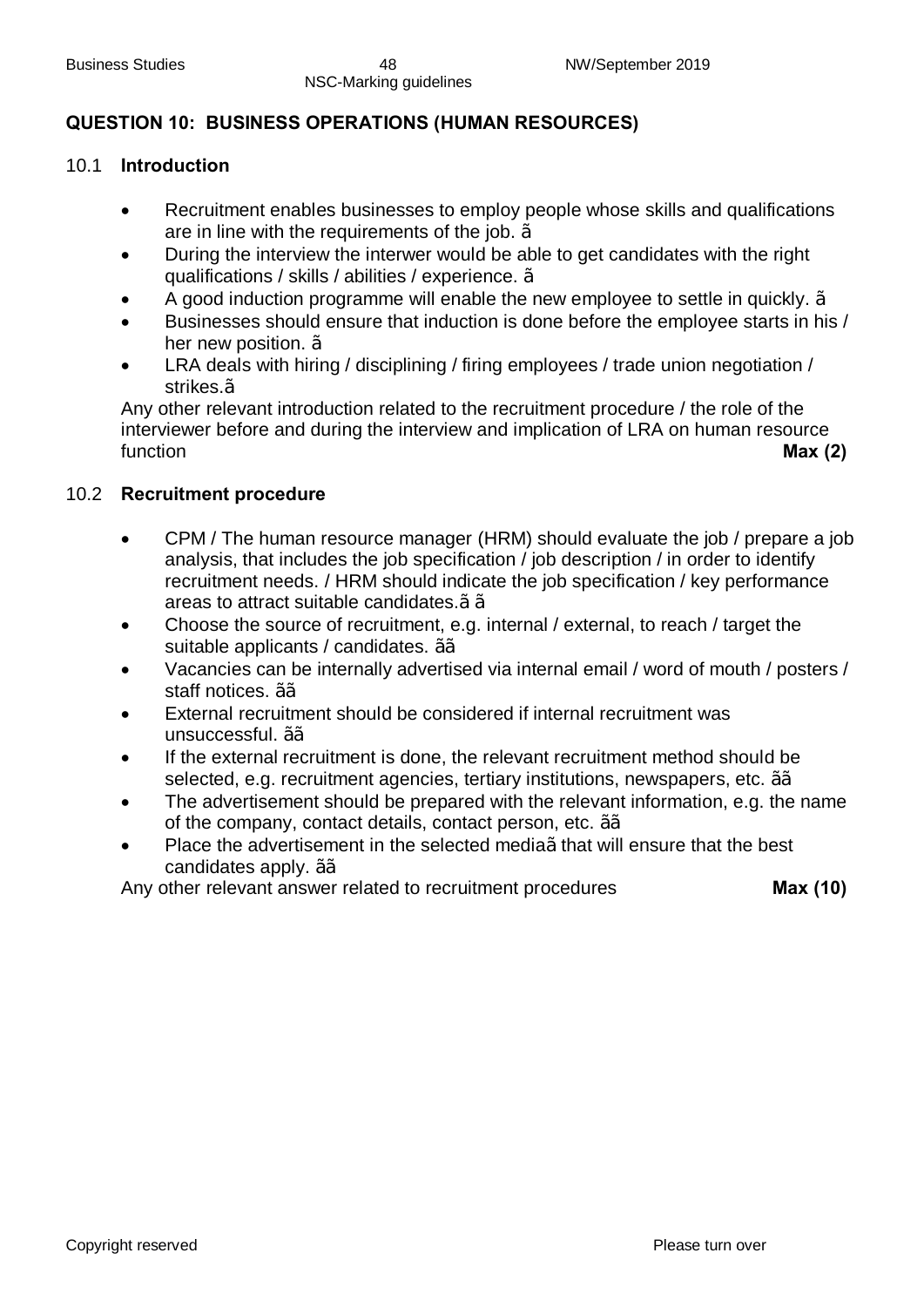#### 10.3 **Interviews**

#### 10.3.1 **Role of the interviewer before the interview**

- The interviewer should develop a core set of questions½ based on the skills / knowledge / ability required. 1/2
- The interviewer should check the application / verify the CV of every candidate1⁄2 for anything that may need to be explained. √
- Book and prepare the venue½ for the interview.  $\frac{1}{2}$
- Set the interview date ½ and ensure that all interviews take place on the same date, if possible. √
- Inform all shortlisted candidates $\frac{1}{2}$ about the date and place of the interview.  $\frac{1}{2}$
- Notify all panel members conducting the interview½ about the date and place of the interview. √
- Allocate the same amount of time½ to interview each candidate on the program.  $\frac{1}{2}$

Any other relevant answer related to the role of the interviewer when preparing / before for an interview Sub max (8)

#### 10.3.2 **Role of the Interviewer during the interview**

- Allocate the same amount of time½ to each candidate.  $\frac{1}{2}$
- Introduce members of the interviewing panel½ to each candidate / interviewee. ½
- Make the interviewee½ feel at ease.  $\frac{1}{2}$
- Explain the purpose of the interview½ to the panel and the interviewee.  $\frac{1}{2}$
- Record interviewees' responses½ for future reference. ½
- Do not misinform / mislead¼ the interviewee. ¼
- Avoid discriminatory / controversial types of questions $\frac{1}{2}$  e.g. asking a female candidate about family planning / having children. √
- Provide an opportunity for the interviewee $\frac{1}{2}$  to ask questions.  $\frac{1}{2}$
- Close the interview by thanking the interviewee½ for attending the interview.  $\frac{1}{2}$

Any other relevant answer related to the role of the interviewer during the interview

Sub max (8)

#### **Max (16)**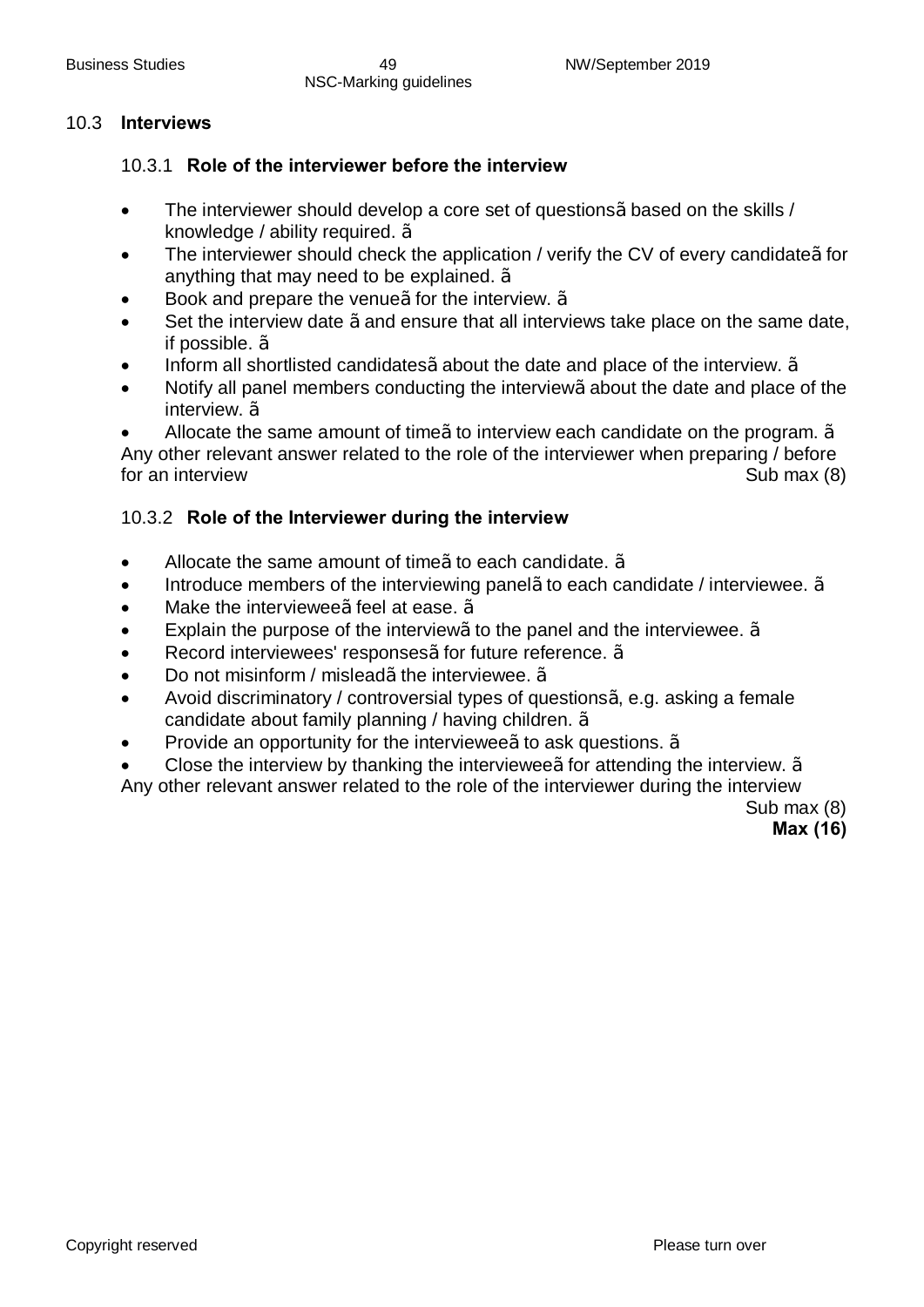### 10.4 **Benefits of induction**

- The results obtained during the induction process½ provide a base for focussed training. √
- Minimises the need for on-going training¼ and development.<sup>1</sup>⁄2
- New employees may establish relationships 1/2 with fellow employees at different levels. √
- Employees will be familiar with organisational structures,  $\frac{1}{2}$ e.g. who are their supervisors / low level managers. ½
- Increases quality½ of performance / productivity.1⁄2
- Opportunities are created for new employees to experience / explore½ different departments. √
- New employees will understand their roles / responsibilities½ concerning safety regulations and rules. √
- · New employees will know the layout of the building / factory / offices / √where everything is, which saves production time. √
- Learn more about the business so that new employees understand their roles / responsibilities½in order to be more efficient. ½
- Make new employees feel at ease in the workplace ½ which reduces anxiety / insecurity / fear. √
- Company policies are communicated  $\frac{1}{2}$ regarding conduct and procedures / safety and security / employment contract / conditions of employment / working hours / leave. √
- Realistic expectations for new employees  $\frac{1}{2}$  as well as the business are created.  $\frac{1}{2}$
- New employees may feel part of the team ½ resulting in positive morale and motivation. √
- Employees may have a better understanding of business policies1/<sub>2</sub> regarding ethical / professional conduct / procedures / CSR, etc. 1/2

Any other relevant answer related to the benefits of induction **Max (12)** 

### 10.5 **Implications of the Labour Relations Act on the Human Resources Function**

- · Workers cannot be easily dismissed as bargaining council / Commission for Conciliation, Mediation and Arbitration (CCMA) processes need to be followed.<sup>1⁄2</sup>⁄2
- Provides a framework for bilateral meetings where employees, trade unions and employers discuss matters relating to employment 1⁄2⁄2
- The human resource manager should allow workers to form workplace forums / trade unions to promote the interests of all employees.  $\frac{1}{2}$
- · Promotes orderly negotiations and employee participation in decision-making in the workplace1⁄<sub>2</sub>
- Protects the rights of employees / employers as outlined in the Constitution
- · Advances economic development / social justice / labour peace √√
- Promotes resolution of labour disputes 1⁄2⁄2
- Clarify the transfer of contracts of employment / if a business is transferred to another owner then the employee contracts are also transferred1⁄2⁄2
- · Provides for unresolved disputes to be referred to Labour Courts / Labour Appeal Courts√√

Any other relevant answer related to the implications of LRA **Max (8)**